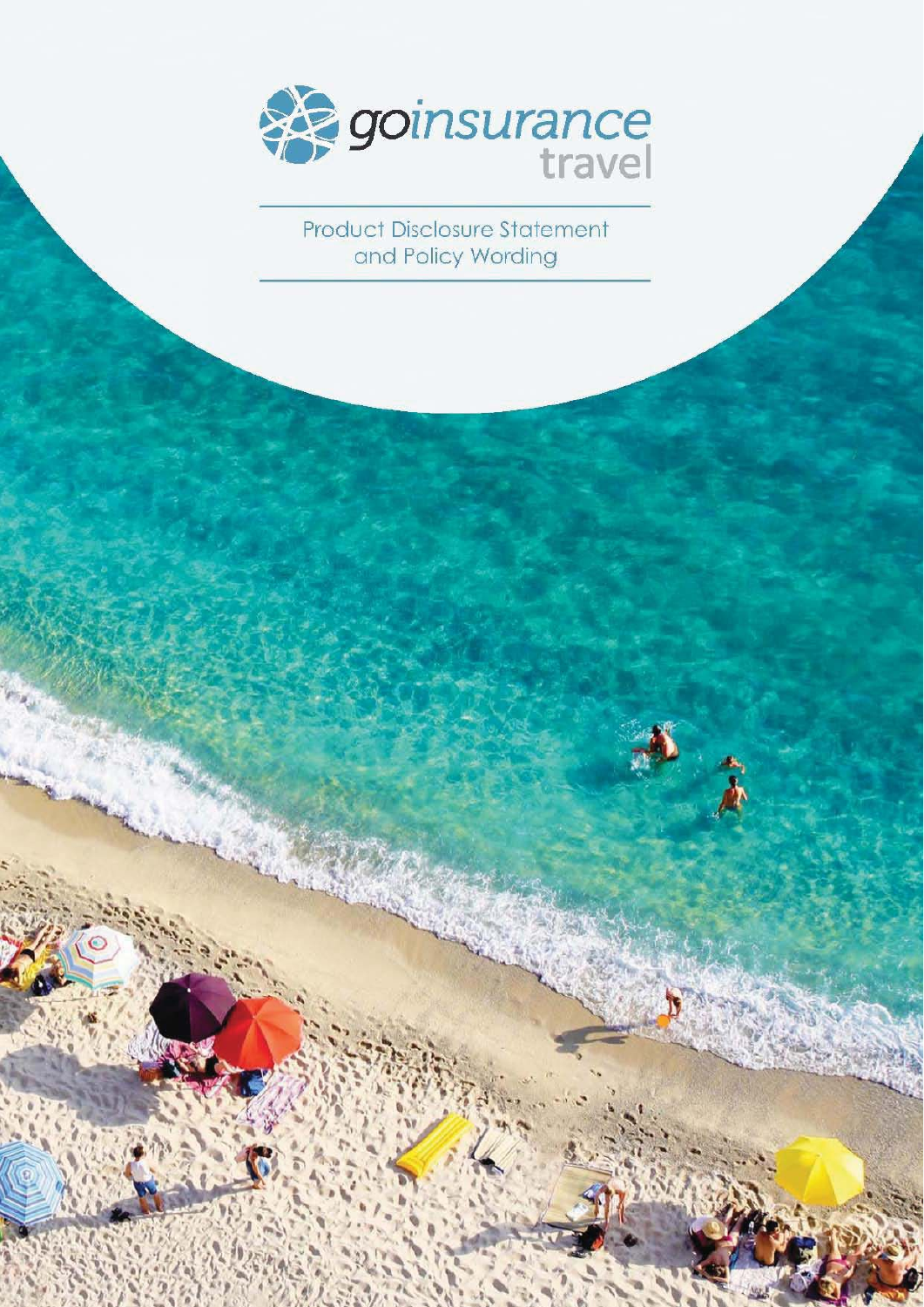

YourCover Pty Ltd ABN 35 169 038 466<br>AFS Licence No. 461299 Trading as Go Insurance

# **Policy Endorsement**

| <b>Endorsement No</b>   | 00A                                                                                                |
|-------------------------|----------------------------------------------------------------------------------------------------|
| <b>Endorsement Date</b> | With effect from the time and date of policy commencement noted on the<br>Certificate of Insurance |
| <b>Policy wording</b>   | Go Insurance Leisure Travel Insurance PDS YCGO V1.1RET 092021                                      |

It is hereby noted and agreed that the three policy exclusions noted below are waived if:

- 1. the Insured Person has obtained a travel exemption from the Australian government or is otherwise travelling legally; and
- 2. there is a Do not travel or Reconsider your need to travel advisory in force on th[e www.smartraveller.gov.au](http://www.smartraveller.gov.au/) website for the proposed destination(s) in respect of the health risks from COVID-19 pandemic and significant disruptions to global travel. If the Do not travel or Reconsider your need to travel advisory is for any other reason in addition to the COVID-19 pandemic, the exclusions are not waived.

### | SECTION 18 – Coronavirus COVID-19

### **Section 1 – Cancellation and Curtailment Exclusions**

You are not covered for:

5. Any claim arising from travel to a country, area, territory or region where the Australian Department of Foreign Affairs and Trade (DFAT) had in force a *Do not travel* or *Reconsider your need to travel* warning on the smartraveller websit[e www.smartraveller.gov.au\)](http://www.smartraveller.gov.au/) specifically advising against travel due to incidence of Coronavirus COVID-19 or threat thereof.

#### **Section 3 – Overseas Medical Expenses Exclusions**

You are not covered for:

3. Any claim arising from travel to a country, area, territory or region where, at the time of entry, the Australian Department of Foreign Affairs and Trade (DFAT) had issued a *Do not travel* or *Reconsider your need to travel* warning on the smartraveller website [\(www.smartraveller.gov.au\)](http://www.smartraveller.gov.au/) specifically advising against travel due to Coronavirus COVID-19 or threat thereof.

### | GENERAL EXCLUSIONS

**You are not covered under any section for claims in respect of or that result directly or indirectly from:**

36. With the exception of cover provided under Section 1 Cancellation and Curtailment item xi, travel to any destination (including travel through any destination) for which a travel advisory warning of "Do not travel" or "Reconsider your need to travel" has been issued by the Australian Government Department of Foreign Affairs and Trade and published on their website (www.smartraveller.gov.au) on or before the date of Your scheduled travel.

Signed for and on behalf of the Coverholder

/ Ulili

Telephone + 61 (0) 7 3481 9880 PO Box 5964 Telephone + 61 (0) 7 3481 9888

**Medical emergency claims: All other claims should be addressed to:**

Email [sos@goinsurance.com.au](mailto:sos@goinsurance.com.au) Brendale Qld 4500 Facsimile + 61 (0) 7 3481 9899 Australia Email claims@goinsurance.com.au

Coverholder at

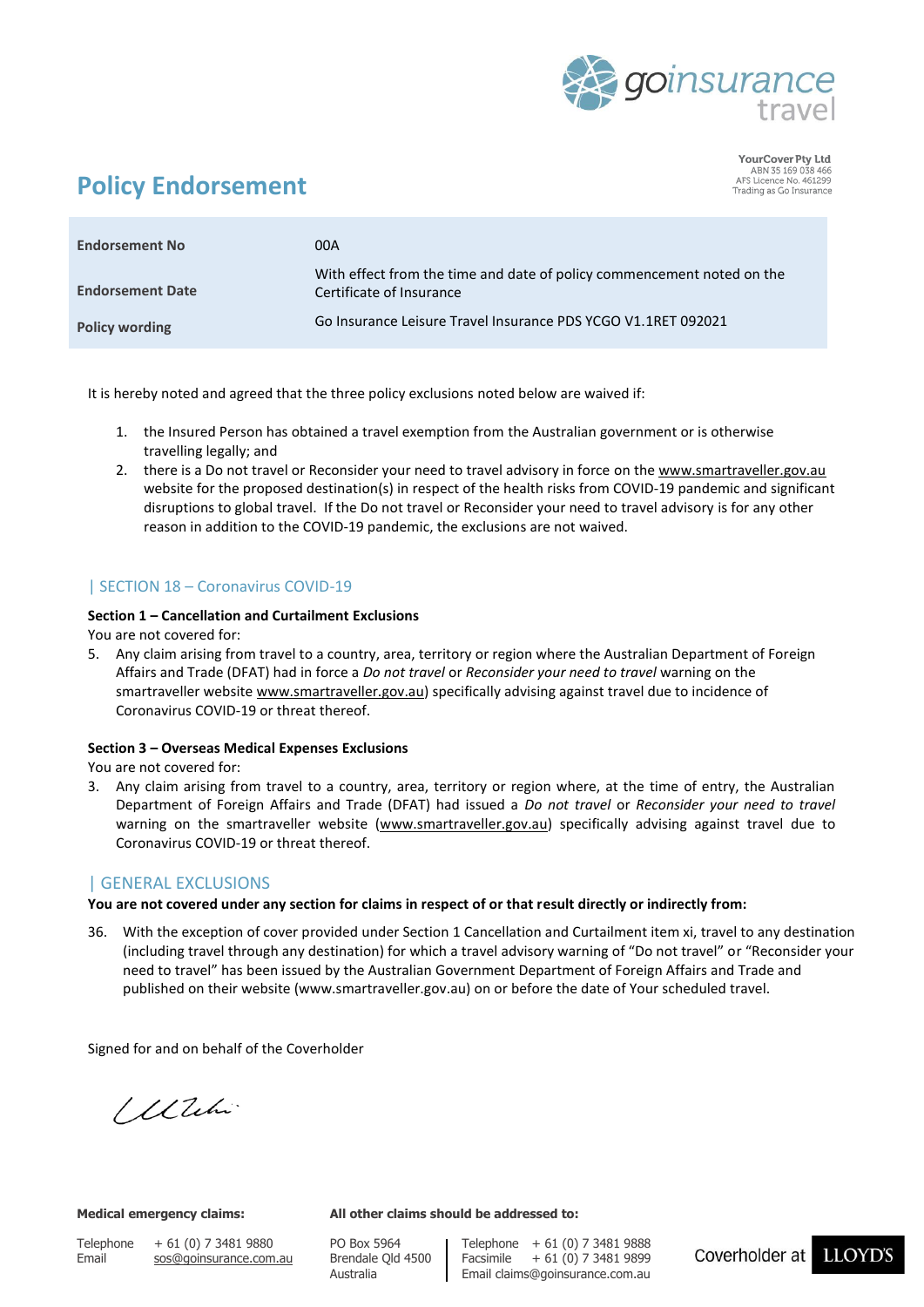# **Contents**

| Product Disclosure Statement (PDS)                    | 3 |
|-------------------------------------------------------|---|
| The Purpose of the Cover                              | 3 |
| About Us                                              | 3 |
| Updating this PDS                                     | 3 |
| Date Prepared                                         | 3 |
| Cooling Off Period                                    | 3 |
| The Total Cost                                        | 3 |
| How various factors affect Your Premium               | 3 |
| Taxation                                              | 3 |
| Policy Excess                                         | 3 |
| Significant Features and Benefits                     | 3 |
| Available Plans and Additional Options                | 4 |
| What is Not Covered                                   | 4 |
| Significant Risks                                     | 4 |
| How to Make a Claim                                   | 4 |
| Duty of Disclosure                                    | 4 |
| I If You do not tell Us                               | 4 |
| General Insurance Code of Practice                    | 4 |
| Dispute Resolution                                    | 4 |
| Cancellation By You                                   | 5 |
| Cancellation By Us                                    | 5 |
| Regions of Travel                                     | 5 |
| Who can buy this Insurance                            | 5 |
| Documentation                                         | 6 |
| Automatic Extension of Cover                          | 6 |
| Voluntary Extension of Cover                          | 6 |
| Automatic Reinstatement of Sums Insured               | 6 |
| Consequential Loss                                    | 6 |
| Limits of Cover                                       | 6 |
| Currency Conversions                                  | 6 |
| Your Privacy                                          | 6 |
| Pre-existing Medical Conditions                       | 8 |
| What is a Pre-existing Medical Condition?             | 8 |
| Automatically Covered Pre-existing Medical Conditions | 8 |
| Applying for Pre-existing Medical Condition cover     | 8 |
| Pre-existing Medical Conditions for which no cover    |   |
| is offered                                            | 9 |
| Sport and Leisure Activities covered by this policy   | 9 |
|                                                       |   |

### | Policy Wording 11 | DEFINITIONS: Words That Have Special Meaning 11 | SCHEDULE OF BENEFITS 15 | Optional Covers 16 | WHAT THE POLICY COVERS | 17 | The Policy 27 | SECTION 1 – Cancellation & Curtailment 17 | SECTION 2 – Resumption of Trip 18 | SECTION 3 – Overseas Medical Expenses and Repatriation 18 | SECTION 4 – Hospital Cash Benefit 19 | SECTION 5 – Death/Personal Accident 19 | SECTION 6 – Mugging 20 | SECTION 7 – Personal Property 20 | SECTION 8 – Delayed Luggage/Emergency Purchases 21 | SECTION 9 – Personal Money and Loss of Passport 21 | SECTION 10 – Disruption to Scheduled Travel Plans 21 | SECTION 11 – Hijack 22 | SECTION 12 – Special Events 22 | SECTION 13 – Insolvency of Travel Service Provider 22 | SECTION 14 – Domestic Pets 22 | SECTION 15 – Personal Liability 23 | SECTION 16 – Legal Expenses 23 | SECTION 17 – Car Hire Excess 23 | SECTION 18 – Coronavirus COVID-19 24 | Snow Sports (optional cover) 25 | Golf (optional cover) 26 | Water Sports (optional cover) 26 | Business (optional cover) 26 | Cruise (optional cover) 27 | GENERAL EXCLUSIONS 28 | GENERAL CONDITIONS 30

| Other Information You Need to Know            | 31  |
|-----------------------------------------------|-----|
| CLAIMS PROCEDURE                              | 31  |
| FINANCIAL SERVICES GUIDE (FSG)                | 32. |
| Professional Indemnity Insurance Arrangements | 32. |
| What to do if You have a complaint            | 32. |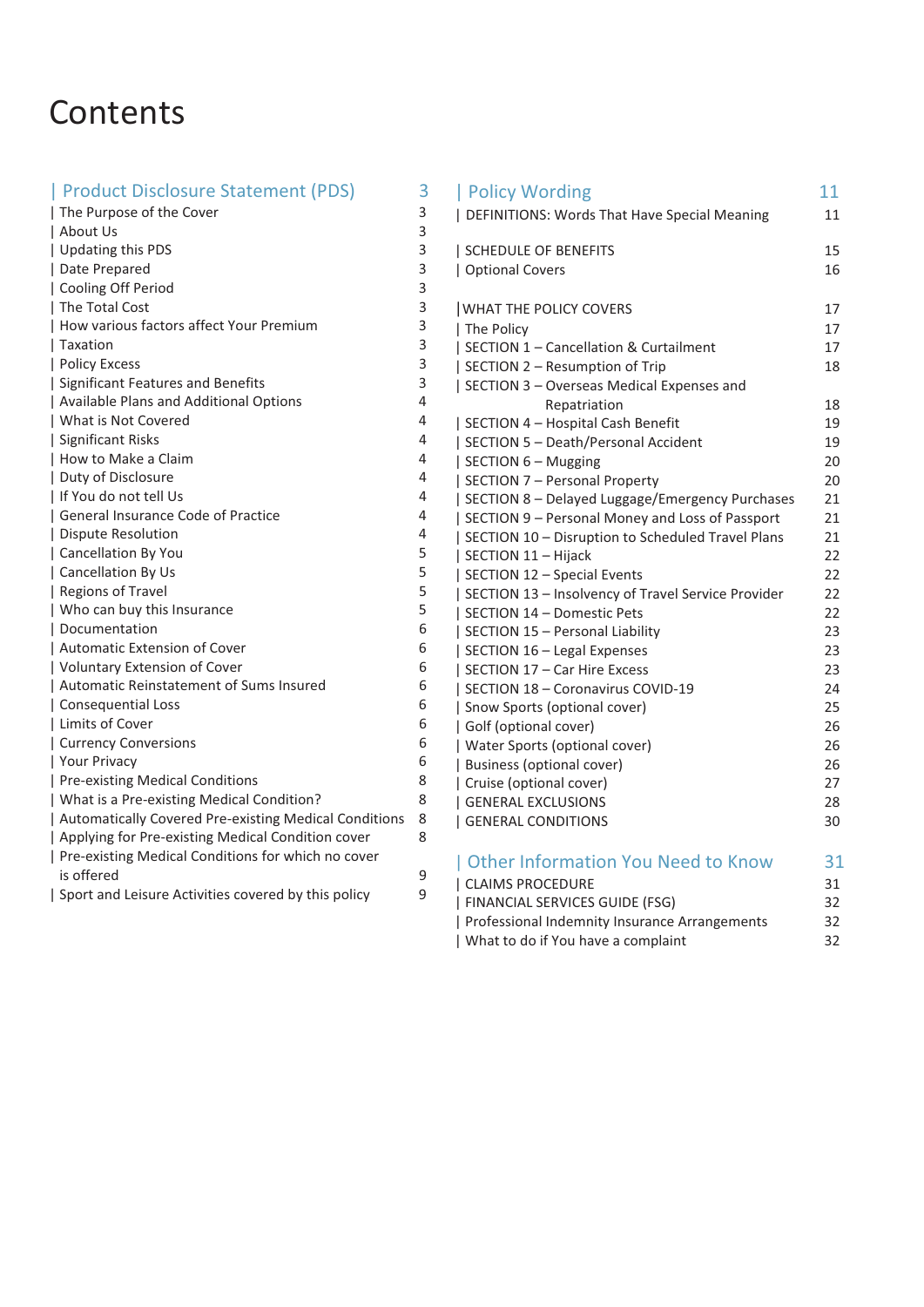# Product **Disclosure** Statement (PDS)

### This Product Disclosure Statement (PDS) has been prepared to help You decide whether this product will meet Your needs.

It sets out the significant features of the insurance policy including its benefits, risks and information on how the insurance premium is calculated. You should also read the policy wording to ensure it meets Your needs before making a decision to purchase. If there is anything You do not understand, please contact Us. This statement and policy wording is only being provided for comparison purposes. We have not considered Your personal needs or financial situation in providing this statement, policy wording and/or quotation. If necessary, You should seek separate professional advice to determine if this policy suits Your requirements.

### | The Purpose of the Cover

The purpose of this policy is to provide insurance cover against certain unforeseen or unexpected events that may affect Your Trip. The policy does not cover all possible events and expenses. The policy is a contract between You and Certain Underwriters at Lloyd's.

The contract consists of:

- a. Your proposal for insurance (Application);
- b. the policy wording including the Schedule of Benefits;
- c. Your Certificate of Insurance;
- d. Any declarations You make in relation to the policy or variation thereto; and
- e. Any written endorsements We issue to You.

### | About Us

YourCover Pty Ltd ABN 35 169 038 466 T/as Go Insurance (Go) is an Australian Financial Services Licensee (no. 461299) authorised by the Australian Securities and Investments Commission (ASIC) to deal in and provide general advice on insurance products. This insurance is underwritten by Certain Underwriters at Lloyd's. These underwriters have authorised Go to act on their behalf to arrange, issue, vary and cancel insurance products.

### | Updating this PDS

We may need to amend this PDS at a later date. A paper copy of any updated information is available to You free of charge by calling Us. We will issue You with a new PDS or a supplementary PDS where the update is to correct a misleading or deceptive statement or an omission, which is materially adverse from the viewpoint of a reasonable person deciding whether to purchase this insurance.

### | Date Prepared

This PDS was authorised on 1 September 2021 and remains valid until superseded by a new or supplementary PDS. Claims are assessed in accordance with the policy wording effective at the time of purchase.

### | Cooling Off Period

If You decide You no longer want this insurance policy, You are entitled to a refund of the total amount You paid provided Your request to cancel it occurs within fourteen (14) days of issue; and before Your Trip begins; and no claim has been made against the policy. We may not provide a refund if You cancel Your Policy outside of the Cooling Off Period.

### | The Total Cost

Your premium is calculated taking into account many risk factors. The premium is payable before cover can be issued. Your total premium includes all government charges which are shown separately on the certificate. If You change Your policy in any way after issue, You may be entitled to a premium refund or You may be asked to pay additional premium.

### | How various factors affect Your Premium

We consider a number of issues in calculating Your premium. Some of the factors that influence Your premium are the type of cover You choose, whether You request cover for Pre-existing Medical Condition/s or choose to include optional extras. The area in which You will be travelling also affects Your premium.

### | Taxation

If You are a registered person and require a tax invoice for GST purposes, please contact Us.

### | Policy Excess

If You make a claim under the policy, You may be required to pay an Excess. The standard Excess is \$200 but it does not apply to all policy sections. Please refer to the policy wording for details of the policy sections to which the Excess applies. At the time of purchasing the policy You will be asked to nominate Your policy Excess. You can choose to reduce or increase the standard Excess. If You choose to reduce the Excess, You will be required to pay additional premium. If You choose to increase the Excess, You will receive a premium discount. The Excess You choose will be noted on Your Certificate of Insurance. It is not possible to alter the standard Excess on Annual Multi Trip policies.

### | Significant Features and Benefits

This policy affords You the ability to select a cover level which suits Your personal circumstances. It allows You the flexibility to add optional covers and delete cover options that You do not require. The policy is available for business or holiday travel and provides 24 hour access to emergency assistance.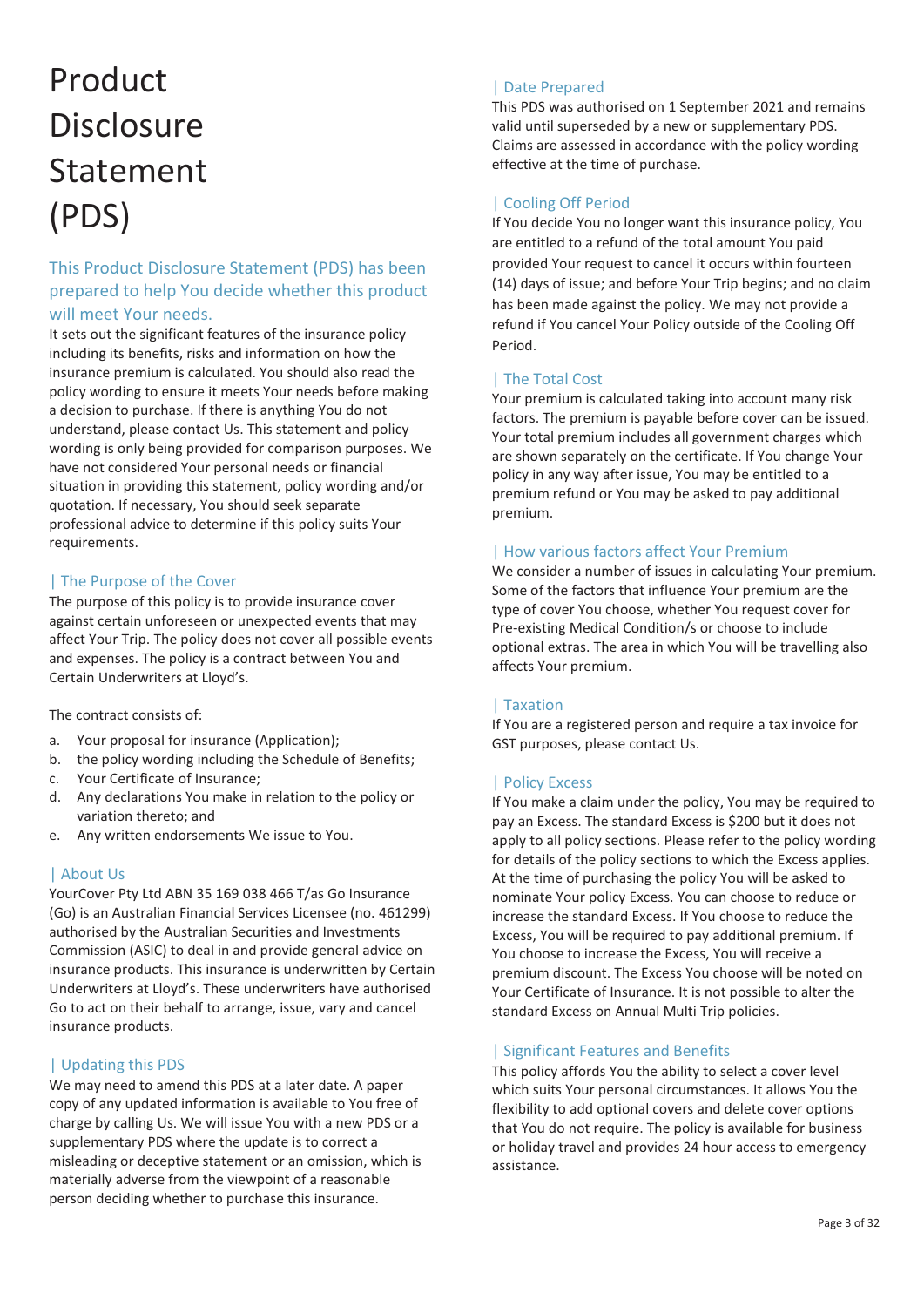Subject to the terms and conditions of the policy and the cover level You select, key benefits of the policy include, but are not limited to:

- - Overseas medical expenses and repatriation to Your Normal Country of Residence;
- - Compensation for Cancellation/Curtailment of insured Trip(s);
- - Compensation for loss or damage occasioned to Personal Property;
- -Compensation for disruption of travel;
- - Lump sum payments for Accidental Bodily Injury and/or death; and Personal Liability cover.

### | Available Plans and Additional Options

This policy provides You with the flexibility to design a policy to suit Your individual needs. All cover levels provide Overseas Medical Expenses cover (Sections 3), Personal Liability cover (Section 15) and Coronavirus COVID-19 cover (Section 18) as standard. The policies are offered as complete packages but You are able to remove unwanted cover modules. Each cover module (ie Cancellation and Curtailment; Property; Disruption; and Legal) includes a number of policy sections. If You wish to remove a cover module, this will remove all policy sections within the cover module. It is not possible to remove an individual policy section. Optional lifestyle and sporting covers are also available to suit Your individual requirements.

### | What is Not Covered

In certain circumstances, the policy will not provide any cover to You. You must read the policy document for full details, including the exclusions which apply to each section and the General Exclusions which apply to all policy sections. For instance, the policy does not cover:

- - Pre-existing Medical Conditions unless agreed to be covered by Us;
- -Medical and dental treatment received in Australia;
- -Wilful exposure to needless danger;
- $\bullet$  Legal liability arising out of the use of firearms, mechanically propelled vehicles or animals.

Claims may not be paid for loss or damage to luggage and personal property if:

- -There is no proof of ownership for lost or stolen items;
- -Articles are Left Behind or Unattended in a Public Place.
- -You have not taken Reasonable Care;
- - You have not reported the loss, theft or damage to relevant authorities;
- $\bullet$  Valuables and/or Electronic Equipment (eg jewellery, computers, cameras and similar equipment) are checked in as luggage.

### | Significant Risks

Possible risks associated with You holding this policy include:

- Whether the policy provides the scope of cover You require. You should carefully read the policy and take note of its terms, conditions and exclusions.

- - Whether You are able to comply with the terms and conditions of the policy. Failure to comply could result in Us not paying all or part of a claim.
- $\bullet$  Your duty of disclosure is very important. If You have not disclosed relevant information, We may be entitled to decline a claim and this can have consequences on Your further insurance cover. This is especially important in respect of Your medical history.

### | How to Make a Claim

If You wish to make a claim there are some important things You must do. For full details of how to make a claim, please refer to the Claims Procedure section of the policy.

### | Duty of Disclosure

Before You enter into an insurance contract, You have a duty of disclosure under the Insurance Contracts Act 1984.

If We ask You questions that are relevant to Our decision to insure You and on what terms, You must tell Us anything that You know and that a reasonable person in the circumstances would include in answering the questions.

You have the duty until We agree to insure You.

### | If You do not tell Us

If You do not tell Us anything You are required to tell Us, We may cancel your contract or reduce the amount We will pay You if You make a claim, or both.

If Your failure to tell Us is fraudulent, We may refuse to pay a claim and treat the contract as if it never existed.

### | General Insurance Code of Practice

The Insurance Council of Australia Limited has developed the General Insurance Code of Practice ("the Code"), which is a voluntary self-regulatory code. The Code aims to raise the standards of practice and service in the insurance industry.

Lloyd's has adopted the Code on terms agreed with the Insurance Council of Australia. For further information on the Code please visit www.codeofpractice.com.au.

The Code Governance Committee (CGC) is an independent body that monitors and enforces insurers' compliance with the Code. For more information on the Code Governance Committee (CGC) go to www.insurancecode.org.au

### | Dispute Resolution

If You have any concerns or wish to make a complaint in relation to this policy or Our services, please let Us know and We will attempt to resolve Your concerns in accordance with Our Internal Dispute Resolution procedure. Please contact Go Insurance in the first instance:

| Post      | PO Box 5964             |
|-----------|-------------------------|
|           | Brendale Old 4500       |
| Telephone | + 61 (0) 7 3481 9888    |
| Facsimile | + 61 (0) 7 3481 9899    |
| Email     | mail@goinsurance.com.au |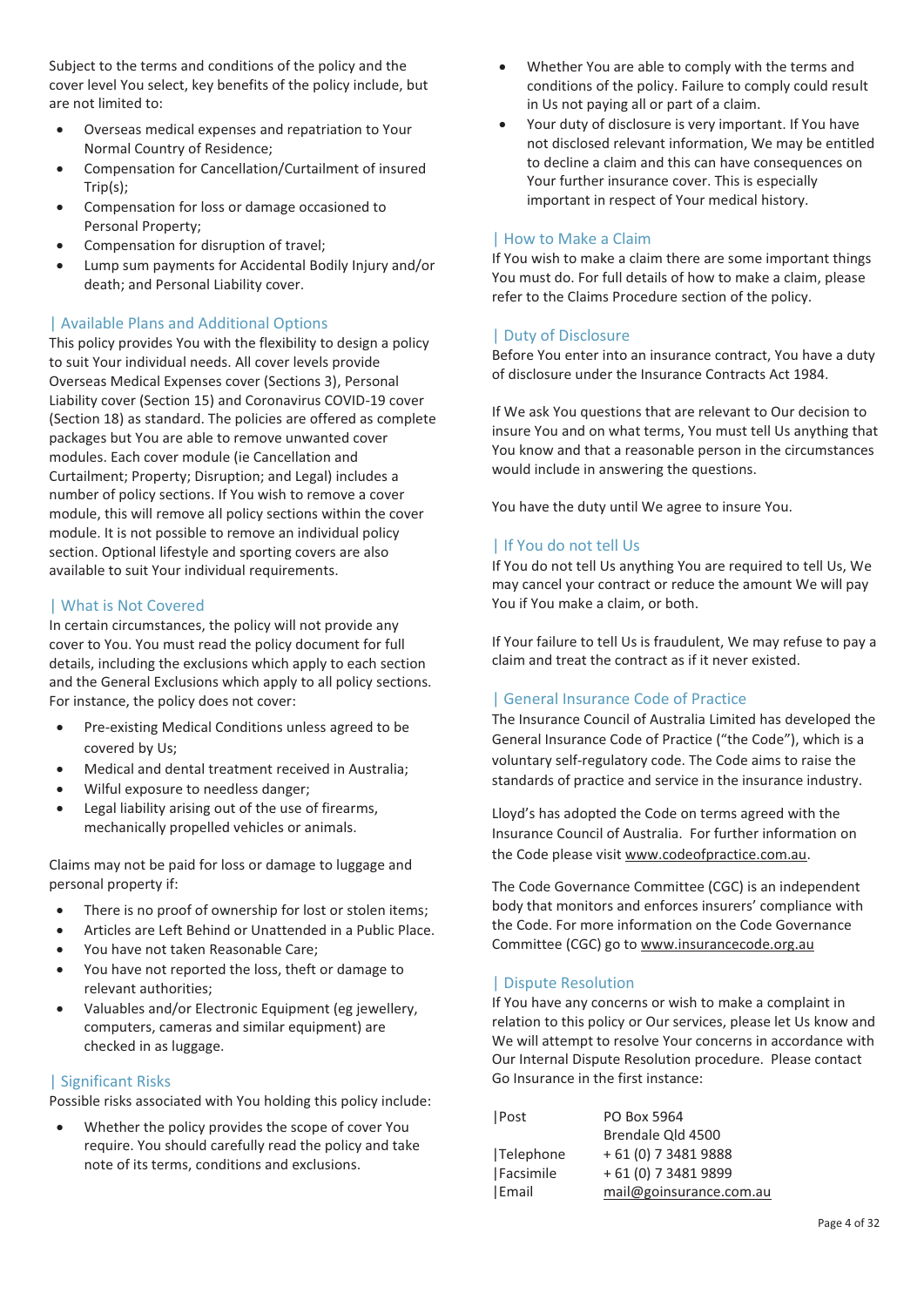We will acknowledge receipt of Your complaint and do Our utmost to resolve the complaint to Your satisfaction within 10 business days.

If We cannot resolve Your complaint to your satisfaction, We will escalate your matter to Lloyd's Australia who will determine whether it will be reviewed by their office or the Lloyd's UK Complaints team. Lloyd's contact details are:

| Email     | idraustralia@lloyds.com            |
|-----------|------------------------------------|
| Telephone | $+61(0)$ 2 8298 0783               |
| Post      | Suite 1603 Level 16                |
|           | 1 Macquarie Place, Sydney NSW 2000 |

A final decision will be provided to you within 30 calendar days of the date on which you first made the complaint unless certain exceptions apply.

You may refer Your complaint to the Australian Financial Complaints Authority (AFCA), if Your complaint is not resolved to Your satisfaction within 30 calendar days of the date on which You first made the complaint or at any time. AFCA can be contacted as follows:

| Telephone | 1800 931 678                  |
|-----------|-------------------------------|
| Email     | info@afca.org.au              |
| Post      | GPO Box 3, Melbourne VIC 3001 |
| Website   | www.afca.org.au               |

Your complaint must be referred to AFCA within 2 years of the final decision, unless AFCA considers special circumstances apply. If Your complaint is not eligible for consideration by AFCA, You may be referred to the Financial Ombudsman Service (UK) or You can seek independent legal advice. You can also access any other external dispute resolution or other options that may be available to You.

The Underwriters accepting this Insurance agree that:

- (i) if a dispute arises under this Insurance, this Insurance will be subject to Australian law and practice and the Underwriters will submit to the jurisdiction of any competent Court in the Commonwealth of Australia;
- (ii) any summons notice or process to be served upon the Underwriters may be served upon:

Lloyd's Underwriters' General Representative in Australia Suite 1603 Level 16 1 Macquarie Place Sydney NSW 2000

who has authority to accept service on the Underwriters' behalf;

(iii) if a suit is instituted against any of the Underwriters, all Underwriters participating in this Insurance will abide by the final decision of such Court or any competent Appellate Court.

### | Cancellation By You

You may cancel this policy at any time by providing written notice to Us.

### | Cancellation By Us

We may cancel this policy in any way permitted by law. We may legally cancel Your policy if You have:

- -Failed to comply with Your duty of disclosure;
- - Made a misrepresentation to Us before the policy was entered into;
- - Failed to comply with a policy provision including failure to pay the applicable premium;
- - Made a fraudulent claim under this policy or any other current policy; or
- - Failed to notify Us of a specific act or omission as required by this policy.

If We cancel Your policy, We will give You written notice. If the policy is cancelled, We will deduct from the premium, an amount to cover the shortened period for which You were insured by Us and refund the balance to You provided no claim has been paid or is payable and no incident has occurred which could give rise to a claim under the policy.

### | Regions of Travel

Cover under this policy depends on the Region of Travel You nominate at the time of policy purchase. If Your Trip will involve multiple countries or areas, You should select the Region of Travel for the destination which requires the highest level of cover. Regions of Travel available under this policy are:

Region 1: Australia and Norfolk Island (but not cruising in Australian territorial waters)

Region 2: South Pacific (New Zealand; Fiji, Indonesia including Bali; American Samoa; New Caledonia; Papua New Guinea; Tonga; Cook Islands; French Polynesia; Samoa; Tahiti; Vanuatu; and cruising within Australian and South Pacific waters (ie south of the equator) Region 3: All countries excluding United States of America, Canada, Mexico, Antarctica and cruising in North Pacific waters (ie north of the equator) Region 4: Worldwide (all countries including cruising in Pacific waters north of the equator)

### | Who can buy this Insurance

This policy is available to the following travellers.

- 1) Australian residents aged 75 or less at the time of travel who are travelling on a return basis. Return basis means You will be leaving Australia to commence the Trip and returning to Australia at the end of the Trip. You are an Australian resident if you satisfy the following conditions:
	- i) You have a permanent residential address in Australia;
	- ii) You will be travelling overseas for a period not exceeding 18 months;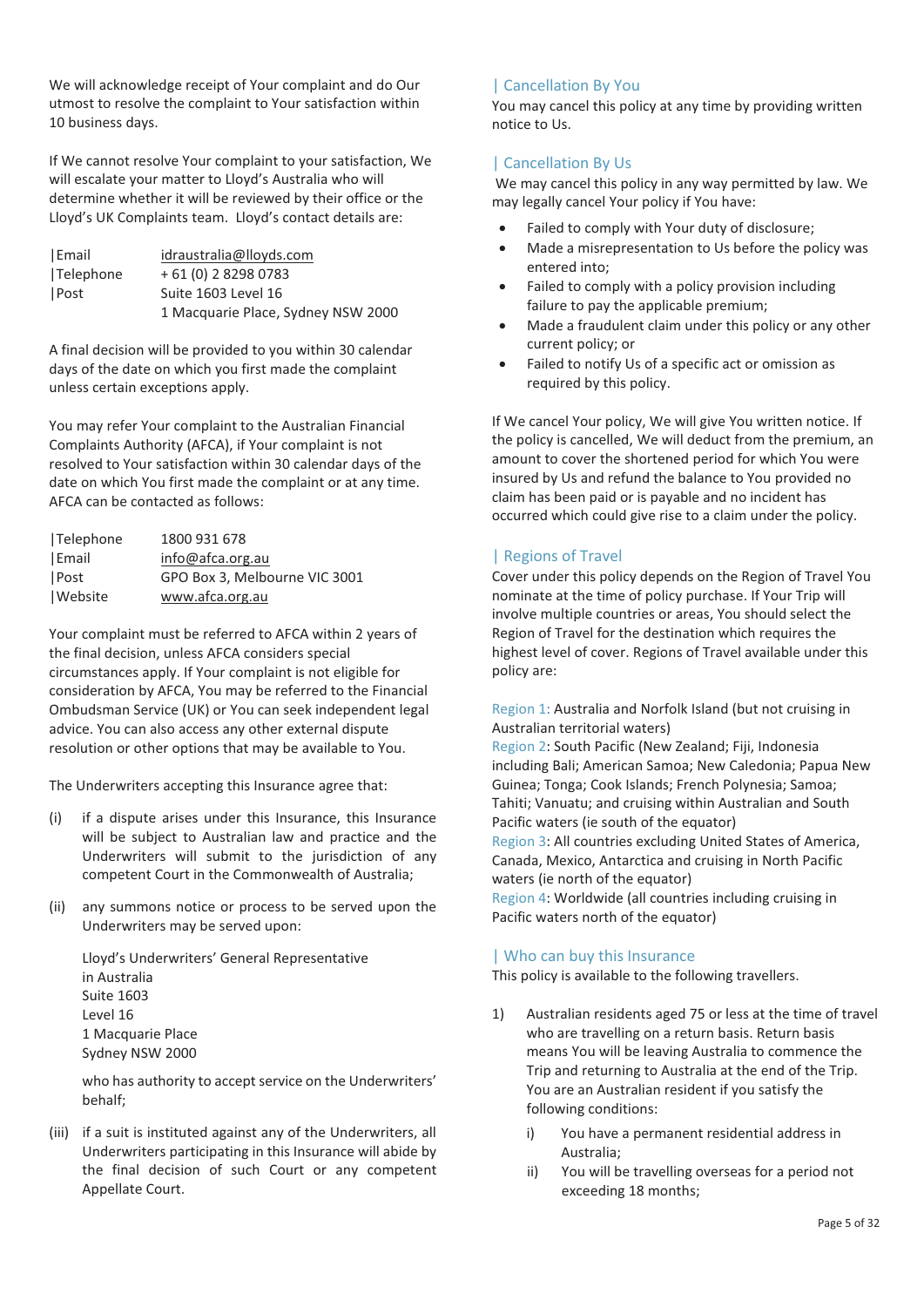- iii) You have unrestricted right of entry into Australia;
- iv) You have access to long term medical care in Australia (excluding Reciprocal Health Agreements); and
- v) You will be returning to Australia on the end date of the policy.

Australian residents who are emigrating overseas are also eligible for a one-way policy.

- 2) Non permanent residents of Australia aged 75 or less at the time of travel who are travelling on either a return basis or a one-way basis. You must satisfy the following conditions:
	- i) You hold a valid visa granting right of entry to Australia and have been living in Australia for at least 3 months prior to policy purchase;
	- ii) You will be travelling overseas for a period not exceeding 18 months; and
	- iii) You will be returning to Australia on the end date of the policy (if travelling on a return basis) or travelling to your final destination on the end date of the policy (if travelling on a one-way basis).
- 3) Australian residents or non permanent residents of Australia aged 75 years or less who are already overseas at the time of purchase. If already overseas, You are an Australian resident if you satisfy the following conditions:
	- i) You have a permanent residential address in Australia and will be returning to resume residency in Australia at the end of Your Trip;
	- ii) Your period of overseas travel will not exceed 18 months in total from the date You originally departed Australia;
	- iii) You have unrestricted right of entry into Australia:
	- iv) You have access to long term medical care in Australia (excluding Reciprocal Health Agreements);
	- v) You have a ticket booked for travel to Australia at the end of Your Trip; and
	- vi) Both Your Trip and Period of Insurance will end in Australia on the same date.

For policies purchased by Australian residents who are already overseas, there is a 48 hour waiting period for cover to commence and the standard Cooling Off Period may not apply. You should select a One-way policy and enter Your final destination as Australia.

You may be required to prove Your residency status in the event of a claim.

### | Documentation

All certificates, information and evidence required by Us shall be provided at Your expense. You shall as often as required by Us submit to medical examination at Our expense and in the event of death of the Insured Person, We shall be entitled to have a post-mortem examination conducted at Our expense. Evidence of the value and ownership of any

property insured under Sections 7, 9 or optional covers and/or the amount of any loss must be forwarded to Us when required.

### | Automatic Extension of Cover

If You have not completed Your Trip before the expiration of this insurance for reasons which are beyond Your control, the policy will remain in force until completion not exceeding a further 21 days without additional premium. In the event the aircraft on which You are travelling is hijacked, cover shall continue while You are subject to the control of the person(s) or their associates making the hijack and subsequent travel direct to Your Normal Country of Residence and/or original final destination for a period not exceeding twelve months from the date of the hijack.

### | Voluntary Extension of Cover

Subject to Our agreement, Single Trip policies can be extended following departure but the maximum policy period cannot exceed 12 months in total from the date of original departure.

Each Trip under an Annual Multi Trip policy is automatically covered for up to 31 days in total unless You have chosen to extend the maximum trip length (to 50 or 60 days) and this is shown on Your certificate.

### | Automatic Reinstatement of Sums Insured

The Sum Insured under Sections 7, 9 and optional covers of this insurance will be reinstated following the first valid claim under that section or optional covers. Thereafter, the Sum Insured shall be reduced by the amount of any subsequent valid claim/s.

### | Consequential Loss

This policy does not cover any form of consequential loss.

### | Limits of Cover

Our total liability is limited to the amounts specified in each section of this policy. In the event of duplicate insurance, We may only be liable for a proportion of the claim.

### | Currency Conversions

Settlement of claims for expenditure incurred overseas will be made at the rate of conversion applicable at the date of the loss or expense. All benefits are noted in Australian Dollars.

### | Your Privacy

We are committed to protecting the privacy of the personal information You provide to Us. We collect, hold, use and disclose Your personal information in accordance with the Australian Privacy Principles under the Privacy Act 1988 (Cth) and in accordance with other applicable privacy laws.

### **Collection of personal information**

We only collect, hold, use and disclose personal information where it is necessary for legitimate business purposes, or where there is a legal requirement to do so. We collect personal information directly from You unless it is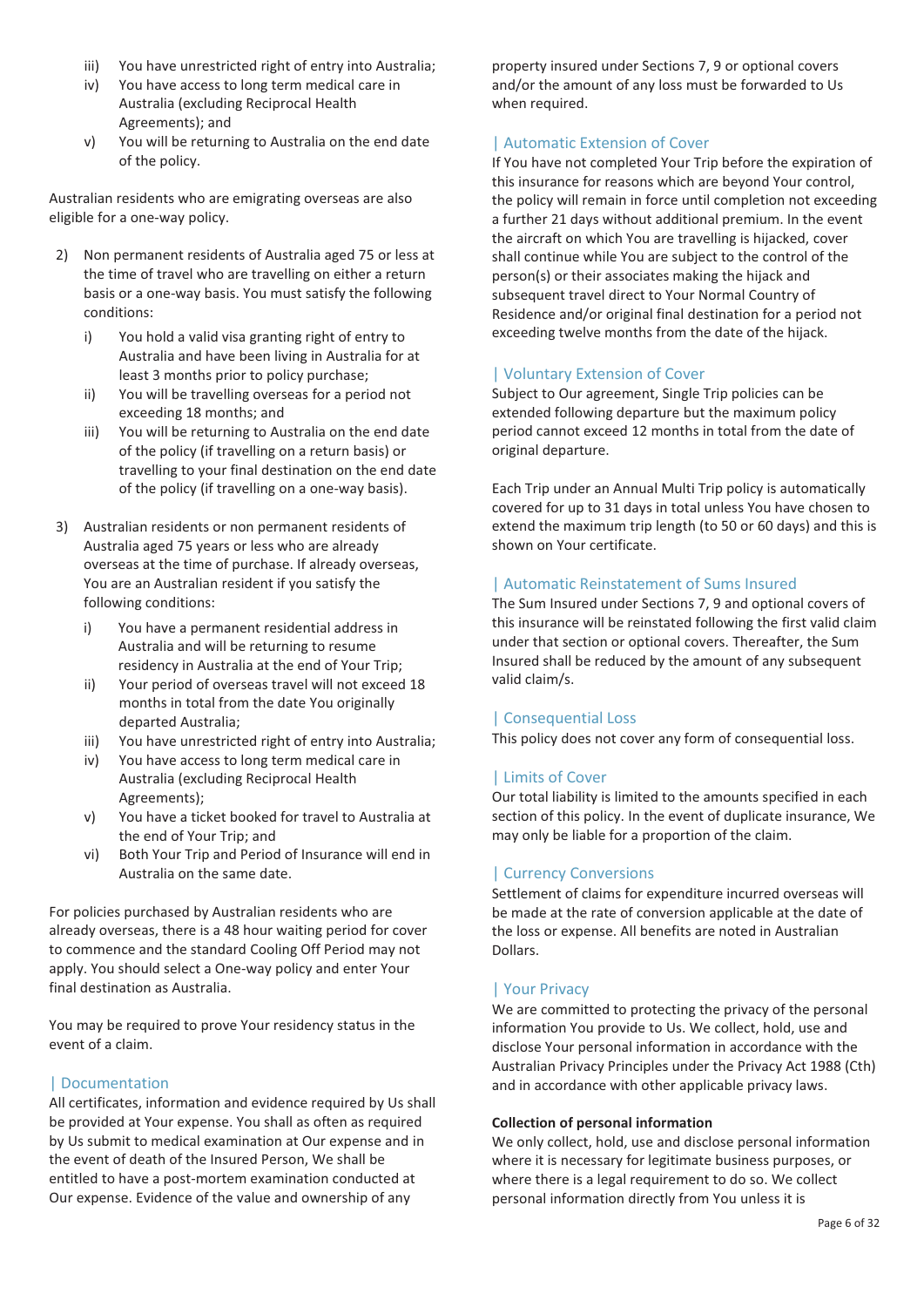unreasonable or impracticable to do so. Where You provide personal information about other individuals, You must make them aware that You will provide this information to Us; the types of persons and entities to which the information will be available; and the purposes for which We and those to whom We disclose the information will use it. You must also make them aware that they can access the information We receive from You.

We collect and use personal information for a number of reasons which include but are not limited to:

- -Evaluating Your application for insurance;
- - Evaluating any request You make to vary, extend or amend Your policy;
- - Issuing and managing the insurance cover We provide to You; and
- - Investigating and managing any claims You make against Your policy.

If You do not provide Us with this information or any additional information We request, We may not be able to process Your application, offer You insurance cover or respond to any claim.

### **Use or disclosure of personal information**

The personal information We collect can be used or disclosed for any purpose connected to Our activities but only where You would reasonably expect for this to occur. When necessary and in relation to the above noted activities, We may need to disclose the personal information We collect to:

- - Our relevant employees and agents involved in delivering Our services;
- Medical emergency companies and service providers such as claims handlers, investigators, hospitals, medical and health professionals;
- facilitators such as legal firms, professional experts such as accountants, actuaries, engineers and technology experts;
- the insurance companies with whom We transact business;
- the Lloyd's Syndicates We represent (which are located in the United Kingdom);
- insurance reference bureau or credit reference bureau; and
- reinsurers or reinsurance brokers (which may include reinsurers located outside of Australia).

We may also use or disclose Your personal information if it is required by an Australian law or a court/tribunal order.

### **Disclosure of personal information to overseas recipients**  If We are required to disclose personal information outside Australia, We will ensure that:

- a) the overseas recipient complies with the Australian Privacy Principles in relation to the information, or
- b) the overseas recipient of the information is subject to a law that has the effect of protecting the information in a substantially similar way to the way in which the Australian Privacy Principles protect the information.

### **Security of personal information**

We are committed to protecting personal information We hold from misuse, interference and loss, as well as unauthorised access, modification or disclosure.

### **Access to and correction of personal information**

You may request access to Your personal information, and where necessary, correct any errors in this information (some restrictions and costs may apply). In some circumstances We may not agree to provide access to some or all of the information We hold when We are legally entitled to do so. In such cases We will inform You of the reason for this circumstance. If You would like to access a copy of Your personal information or You wish to correct or update Your personal information, please also contact Us on Email - mail@goinsurance.com.au or phone + 61 (0) 7 3481 9888.

### **Use of personal information for marketing**

We may use Your personal information to send You details of new insurance products or other insurance related information unless You have indicated to Us that You do not wish to receive such information. If You do not wish to receive future marketing material from Us, please contact Us on mail@goinsurance.com.au or phone + 61 (0) 7 3481 9888.

By completing Your application for this Policy, You agree to Us using and disclosing Your information as set out above. This consent to the use and disclosure of Your personal information remains valid unless You alter or revoke it by giving written notice by emailing mail@goinsurance.com.au. If You have any queries about Our privacy policy and how it affects You, please contact Us.

### **Privacy Complaints Advice:**

Lloyd's and its agents are bound by the obligations of the Privacy 1988 as amended by the Privacy Amendment (Private Sector) Act 2000 (the Act) and will be covered by the General Insurance Information Privacy Code (the Code). These set down standards relating to the collection, use, disclosure and handling of personal information.

"Personal information" is essentially information or an opinion about a living individual whose identity is apparent or can reasonably be ascertained from the information or opinion.

An individual who believes their privacy may have been prejudiced has a right to make a complaint about the matter. In the first instance, Your complaint should be addressed to Go Insurance. This may be done either verbally or in writing to:

| Post             | PO Box 5964, Brendale Qld 4500 |
|------------------|--------------------------------|
| <b>Telephone</b> | + 61 (0) 7 3481 9888           |
| Facsimile        | + 61 (0) 7 3481 9899           |
| Email            | mail@goinsurance.com.au        |

If You are dissatisfied with the response, You may refer the matter to Lloyd's Australia Ltd, who has the appropriate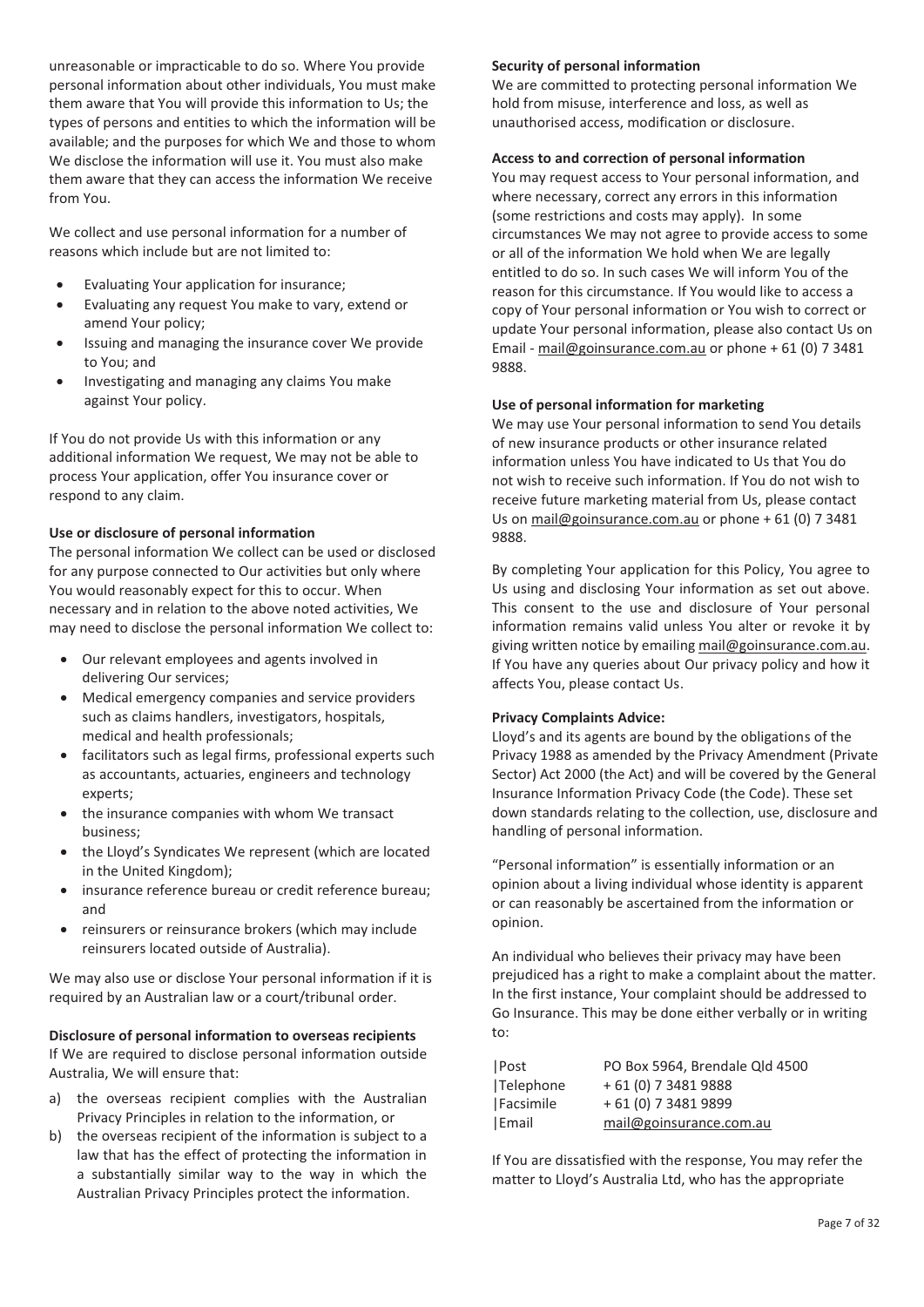authority to investigate and address matters of this nature. Lloyd's Australia can be contacted at:

Suite 1603 Level 16 1 Macquarie Place Sydney NSW 2000

| Telephone | +61 (0) 282980783       |
|-----------|-------------------------|
| Facsimile | + 61 (0) 2 8298 0788    |
| Email     | idraustralia@lloyds.com |

Lloyd's Australia will respond in writing within 15 working days, and if You remain dissatisfied with their response You will be provided at that time with the details of any other avenues for resolution that may be available to You.

### | Pre-existing Medical Conditions

Whilst this policy excludes claims arising from Pre-existing Medical Conditions, there are some conditions for which We provide automatic cover. Where automatic cover for a Preexisting Medical Condition is not offered, it is possible for You to apply for cover. If You wish to apply for and We agree to cover Your Pre-existing Medical Condition, We may apply special conditions, limitations and/or increased excesses to claims relating to Your Pre-existing Medical Condition. We may also wish to charge additional premium to provide cover for Your Pre-existing Medical Condition.

### | What is a Pre-existing Medical Condition?

Pre-existing Medical Condition is defined to mean:

Any physical and/or mental defect, illness, disease, condition or injury

- a. that is currently being or has been investigated or treated by a Medical Practitioner or other health professional (including dentist/s and/or allied health practitioners):
	- i. Within the 90 days prior to policy issue in the case of a Single Trip policy;
	- ii. Within the 90 days prior to policy issue or 30 days prior to booking a Trip in the case of an Annual Multi Trip policy;
	- iii. During the original Period of Insurance if the policy is an extension or replacement of the original policy.
- b. of which You are aware or the symptoms of which You are aware;
- c. for which You take prescribed medication, have had surgery or consult a Medical Practitioner;
- d. of an ongoing or recurring nature or complication attributable to the condition.

This definition applies to You, Your Travelling Companion, Relative/s and any person on whose state of health the Trip depends. Certain Pre-existing Medical Conditions are automatically covered under this policy.

### | Automatically Covered Pre-existing Medical **Conditions**

Provided that You have not been hospitalised (including attendance at Accident & Emergency or day surgery) in the past 24 months or sought medical attention in the 90 days

prior to issue of Your policy (or 30 days prior to travel in the event of an Annual Multi Trip policy), We will cover You for the following Pre-existing Medical Conditions. Please note We are only able to offer automatic cover for certain Pre existing Medical Conditions suffered by You (ie the person/s insured under the policy). There is no cover for any Preexisting Medical Condition suffered by any person other than the person/s named on the Certificate of Insurance. At no time is there any cover for any diagnosed or undiagnosed condition where You are awaiting investigation, referral, treatment or results; travelling against medical advice or to obtain medical treatment; and/or where a terminal prognosis has been made.

- $\bullet$ Acne
- -Arthritis
- $\bullet$  Asthma (provided You are under 60 years of age and it is controlled by no more than 2 medications (no nebulisers or home oxygen), and You have been a nonsmoker for at least 18 months)
- -Blindness and low vision
- -**Cataracts**
- -Corneal graft
- -Coeliac Disease
- -Deafness
- -Dermatitis
- -Ear grommets
- -Eczema
- -Food allergy
- -Gastric reflux
- -Gout
- -Hay fever
- -Hiatus hernia
- - Cholesterol/Hypercholesterolaemia (provided it is managed in regular consultation with Your Medical Practitioner, is below 6.0 and You do not also suffer from high blood pressure, other known cardiovascular disease and/or diabetes)
- $\bullet$  High blood pressure (provided it is managed in regular consultation with Your Medical Practitioner, You do not also suffer from high cholesterol, no more than 2 medications are being taken, there has been no change in medication or dosage in the last 6 months and You have been a non smoker for at least 18 months)
- - Hip replacement (if the procedure was performed over 12 months ago but less than 10 years ago)
- $\bullet$  Knee replacement (if the procedure was performed over 12 months ago but less than 10 years ago)
- -Macular degeneration
- - Menopause provided You do not suffer from **Osteoporosis**
- - Overactive / underactive thyroid provided the condition is not caused by a tumour
- -Peptic ulcer
- -Psoriasis
- -Pregnancy (subject to General Exclusion 33)
- -Rhinitis
- -Sinusitis
- -Skin cancer (but not Melanoma)
- -Urticaria (Hives)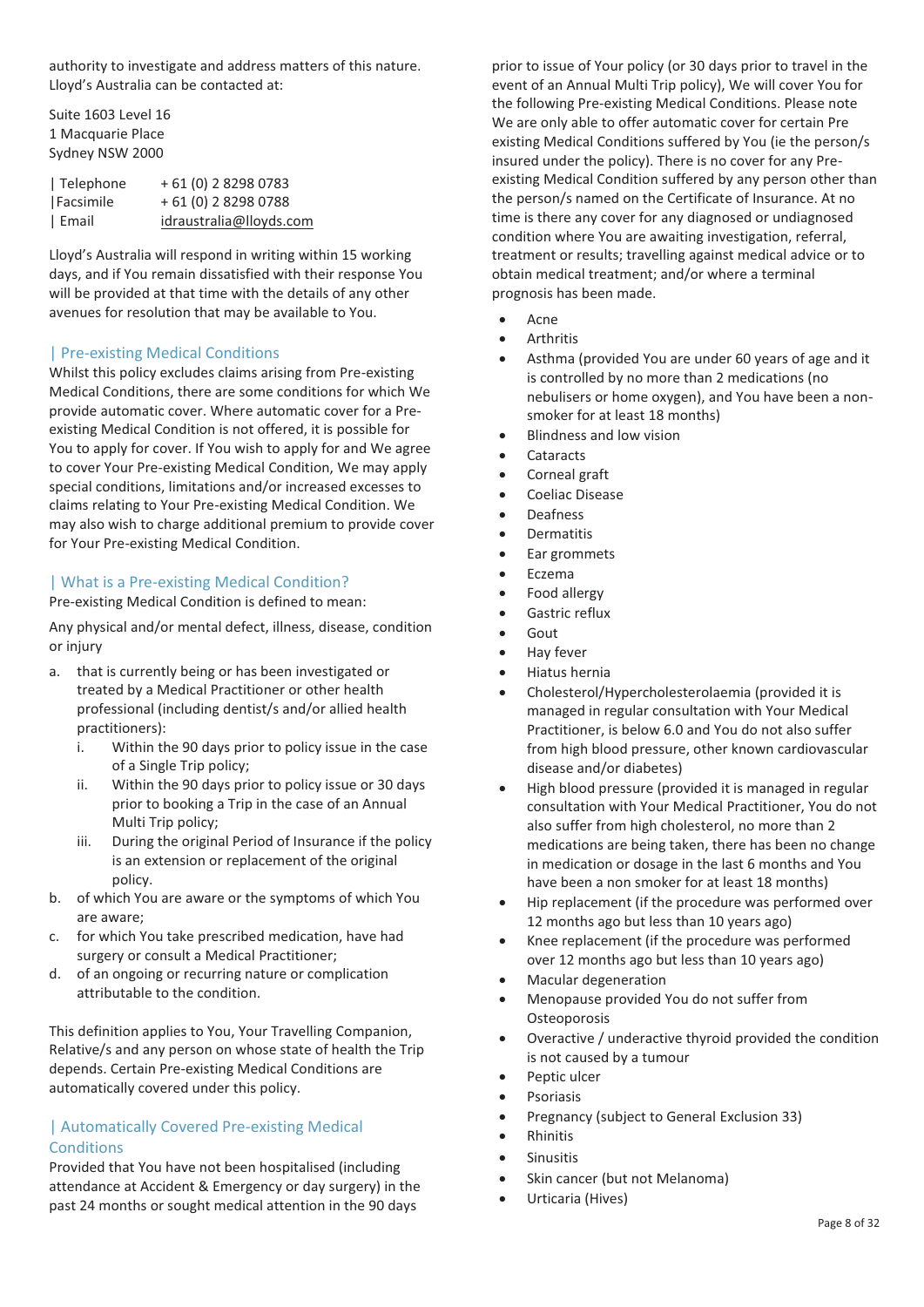### | Applying for Pre-existing Medical Condition cover

If You suffer from a Pre-existing Medical Condition that is not automatically covered by the policy and You wish to apply for cover, You will need to complete a medical assessment. You can complete the medical assessment via any of the following methods:

- -Contacting Us by telephone on 1300 819 888;
- - By obtaining a travel insurance quotation online at www.goinsurance.com.au; or
- - Contacting a Go Insurance distributor (eg travel agent or broker)

### | Pre-existing Medical Conditions for which no cover is offered

Some Pre-existing Medical Conditions are not covered under any circumstances. For instance, We are not able to offer cover for any Pre-existing Medical Condition for which You have been given a terminal prognosis, where You are travelling to obtain medical treatment or against medical advice. Also, We cannot offer cover for any Pre-existing Medical Condition when You are waiting on medical investigation, referral, treatment and/or results.

Not all applications for Pre-existing Medical cover will be successful. This may be due to a combination of factors such as the nature of the condition, the duration of Your Trip and destination/s. For further information, please contact Us on 1300 819 888.

If You have a medical or dental condition that is not automatically covered and do not wish to apply for cover, You can still buy a policy. This is on the understanding that there is no cover for any loss You may sustain as a result of that Pre-existing Medical Condition or related condition.

If We agree to provide cover for Your Pre-existing Medical Condition/s, You must tell Us about any change to Your medical status which happens after the policy has been issued and before You travel. We have the right to change Your policy in accordance with the change in risk.

### | Sport and Leisure Activities covered by this policy

Subject to relevant terms and conditions, many sport and leisure activities are automatically covered under this policy subject to Your participation being on an amateur or recreational basis including participation in school, club or college fixtures/competitions. You will need to select relevant optional cover/s to be covered for certain sports and leisure activities (eg snow sports) and in some cases You will be required to pay additional premium to be covered whilst participating in these activities.

At no time is there any cover for any sport or leisure activity (including training for) in which You participate in a professional or paid capacity. The following activities are automatically covered.

- $\bullet$  Abseiling (with a licensed commercial operator and under supervision)
- -Athletics
- -Archery (under supervision)
- $\bullet$ Badminton
- -Banana boating
- $\bullet$ Baseball/Rounders/Softball
- $\bullet$ Basketball
- -Boogie boarding
- $\bullet$  Bungy jumping (maximum 2 jumps and with a licensed commercial operator)
- -Canoeing/Kayaking (to Category 3)
- -Cricket
- -Curling
- -Cycling/Mountain biking
- $\bullet$ Fell / Gorge Walking (on recognised routes)
- $\bullet$ Fell / Gorge Running (on recognised routes)
- $\bullet$ Fishing (Course/Fly/Deep-sea)
- $\bullet$ Football
- $\bullet$ Gliding (as passenger only with a licensed operator)
- $\bullet$ Golf
- $\bullet$ Gymnastics
- $\bullet$ Guided glacier walking
- - Hot air ballooning (as passenger only with a licensed commercial operator)
- $\bullet$ Horse/Elephant/Camel Riding
- -Ice skating
- - Jet boating (as passenger only with a licensed commercial operator)
- -Lawn bowls
- -Netball
- $\bullet$ Orienteering
- $\bullet$ Paintballing/War games
- - Parascending/Parasailing (with a licensed commercial operator)
- $\bullet$ Pony/Horse trekking
- $\bullet$ Racquet sports
- $\bullet$ Roller blading
- $\bullet$ Rowing
- -Running/Jogging
- $\bullet$  Safari travel (in a vehicle or on foot with a licensed commercial operator)
- $\bullet$ Scuba diving
- -Segway
- -Skateboarding
- $\bullet$ Snorkelling
- $\bullet$ Soccer
- -Surfing
- -Swimming
- -Table tennis
- -Tennis
- $\bullet$ Ten Pin Bowling
- $\bullet$ Tobogganing/Trampolining
- $\bullet$  Trekking/Rambling/Hiking (with a licensed commercial operator on established/mapped routes and subject to a maximum height of 4000m)
- -Volley ball
- $\bullet$ Water polo
- - White/Black water rafting or canoeing (to Category 3 and with a licensed commercial operator)
- -Windsurfing/Boardsailing
- -Ziplining
- -Zorbing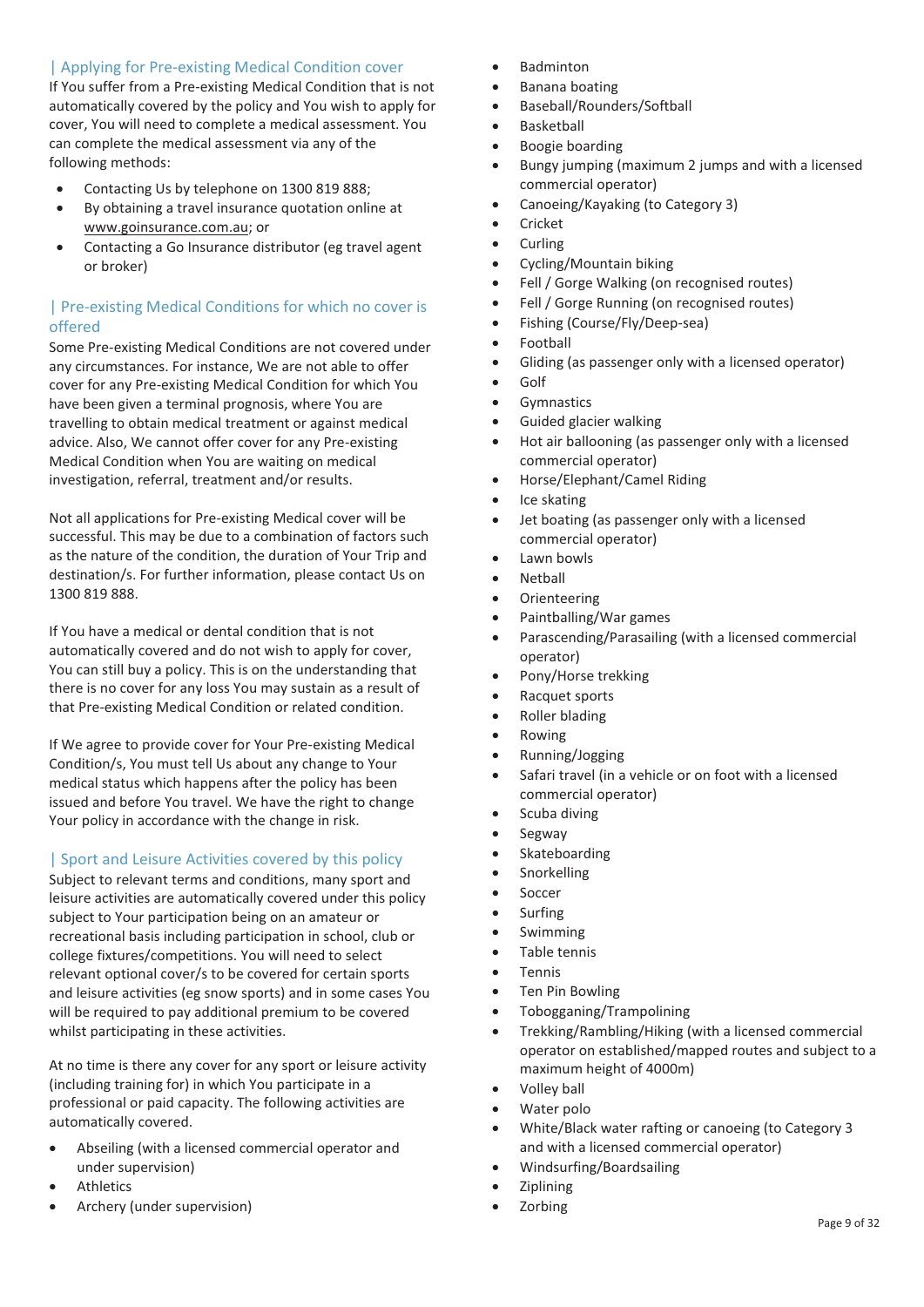If You intend to participate in activities not automatically covered by this policy, please contact Us. We may be able to cover the proposed activity as standard or in some cases for an additional premium.

Please refer to the General Exclusions for details of activities which are not able to be covered in any capacity. The General Exclusions also limit the cover available for certain of the above noted activities.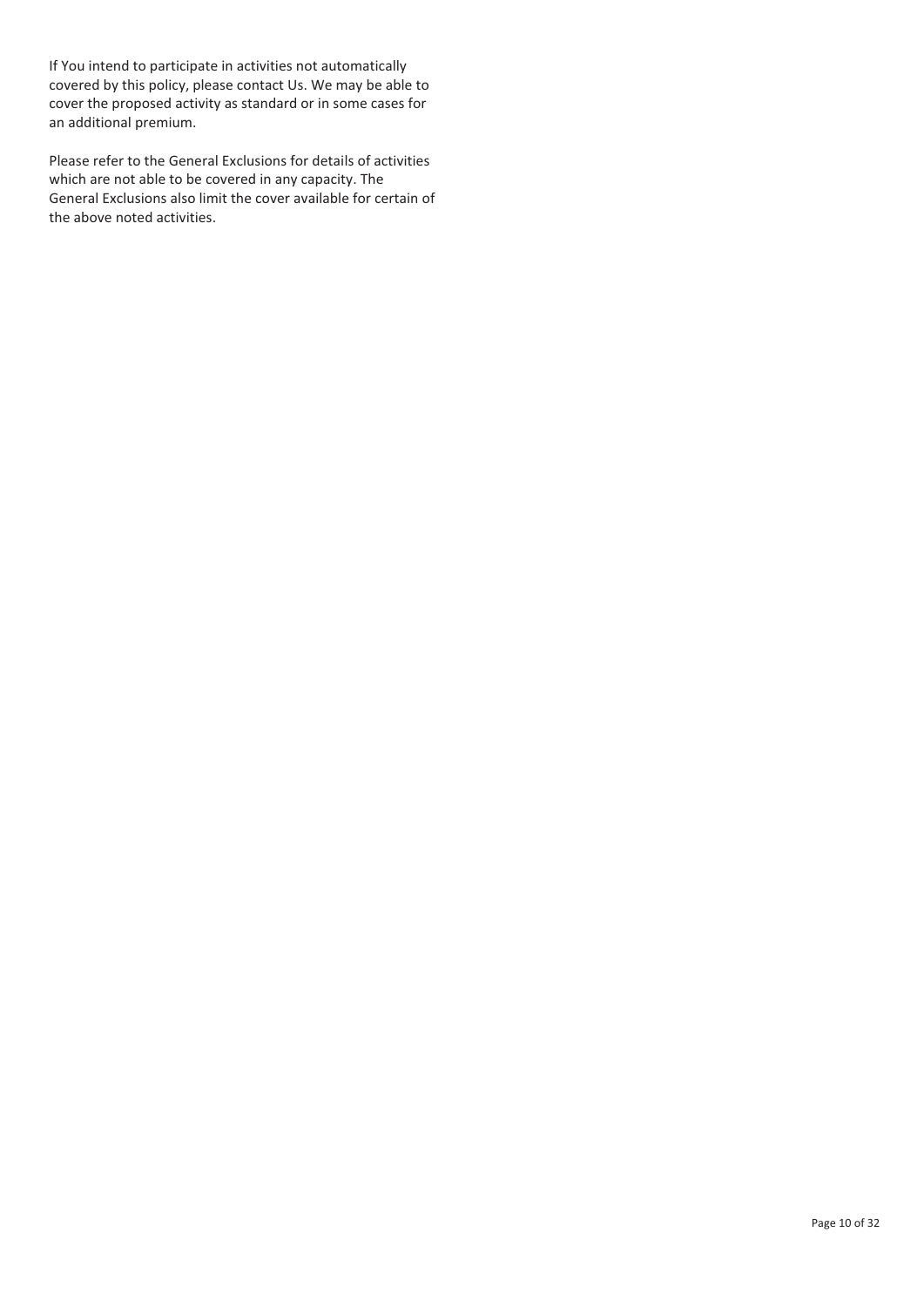# **Policy** Wording

### Definitions: Words That Have Special Meaning

Some words in this policy have special meanings. Where this is the case, the word/s will commence with a capital letter. In such cases, the word/s relate to the following definitions.

### | Accident, Accidental:

A sudden, unexpected, unusual, specific, violent external event which occurs at a single identifiable time and place and independently of all other causes, results directly and solely in Bodily Injury. An event which indirectly exacerbates a previously existing Bodily Injury will not be considered an accident. The contraction of any disease or illness or the ingestion of any substance will not be considered an accident.

### | Adverse Weather Conditions:

Weather of such severity that the police or other relevant authority warn by means of public communication facilities (including but not limited to television or radio) that it is unsafe for individuals to attempt to travel via the route on which You are scheduled to travel or any reasonable alternative route.

### | Bodily Injury:

A specific physical and identifiable injury caused by an Accident.

### | Business Equipment:

Computer equipment, communication devices and other business related equipment that is owned by Your company or Your employer and carried by You on Your Trip.

### | Business Money:

Bank notes, currency notes and coins in current use, travellers cheques and travel tickets all held for business purposes and belonging to Your employer or You if You are self-employed.

### | Business Partner:

A person with whom You have a legally binding business contract and whose absence for one or more complete days at the same time of Your absence on the prebooked Trip prevents the effective continuation of Your business.

### | Cancellation (pre-departure):

Complete abandonment of the entire Trip itinerary such that You do not commence the Trip at the initial point of departure.

### | Certificate of Insurance:

Certificate of insurance attaching to and forming part of the policy or any subsequently substituted certificate of insurance. The certificate of insurance is part of this contract of insurance and sets out Your details, the policy sections that apply to You, the Period of Insurance and any amendments to the policy.

### | Curtailment (post-departure):

Disruption of Your pre-arranged Trip by early return to Your Normal Country of Residence, admission to an overseas hospital for in-patient treatment or prevention of further travel so that You lose the benefit of pre-paid travel and/or accommodation arrangements.

### | Consequential Loss:

Any other loss, damage or additional expense following on from an event for which You are claiming.

### | Coronavirus COVID-19:

Any contagious or infectious disease or illness or any illness or disease directly or indirectly resulting from any of the following:

- a) Coronavirus disease (Coronavirus COVID-19);
- b) Any mutation of variation of Coronavirus COVID-19;
- c) Severe acute respiratory syndrome coronavirus 2 (SARS-CoV-2);
- d) Any mutation or variations of SARS-CoV-2;
- e) Any fear or threat of a), b), c), or d) above.

### |Cyber Loss:

Any loss, damage, liability, claim, cost or expense of whatsoever nature directly or indirectly caused by, contributed to by, resulting from, arising out of or in connection with any Cyber Act or Cyber Incident including, but not limited to, any action taken in controlling, preventing, suppressing or remediating any Cyber Act or Cyber Incident.

### |Cyber Act:

An unauthorised, malicious or criminal act or series of related unauthorised, malicious or criminal acts, regardless of time and place, or the threat or hoax thereof involving access to, processing of, use of or operation of any Computer System.

### |Cyber Incident:

Any error or omission or series of related errors or omissions involving access to, processing of, use of or operation of any Computer System; or any partial or total unavailability or failure or series of related partial or total unavailability or failures to access, process, use or operate any Computer System.

### |Computer Systems:

Any computer, hardware, software, communications system, electronic device (including, but not limited to, smart phone, laptop, tablet, wearable device), server, cloud or microcontroller including any similar system or any configuration of the aforementioned and including any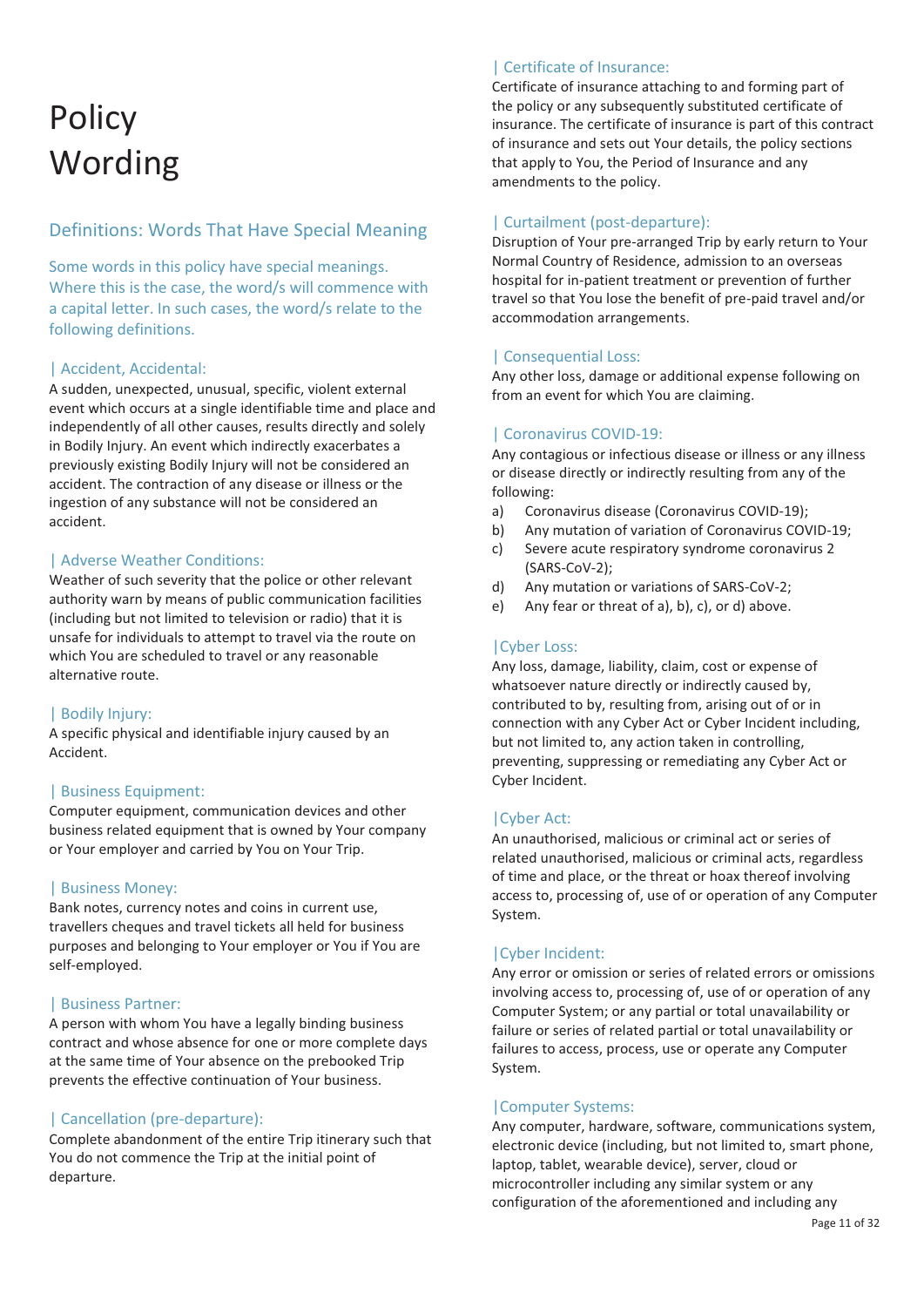associated input, output, data storage device, networking equipment or back up facility, owned or operated by the Insured or any other party.

### |Data:

Information, facts, concepts, code or any other information of any kind that is recorded or transmitted in a form to be used, accessed, processed, transmitted or stored by a Computer System.

### | Electronic Equipment:

Video, camera and sound recording devices, laptop, tablet and notebook computers, mobile telephones, electronic diaries and organisers. The maximum benefit for each item of Electronic Equipment includes its accessories and associated equipment such as but not limited to chargers, batteries, memory sticks, media cards, lenses, and filters.

### | Epidemic:

A fast-spreading contagious or infectious disease or illness in an area or region as documented by a recognised public health authority.

### | Excess:

Your financial contribution towards any valid claim. The Excess is that amount of the claim which You must bear and will be applied per Insured Person for each incident that results in a valid claim.

### | Financial Default:

Insolvency, bankruptcy, provisional liquidation, financial collapse, appointment of a receiver, manager, administrator or liquidator, entry into any scheme of arrangement, statutory protection, restructuring or negotiation with creditors to enter into a payment arrangement.

### | Golf Equipment:

Golf clubs, golf bags, golf trolley, waterproof golf clothing, golf umbrellas and golf shoes which are used for practising and playing golf which You own and take with You or hire on the Trip.

### | Illness:

Any disease, sickness, malady or infection which is unexpectedly contracted during the Period of Insurance and/or first manifests itself after You depart on the Trip and which requires treatment by a Medical Practitioner. In respect of claims against Section 1, such treatment must result in the Medical Practitioner certifying that the condition prevents commencement or continuation of Your Trip.

### | Insurer/We/Us/Our:

Certain Underwriters at Lloyd's and their nominated representatives.

### | Insured Person/You/Your/Yourself:

Each person named in the Certificate of Insurance. Each person is separately insured for their respective rights and interests.

### | Left behind:

Not taken by You when vacating or leaving any hotel or hostel accommodation, restaurant, café, bar or any other Public Place including Public Transport.

### | Loss of Limb(s):

Loss or severance at or above the wrist or ankle or total permanent loss of use of an entire hand or foot.

### | Loss of Sight:

Total and irrecoverable loss of sight which shall be considered as having occurred

- a. in both eyes if Your name is added to the Register of Blind Persons on the authority of a fully qualified ophthalmic specialist.
- b. in one eye if the degree of sight remaining after correction is 3/60 or less on the Snellen Scale.

### | Medical Practitioner:

A registered practising member of the medical profession recognised by the law of the country in which they are practising and who is not related to You or any person with whom You are travelling.

### | Moped / Scooter:

Any two-wheeled or three-wheeled motor vehicle with an engine capacity no greater than 100cc.

### | Motorcycle:

Any two-wheeled or three-wheeled motor vehicle with an engine capacity no greater than 250cc.

### | Motor Vehicle Accident (for the purpose of Sections 1 and 17):

A single, sudden and unexpected event involving collision with another vehicle, another road user or stationary object which occurs at an identifiable time and place and causes damage to the hired vehicle (Section 17) or vehicle in which You are travelling to the point of departure (Section 1).

### | Natural Disaster:

An event or force of nature that has catastrophic consequences such as earthquake, flood, tsunami, volcanic eruption, bushfire or cyclone but not an Epidemic or Pandemic.

### | Normal Country of Residence (Return travel):

Australia. You will be repatriated to Australia if medically necessary during Your Trip.

### | Normal Country of Residence (One-Way travel):

The country nominated by You at the time of policy issue and to which You are relocating at the conclusion of Your Trip. You will be repatriated to Your nominated final destination if medically necessary during Your Trip.

### | Pandemic:

An Epidemic that has spread across a large region such as multiple countries and is expected to affect many people.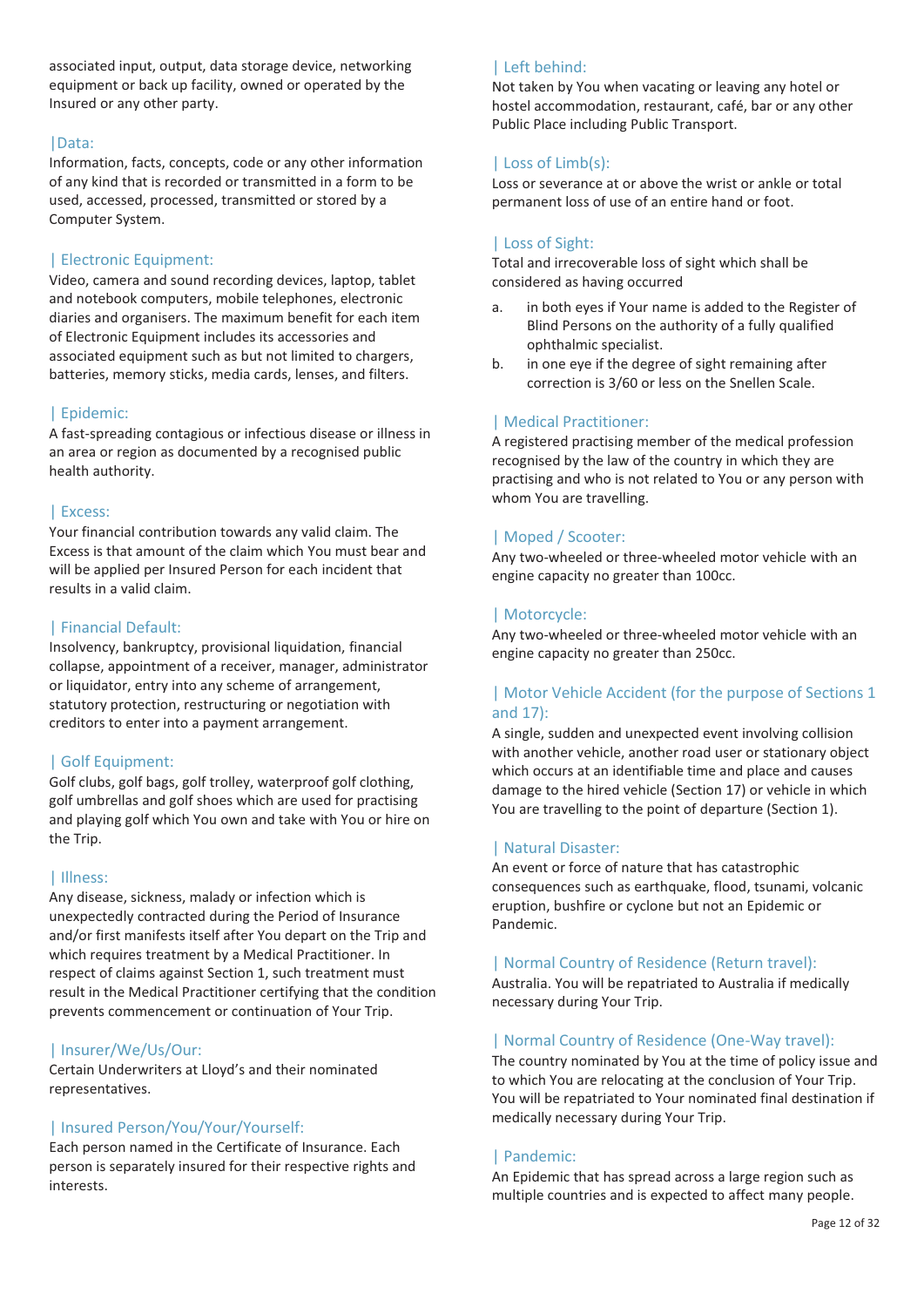### | Period of Insurance (Single Trip return policy):

The period We insure You for under Your policy. The Period of Insurance commences:

- i. for Section 1 (Cancellation), Section 13 (Insolvency of Travel Service Provider) and Section 18 (Coronavirus COVID-19 – Cancellation only) from the time and date We issue the policy to You.
- ii. for all other policy sections (including Curtailment under Sections 1 and 18), the policy commencement time and date noted on the Certificate of Insurance or when You leave Your home or place of business to commence Your Trip (whichever is the later).

The Period of Insurance concludes for all policy sections on the policy end date and time shown on Your Certificate of Insurance or when You return to Your home or place of business in Your Normal Country of Residence (whichever occurs first).

### | Period of Insurance (Single Trip One-Way policy):

The period We insure You for under Your policy. The Period of Insurance commences:

- i. for Section 1 (Cancellation), Section 13 (Insolvency of Travel Service Provider) and Section 18 (Coronavirus COVID-19 – Cancellation only) from the date and time We issue the policy to You.
- ii. for all other policy sections (including Curtailment under Sections 1 and 18), the policy commencement time and date noted on the Certificate of Insurance or when You leave Your home or place of business to commence Your Trip (whichever is the later).

The Period of Insurance concludes for all policy sections on the earlier of the following:

- i. the policy end date and time shown on Your Certificate of Insurance; or
- ii. 24 hours after You first leave immigration control in the country of Your final declared destination (unless otherwise agreed by Us).

### | Period of Insurance (Annual Multi Trip policy):

The period We insure You for under Your policy on an annual basis for frequent short duration Trips in that period. Each Trip is deemed to be the subject of a separate insurance. For Section 1 (Cancellation), Section 13 (Insolvency of Travel Service Provider) and Section 18 (Coronavirus COVID-19 – Cancellation only) the Period of Insurance commences from either the policy issue date and time shown on Your Certificate of Insurance or the time and date when the relevant Trip is booked (whichever is the later). For all other policy sections (including Curtailment under Sections 1 and 18), the Period of Insurance commences when You leave Your home or place of business to commence the Trip or the commencement date and time noted on the Certificate of Insurance (whichever is the later).

The Period of Insurance for all Annual Multi Trip policies concludes on the earliest of the following:

- i. the policy end date and time shown on Your Certificate of Insurance;
- ii. Your return to Your home or place of business in Your Normal Country of Residence at the conclusion of the Trip; or
- iii. the date when Your Trip exceeds the maximum Trip length applicable to Your policy.

For travel solely within Australia under an Annual Multi Trip policy You must be travelling a distance of at least 150 kilometres from Your home or place of business and have at least one night of pre-booked accommodation at the destination.

An Annual Multi Trip policy includes 30 days cover for participation in snow sports (ie Snow Sports cover option). If you have paid the appropriate premium for Go Plus or Go Elite cover, each insured person named on the certificate will be covered if they travel independently of other named insured person/s.

### | Permanent Total Disablement:

Bodily Injury other than Loss of Limb(s) or Loss of Sight which totally incapacitates You from engaging in or attending to any occupation (except occupations normally reserved for the disabled) for at least 12 months from the date of the Accident giving rise to the claim and where at the conclusion of those 12 months and in the opinion of a Medical Practitioner there is no prospect of improvement.

### | Personal Property:

Items of luggage and their contents that You either take or purchase on Your Trip. This definition does not include passports and/or Personal Money.

### | Personal Money:

Cash (bank notes and coins), travellers cheques, money orders, travel tickets and prepaid coupons or vouchers, event and entertainment tickets, and phone cards carried by You and for Your personal use.

### | Pre-booked Accommodation:

A hotel, hostel, B&B, rented holiday home, camping or caravan site for which a paid invoice, receipt or voucher predating the loss can be provided.

### | Pre-existing Medical Condition:

Any physical and/or mental defect, illness, disease, condition or injury

- a. that is currently being or has been investigated or treated by a Medical Practitioner or other health professional (including dentist/s and/or allied health practitioners):
	- i. Within the 90 days prior to policy issue in the case of a Single Trip policy;
	- ii. Within the 90 days prior to policy issue or 30 days prior to booking a Trip in the case of an Annual Multi Trip policy;
	- iii. During the original Period of Insurance if the policy is an extension or replacement of the original policy.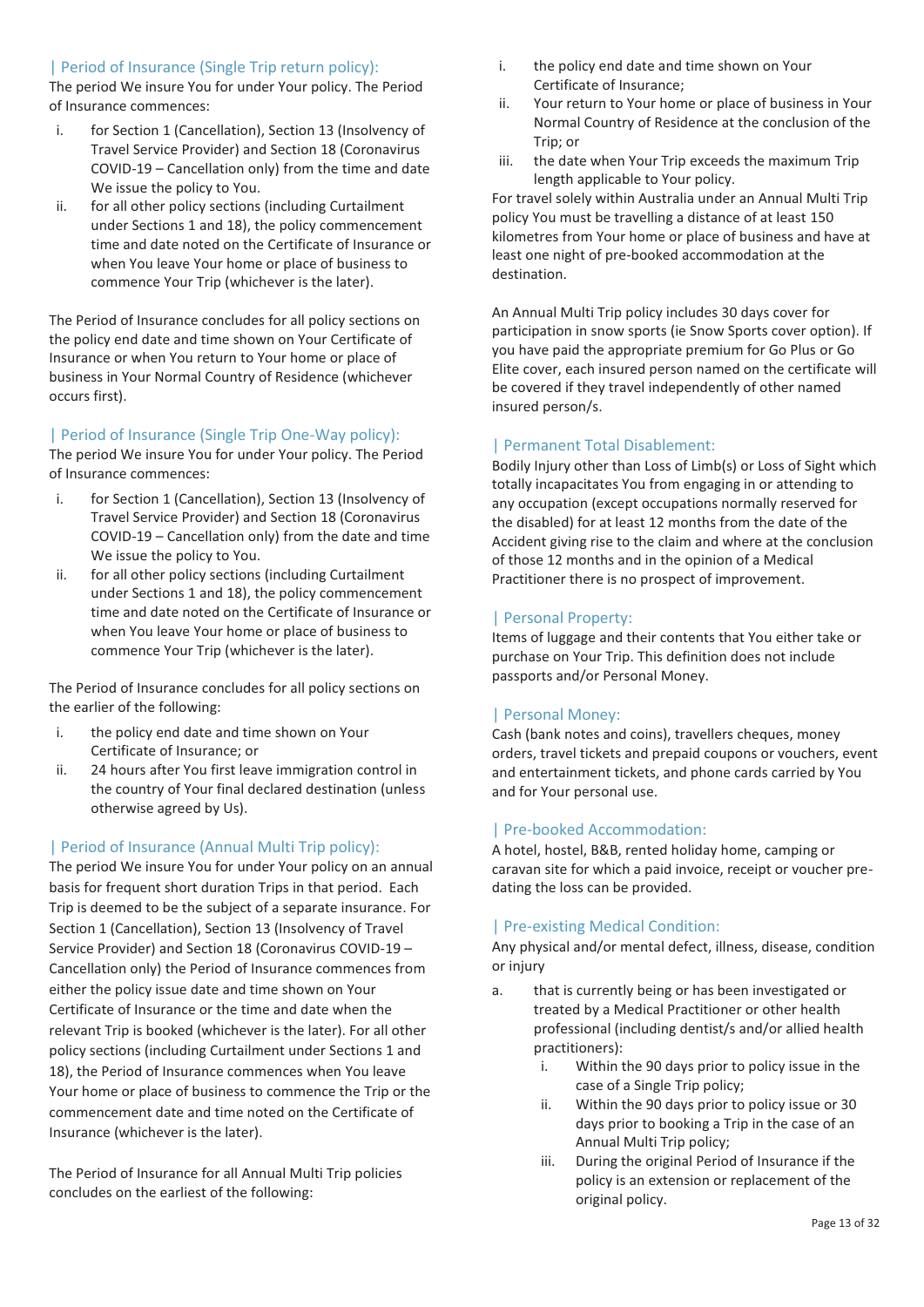- b. of which You are aware or the symptoms of which You are aware;
- c. for which You take prescribed medication, have had surgery or consult a Medical Practitioner;
- d. of an ongoing or recurring nature or complication attributable to the condition.

This definition applies to You, Your Travelling Companion, Relative/s and any person on whose state of health the Trip depends. Certain Pre-existing Medical Conditions are automatically covered under this policy.

### | Public Place:

Any place to which the public has access except a place where only You, Your Travelling Companion or accommodation providers have access. Such places include but are not limited to buses, trains, planes, taxis, airports, railway stations, bus terminals, shops, streets, galleries, museums, markets, accommodation foyers and common areas, beaches, carparks, restaurants and public toilets.

### | Public Transport:

Any aircraft, ship, train, coach or similar mode of transport operated under licence for the purpose of carrying passengers for which a fee is payable and on which You are booked to travel.

### | Reasonable (for the purpose of Sections 1, 2, 3, 9, 10, 12, 13, 18 and optional covers):

The standard level of care given in the country You are in for medical/dental treatment; the standard mode or level in the country You are in for travel, accommodation and similar expenses; and/or the travel class or accommodation rating which is comparable to the level You booked for Your Trip.

### | Reasonable Care:

Your responsibility to exercise an appropriate degree of care which a reasonable person in the circumstances would do to minimise the potential of suffering any Bodily Injury/Illness or any loss/damage and to safeguard Your property.

### | Relative:

Any of the following who is aged under 85 years and resident in Your Normal Country of Residence – Your mother, father, legal guardian, sister, brother, wife, husband, fiancé(e), common law cohabitating domestic partner, daughter, son, grandparent, grandchild, parent-in-law, son-in-law, daughterin-law, brother-in-law, sister-in-law.

### | Snow Sports Equipment:

Skis, bindings, ski boots, ski poles, ski masks/goggles, snowboards and specialised clothing/equipment which You own and take with You or hire on the Trip.

### | Terrorism, Act of Terrorism:

An act, including but not limited to, the use of force or violence and/or the threat thereof, of any person or group(s) of persons, whether acting alone or on behalf of or in connection with any organisation(s) or governments, committed for political, religious, ideological or similar purposes including the intention to influence any government and/or to put the public or any member of the public in fear.

### | Travelling Companion:

The person/s with whom You have pre-booked to travel on at least 50% of Your Trip.

### | Travel Service Provider:

Any commercial airline, hotel, accommodation provider, car hire company, bus line, shipping line or railway company.

### | Trip:

Any holiday, business or pleasure journey undertaken by You within the geographical Region of Travel noted on Your Certificate of Insurance and for which You have paid the appropriate premium.

### | Unattended:

Leaving Your property with a person You did not know prior to commencing Your Trip; or leaving it in a position where it can be taken without Your knowledge; or leaving it at such a distance that You are unable to prevent it from being taken.

### | Valuables:

Jewellery, watches, spectacles, sunglasses, hearing aids, electronic and electrical equipment such as portable DVD and CD players, MP3 players, games consoles, electric shavers and toothbrushes, headphones, items made of or containing gold, silver or other precious metals or (semi) precious stones, CDs, DVDs, leather goods, animal skins / furs, antiques, binoculars, telescopes, works of art and musical instruments.

### | Vehicle Breakdown (for the purpose of Section 1):

The vehicle in which You are travelling stops due to mechanical or electrical failure from any cause except lack of fuel, water or oil.

### | Water Sports Equipment:

Snorkelling and scuba diving apparatus and accessories, surfboards, boogie boards and toboggans, water skis, boots and bindings, wetsuits and specialised clothing for use in water sports and activities which You own and take with You or hire on the Trip.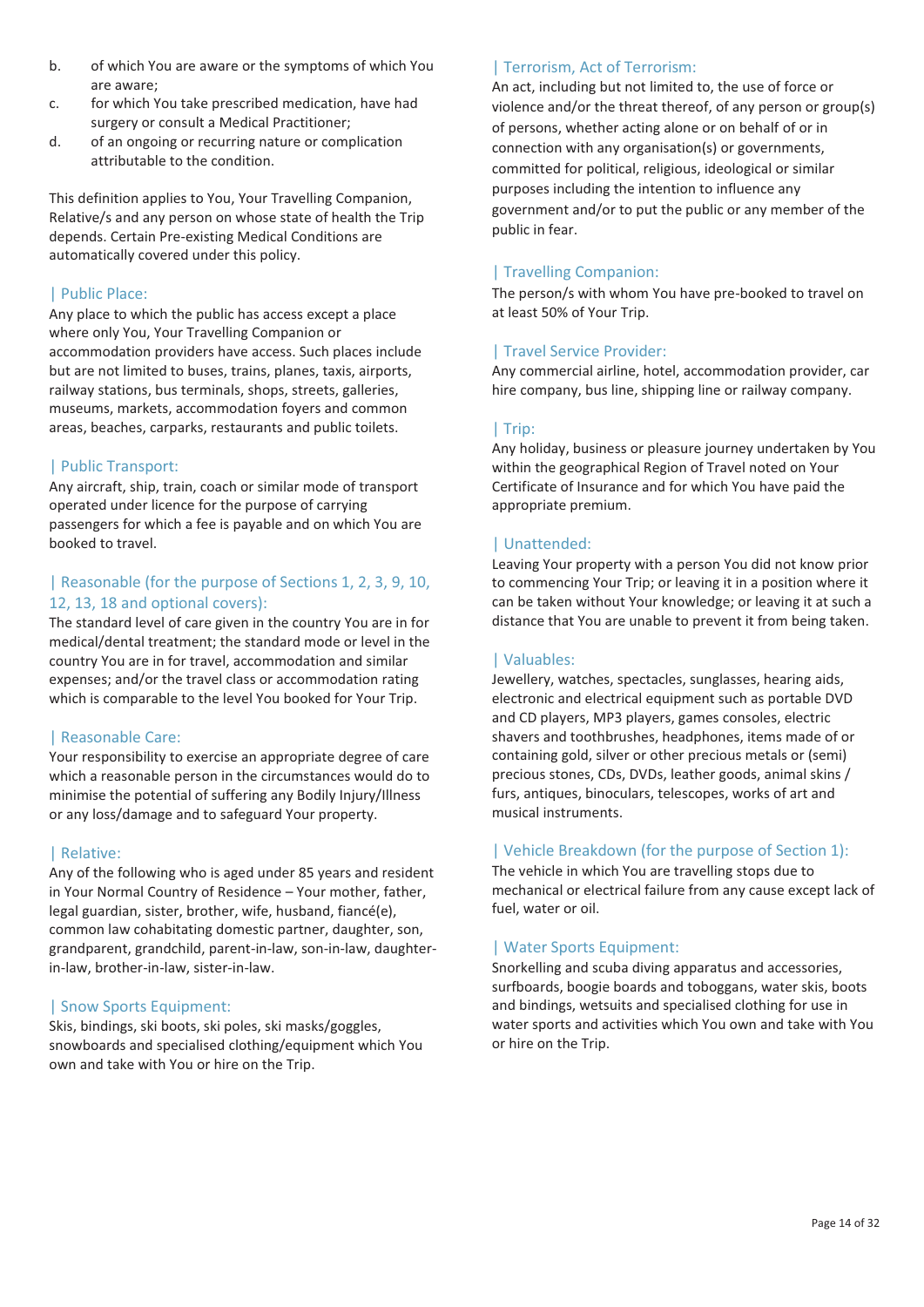# Schedule

# of Benefits

| Section        | Cancellation/Curtailment<br>(Optional Cover)                                                                             | <b>GO Basic</b> | <b>GO Plus</b>  | <b>GO Elite</b> | <b>Excess</b> |
|----------------|--------------------------------------------------------------------------------------------------------------------------|-----------------|-----------------|-----------------|---------------|
| 1              | Abandonment of Trip                                                                                                      | \$5,000         | \$20,000        | \$25,000        | Yes           |
| $\overline{2}$ | <b>Resumption of Trip</b>                                                                                                | \$1,000         | \$2,500         | \$5,000         | Yes           |
| Section        | Medical (Compulsory Cover)                                                                                               | <b>GO Basic</b> | <b>GO Plus</b>  | <b>GO Elite</b> | <b>Excess</b> |
| 3              | Overseas Medical Expenses including emergency repatriation;<br>additional travel and accommodation; and funeral expenses | Unlimited *     | Unlimited *     | Unlimited *     | Yes           |
|                | <b>Emergency Dental Treatment</b>                                                                                        | \$500           | \$750           | \$1,500         | Yes           |
| 4              | Hospital Cash benefit (per day)                                                                                          | ÷,              | \$2,000 (\$50)  | \$5,000 (\$75)  | No            |
| 5              | Death/Personal Accident                                                                                                  | ÷               | \$20,000        | \$30,000        | No            |
| 6              | Mugging                                                                                                                  |                 | \$500           | \$1,000         | No            |
| Section        | Property (Optional Cover)                                                                                                | <b>GO Basic</b> | <b>GO Plus</b>  | <b>GO Elite</b> | <b>Excess</b> |
|                | Delay, Loss or Damage to Personal Property                                                                               | \$2,500         | \$7,500         | \$10,000        |               |
| $\overline{7}$ | Total Limit for Valuables and Electronic Equipment                                                                       | \$1,500         | \$4,000         | \$6,000         | Yes           |
|                | Maximum per item, pair or set of Electronic Equipment                                                                    | \$500           | \$2.000         | \$3,000         |               |
|                | Maximum per item, pair or set                                                                                            | \$250           | \$500           | \$750           |               |
| 8              | <b>Emergency Purchases</b>                                                                                               | \$250           | \$400           | \$600           | <b>No</b>     |
|                | Personal Money                                                                                                           | \$500           | \$1,000         | \$2,000         | Yes           |
| 9              | <b>Total Limit for Cash</b>                                                                                              | \$100           | \$250           | \$500           | Yes           |
|                | Loss of Passport                                                                                                         | \$250           | \$500           | \$1,500         | No            |
| Section        | Disruption (Optional Cover)                                                                                              | <b>GO Basic</b> | <b>GO Plus</b>  | <b>GO Elite</b> | <b>Excess</b> |
| 10             | Disruption to Scheduled Travel Plans                                                                                     | $\overline{a}$  | \$1,000         | \$1,500         | No            |
| 11             | Hijack (per day)                                                                                                         | ÷               | \$5,000 (\$100) | \$7,500 (\$100) | <b>No</b>     |
| 12             | <b>Special Events</b>                                                                                                    | ÷               | \$2,000         | \$4,000         | Yes           |
| 13             | Insolvency of Travel Service Provider                                                                                    | ÷,              | \$1,500         | \$3,000         | Yes           |
| 14             | <b>Domestic Pets</b>                                                                                                     | $\overline{a}$  | \$250           | \$500           | No            |
| Section        | Liability (Compulsory Cover)                                                                                             | <b>GO Basic</b> | <b>GO Plus</b>  | <b>GO Elite</b> | <b>Excess</b> |
| 15             | Personal Liability                                                                                                       | \$2,500,000     | \$5,000,000     | \$5,000,000     | Yes           |
| Section        | Legal (Optional Cover)                                                                                                   | <b>GO Basic</b> | <b>GO Plus</b>  | <b>GO Elite</b> | <b>Excess</b> |
| 16             | <b>Legal Expenses</b>                                                                                                    | ÷               | \$15,000        | \$20,000        | No            |
| 17             | Overseas car hire excess                                                                                                 | ÷,              | \$2,500         | \$3,500         | No            |
|                | Return of hire car                                                                                                       | $\overline{a}$  | \$750           | \$1,000         |               |
| Section        | Coronavirus COVID-19 (Compulsory Cover)                                                                                  | <b>GO Basic</b> | <b>GO Plus</b>  | <b>GO Elite</b> | <b>Excess</b> |
|                | Abandonment of Trip (Cancellation/Curtailment)                                                                           | \$5,000         | \$20,000        | \$25,000        | Yes           |
| 18             | Overseas Medical Expenses including emergency repatriation;<br>additional travel and accommodation; and funeral expenses | Unlimited *     | Unlimited *     | Unlimited *     | Yes           |

\* For up to 12 months after the Accidental Bodily Injury or Illness first occurs whilst overseas during the Period of Insurance.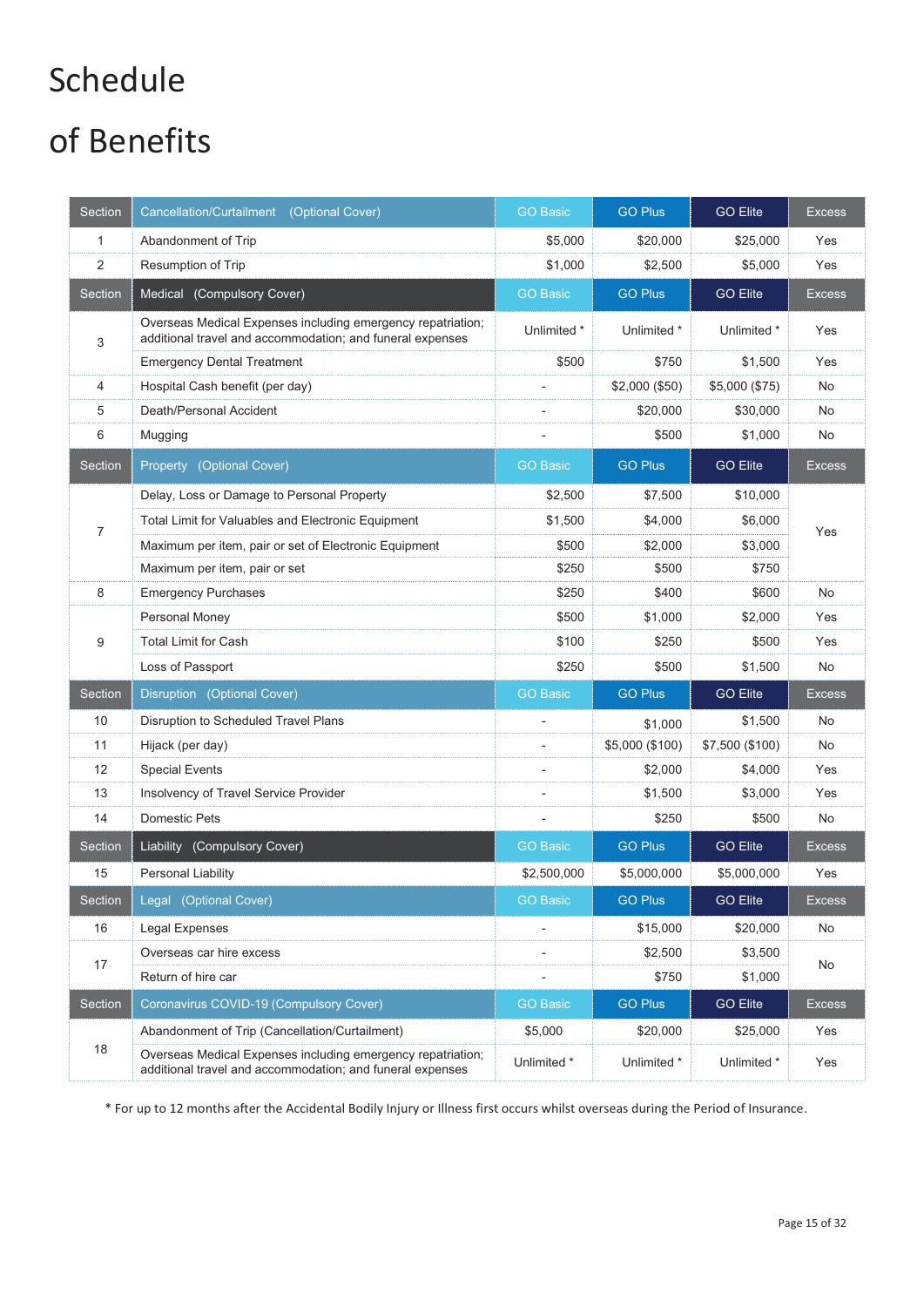

### | Optional Covers

In addition to the cover options listed in the Schedule of Benefits, the following optional extra covers are available. Your Certificate of Insurance will show which if any of the following options You selected at the time of policy purchase.

| <b>Snow Sports</b>                   |                    |        |  |
|--------------------------------------|--------------------|--------|--|
| <b>Benefit</b>                       | <b>Sum Insured</b> | Excess |  |
| <b>Snow Sports Equipment</b>         | \$1,000            | Yes    |  |
| - Maximum per item, pair or set      | \$250              |        |  |
| - Equipment hire                     | \$250              | N٥     |  |
| Loss of use of lessons and lift pass | \$1,500            | Yes    |  |
| Piste closure (per day)              | \$500 (\$50)       | N٥     |  |
| Avalanche cover (per day)            | \$500 (\$50)       | Nn     |  |

| Business                           |                    |               |  |
|------------------------------------|--------------------|---------------|--|
| <b>Benefit</b>                     | <b>Sum Insured</b> | <b>Excess</b> |  |
| <b>Business Equipment</b>          | \$10,000           | Yes           |  |
| Total limit for Valuables and      | \$7.500            |               |  |
| Electronic Equipment               |                    |               |  |
| - Maximum per item, pair or set of | \$3,000            |               |  |
| <b>Electronic Equipment</b>        |                    |               |  |
| - Maximum per item, pair or set    | \$1,500            | No            |  |
| - Equipment Hire                   | \$500              |               |  |
| <b>Re-creation of Documents</b>    | \$1,000            | Yes           |  |
| <b>Business Money</b>              | \$2,000            | Yes           |  |
| <b>Replacement Employee</b>        | \$3.000            | Yes           |  |

| <b>Water Sports</b>                                                                  |                           |           |
|--------------------------------------------------------------------------------------|---------------------------|-----------|
| <b>Benefit</b>                                                                       | <b>Sum Insured</b>        | Excess    |
| Unused Boat Hire fees (per day)                                                      | \$2,500 (\$250)           | Yes       |
| <b>Water Sports Equipment</b><br>- Maximum per item, pair or set<br>- Equipment Hire | \$5,000<br>\$750<br>\$500 | Yes<br>N٥ |
| Loss of use of fees, passes<br>and lessons                                           | \$750                     | N٥        |

| <b>Golf</b>                     |                    |        |
|---------------------------------|--------------------|--------|
| <b>Benefit</b>                  | <b>Sum Insured</b> | Excess |
| <b>Golf Equipment</b>           | \$2,000            | Yes    |
| - Maximum per item, pair or set | \$250              |        |
| - Equipment Hire                | \$300              | N٥     |
| <b>Unused Green Fees</b>        | \$500              | Yes    |

| Cruise                         |                    |        |
|--------------------------------|--------------------|--------|
| <b>Benefit</b>                 | <b>Sum Insured</b> | Excess |
| Pre-paid excursions            | \$2,500            | Yes    |
| Missed shore visits (per port) | \$500 (\$100)      | Nο     |
| Missed port connection         | \$2.000            | Yes    |
| Cabin confinement (per day)    | \$2,500 (\$75)     | N٥     |
| Emergency formal attire        |                    |        |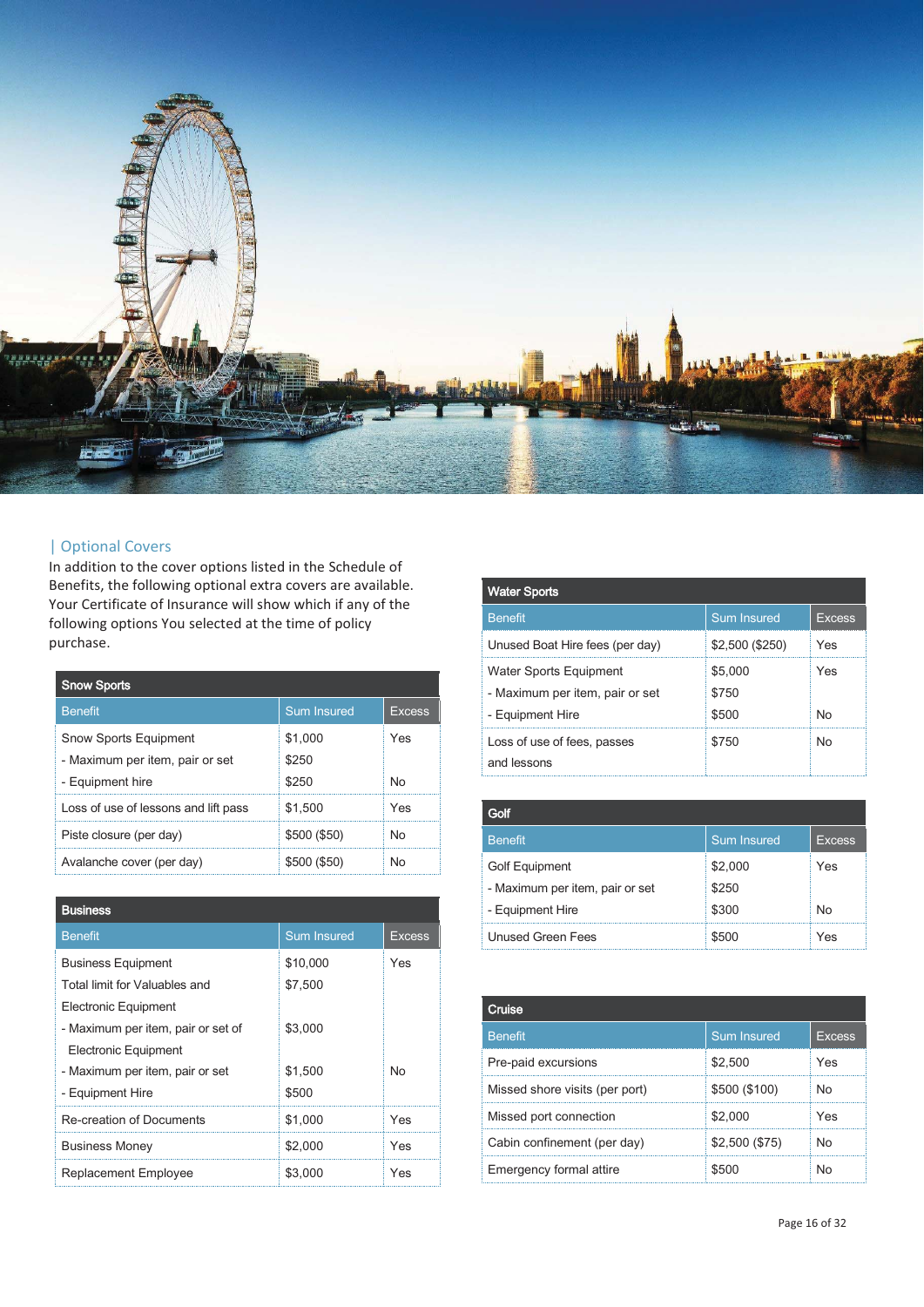# What the Policy Covers

### | The Policy

Go Insurance policies offer 3 cover levels. Go Basic provides cover under Sections 1, 2, 3, 7, 8, 9 and 18 inclusive and Section 15 as standard. Go Plus and Go Elite provide cover under Sections 1 – 18 as standard. However, Go Insurance offers You the flexibility to select only the cover which best suits Your needs. For instance, You can remove unwanted cover modules (eg Cancellation/Curtailment, Property, Disruption and/or Legal). The only cover modules which cannot be removed are Overseas Medical Expenses (Sections 3 – 6 inclusive as applicable), Personal Liability (Section 15) and Section 18 (Coronavirus COVID-19).

The Disruption and Legal modules are not available under Go Basic policies. Optional extensions (eg Snow Sports and Water Sports) can be included under any cover level. Your Certificate of Insurance will show which modules You deleted and which options You selected at the time of purchase. The amounts listed in the Schedule of Benefits are the maximum amounts payable per Insured Person under each policy section and are noted in Australian Dollars.

Go Elite policies are only available via a Go Insurance distributor.

### | SECTION 1 – Cancellation & Curtailment

You are covered up to the amount shown in the Schedule of Benefits in the event Your Trip is necessarily and unavoidably cancelled prior to commencement or curtailed prior to completion because of any of the following events first occurring during the Period of insurance.

- i. The death, Bodily Injury or Illness of You; Your Relative; Your Travelling Companion; Your Business Partner; or the person with whom You had prearranged to stay at the Trip destination.
- ii. You or Your Travelling Companion being subject to compulsory quarantine, jury service attendance or being called as a witness at a Court of Law.
- iii. Your redundancy which qualifies for payment under current redundancy legislation in Your Normal Country of Residence where at the time of booking Your Trip there was no reason to believe that You would be made redundant.
- iv. You or Your Travelling Companion being a member of the armed forces, police, fire, health, nursing or ambulance services or employee of a government department having authorised leave cancelled due to operational reasons provided that such cancellation could not have reasonably been expected at the time of booking Your Trip and/or purchasing Your insurance policy.
- vi. Adverse Weather Conditions making it impossible for You or Your Travelling Companion to travel to the initial point of departure for the commencement of the Trip.
- vii. Your decision to abandon Your Trip in its entirety if the departure of the Public Transport on which You are scheduled to travel from Your initial departure point (at the commencement of Your Trip) is delayed by at least 12 hours from the departure time specified in Your pre-booked itinerary.
- viii. Disruption to Your pre-paid travel arrangements caused by Your late arrival at a pre-arranged departure point due to the failure of Public Transport on which You are travelling or booked to travel or a Motor Vehicle Accident or Vehicle Breakdown delaying the vehicle in which You are travelling to Your departure point.
- ix. Major damage or burglary at Your home or business premises within 48 hours of Your scheduled departure or whilst You are away which, at the request of the police or emergency services, requires Your presence.
- x. A government regulation, Natural Disaster or civil unrest which prevents You from travelling as planned.
- xi. A travel warning issued by the Australian government on the www.smartraveller.gov.au website advising against travel to or through a country which forms a major part of Your itinerary or prevention of access by the Government of the country in question. Australian government advice on the www.smartraveller.gov.au website advising against travel must be issued after You booked Your Trip or purchased Your policy, whichever is the later and still be in place 7 days prior to Your scheduled travel to the country/area in question for this section to respond.

### **BASIS OF SETTLEMENT**

### **Cancellation:**

In the event Your Trip is cancelled due to any of the above events i) to xi), settlement of Your claim will be based on the following:

- 1. the irrecoverable cost of travel, accommodation, car hire and excursions paid or contracted to be paid by You in respect of the Trip. Such costs must have been paid or contracted to be paid prior to the occurrence giving rise to a claim under this section.
- 2. the cost of alternative arrangements for You to travel via another route or at a later date to reach Your destination.

We retain the sole right to decide which of the above options will be exercised in settling Your claim.

### **Curtailment:**

In the event Your Trip is curtailed prior to completion due to any of the above events i) to xi), You are covered for Reasonable travel costs necessary for You to 1) return home before the pre-booked return date; or 2) reach Your

v. Hijack.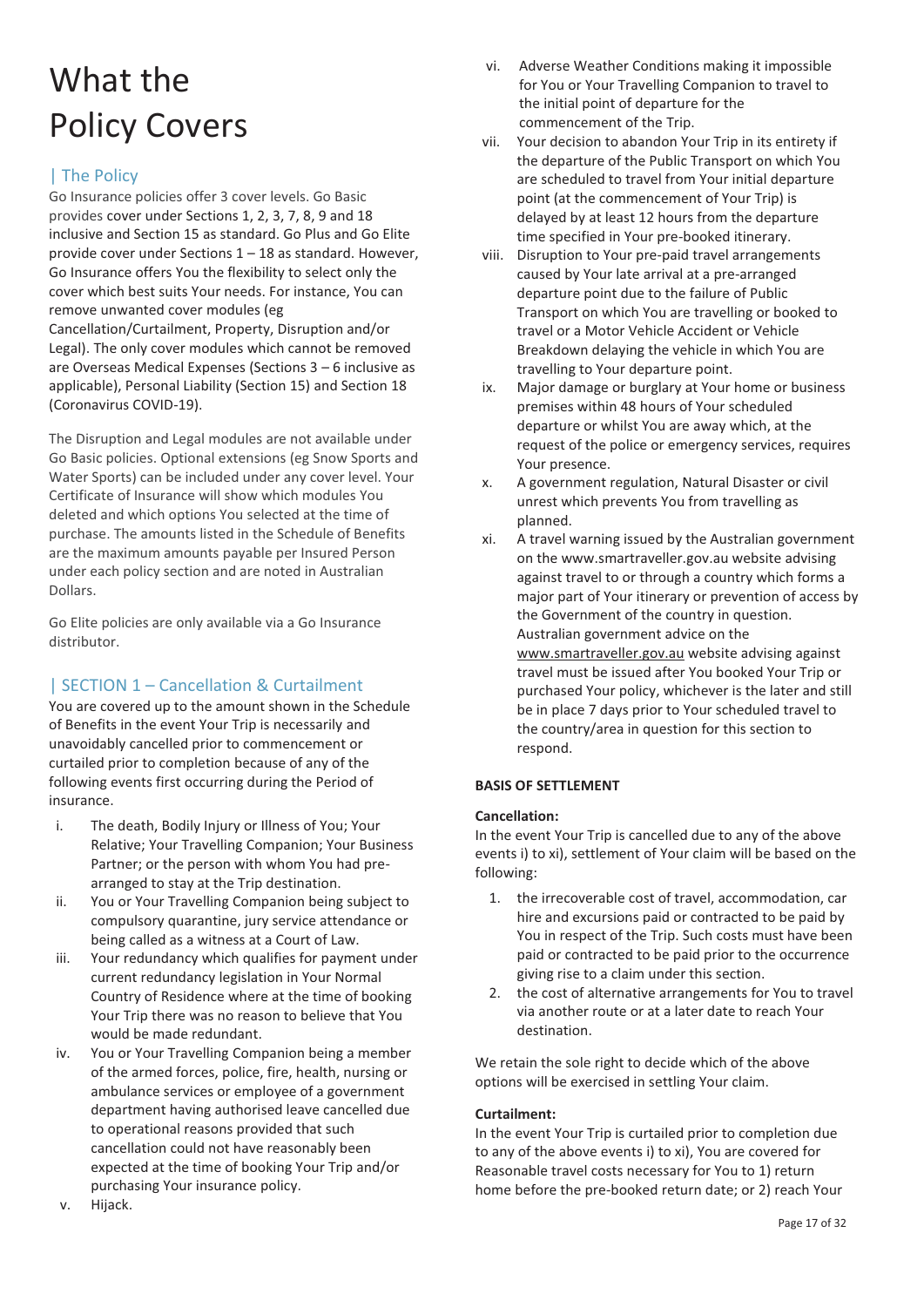pre-booked destination and a pro-rata refund of irrecoverable pre-booked and unused tours, car hire, excursions, accommodation and airfares (excluding airfares for You to return to Your Normal Country of Residence).

In the event You need to return to Your Normal Country of Residence and claim under this policy section We will not pay the value of Your unused pre-booked return travel arrangements or unused onward travel arrangements if travelling on a One-Way basis. This is because We will be paying the cost of Your early return to Your Normal Country of Residence under this section. If You do not have any prebooked return travel arrangements or onward travel arrangements to Your final destination in the case of a One-Way Trip, this cost will be deducted from Your claim.

Claims for points lost under Frequent Flyer or similar loyalty reward programs following cancellation or curtailment will be reimbursed based on the cash value of those points nominated by the program operator.

### **Exclusions**

You are not covered for:

- 1. Any amount which is refundable or otherwise recoverable as credit from any tour operator or Travel Service Provider in accordance with the booking conditions applicable to Your Trip.
- 2. Failure of any travel agent, tour operator, transport or accommodation provider, person or agency to pass on monies paid by You or on Your behalf to Travel Service Provider/s and/or to deliver promised or contracted services.
- 3. Travel agent cancellation fees above the level of commission and/or service fees normally earned by the agent if Your Trip had not been cancelled.
- 4. Circumstances known to You prior to booking Your Trip and or purchasing Your policy and which could reasonably be expected to give rise to Cancellation or Curtailment of Your Trip.
- 5. Disinclination/reluctance to travel or loss of enjoyment.
- 6. Any pre-paid travel and/or accommodation arrangements which were unused where We have paid additional travel and/or accommodation expenses for the same period of time.
- 7. Any claim for loss, damage, liability, cost or expense arising directly or indirectly out of a Cyber Act or Cyber Incident.
- 8. Any claim arising directly or indirectly from Coronavirus COVID-19. Please see Section 18 for details of the limited cover provided for claims arising from Coronavirus COVID-19.
- 9. Any claim excluded by the General Exclusions applicable to this policy.

### **Specific Conditions**

1. In the event of a claim, You must provide a report from the roadside assistance company to verify the cause of delay or from the police following an accident.

- 2. In the event of a claim due to failure or delay of Public Transport, You must provide written confirmation from the carrier, transport company or relevant authority confirming the duration of the delay and its cause.
- 3. If You become aware of circumstances which make it necessary for You to cancel Your Trip prior to departure, You must advise Your travel providers in writing within 48 hours. The maximum amount We will pay will be limited to the applicable cancellation charges at that time.
- 4. If You wish to curtail Your Trip and claim additional costs thereby incurred, You must obtain Our consent. Failure to obtain Our agreement to the proposed arrangements may result in Your claim being limited or declined.

### | SECTION 2 – Resumption of Trip

You are covered up to the amount shown in the Schedule of Benefits for Reasonable travel costs incurred to resume Your Trip if, during the Period of Insurance, You returned to Your Normal Country of Residence and to which this policy responds.

### **Exclusions**

You are not covered for:

- 1. Any claim where there is less than 25% of the original Trip period remaining at the time You wish to resume Your journey.
- 2. Any claim where the resumption of Your Trip does not occur prior to the original expiry date of this policy.
- 3. Any claim excluded by the General Exclusions applicable to this policy.

### | SECTION 3 – Overseas Medical Expenses and Repatriation

You are covered up to the amount shown in the Schedule of Benefits for the following expenses in the event You sustain an Bodily Injury, Illness or die whilst overseas during the Period of Insurance:

- i. the Reasonable cost of medical, surgical, hospital, ambulance and nursing treatment together with repatriation to Your Normal Country of Residence by whatever means deemed medically necessary. We reserve the right to repatriate You or transfer You to another region or country where medical facilities comparable to those available in Your Normal Country of Residence exist when, in the opinion of the treating Medical Practitioner and Our medical advisers, You are fit to travel. In these circumstances, We reserve the right to determine the manner in which repatriation or transfer will occur.
- ii. the Reasonable cost of transporting Your mortal remains to Your Normal Country of Residence or the Reasonable cost of a funeral in the country where death occurs.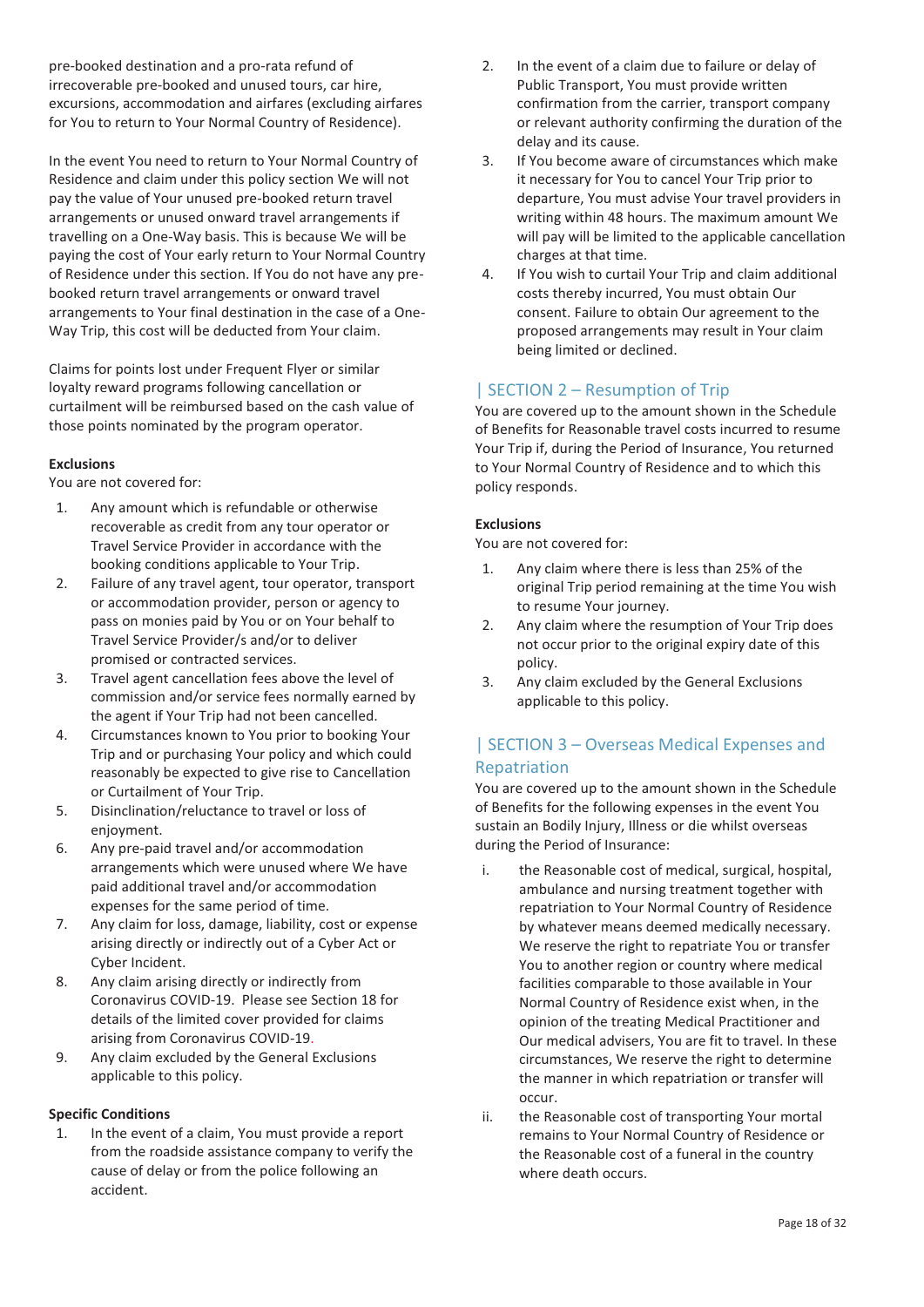- iii. the Reasonable cost of additional travel and accommodation for You and one member of the travelling party to remain with You if necessary on medical grounds when, in the opinion of Your treating Medical Practitioner and Our medical advisers, Your original and pre-booked onward travel or return journey is impossible on medical grounds.
- iv. the Reasonable cost of travel and accommodation for a Relative to travel to You where, in the opinion of the treating Medical Practitioner and Our medical advisers, their presence is strictly necessary on medical grounds.
- v. the Reasonable cost of emergency dental treatment to natural teeth for the immediate relief of pain and suffering.

### **Exclusions**

You are not covered for:

- 1. Medical treatment, ambulance services or dental treatment provided in Australia.
- 2. Medical treatment, ambulance services or dental treatment provided in Your Normal Country of Residence.
- 3. Medical treatment, ambulance services or dental treatment provided more than 12 months from the date the Bodily Injury was sustained or Illness contracted.
- 4. Medical treatment which is cosmetic, routine, experimental, preventive or elective and/or can reasonably be delayed until You return to Your Normal Country of Residence.
- 5. Medical treatment of any kind received after You have refused the offer of repatriation when in the opinion of the treating Medical Practitioner and Our medical advisers You are fit to travel.
- 6. Additional costs of single or private hospital room accommodation unless medically necessary.
- 7. Additional accommodation costs where We have also paid a claim for the value of cancelled/forfeited accommodation in respect of the same period.
- 8. The continued investigation or treatment of a condition which existed or was being investigated or treated prior to Your departure.
- 9. The cost of manufacturing, installing, repairing or replacing dental bridges, dentures, crowns or caps.
- 10. Medical treatment not verified by a report obtained from the treating Medical Practitioner and/or the cost of over-the-counter medication/consumables unless You have consulted a Medical Practitioner in respect of the Bodily Injury or Illness giving rise to the claim.
- 11. Treatment obtained after Your original Period of Insurance expires in respect of a Bodily Injury or Illness You suffered during Your Trip and/or the continued treatment of a Bodily Injury or Illness You suffered during the original policy period if You request and We agree to provide a policy extension whilst You are still overseas.
- 12. Private hospital or medical treatment where public funded services or care is available, including but

not limited to under any Reciprocal Health Agreement (RHA) between the Australian government and the government of any other country.

- 13. Any claim arising directly or indirectly from Coronavirus COVID-19. Please see Section 18 for details of the limited cover provided for claims arising from Coronavirus COVID-19.
- 14. Any claim excluded by the General Exclusions applicable to this policy.

### **Specific Conditions**

- 1. If You are admitted to hospital as an inpatient or are likely to incur medical costs which exceed \$2,000 You must contact Us. Failure to do so may result in Your claim being limited or declined.
- 2. If You wish to return to Your Normal Country of Residence other than as scheduled and claim additional costs thereby incurred, You must obtain Our consent. Failure to obtain Our agreement to the proposed arrangements may result in Your claim being limited or declined.
- 3. You must use medical facilities covered by any Reciprocal Health Agreements where possible. Where You wish to obtain treatment outside the facilities covered by applicable Reciprocal Health Agreements, We must authorise this.
- 4. If We determine that You should return to Your Normal Country of Residence but You do not agree to do so, We will pay the equivalent amount that would have been incurred in respect of Your claim if You had agreed with Our recommendation. You will then be responsible for any ongoing or additional costs relating to or arising from the event and/or medical condition for which You have claimed. Where We do not require You to return to Your Normal Country of Residence for treatment, We will only pay for necessary and Reasonable treatment received overseas as provided for under this section for up to 12 months after the Bodily Injury or Illness giving rise to Your claim first occurred.

### | SECTION 4 – Hospital Cash Benefit

You are covered up to the amount shown in the Schedule of Benefits for each complete 24 hour period You are confined to a hospital outside Your Normal Country of Residence following Bodily Injury or Illness and to which Section 3 of this policy responds.

### | SECTION 5 – Death/Personal Accident

You are covered for the amount shown in the Schedule of Benefits in the event You disappear or sustain Bodily Injury and which results solely and independently of any other cause in Your Death, Loss of Sight, Loss of Limb(s) or Total and Permanent Disablement within twelve (12) calendar months of the Bodily Injury. In the event of Your disappearance, the Death benefit will be paid if Your body has not been found within 12 months after the date of disappearance.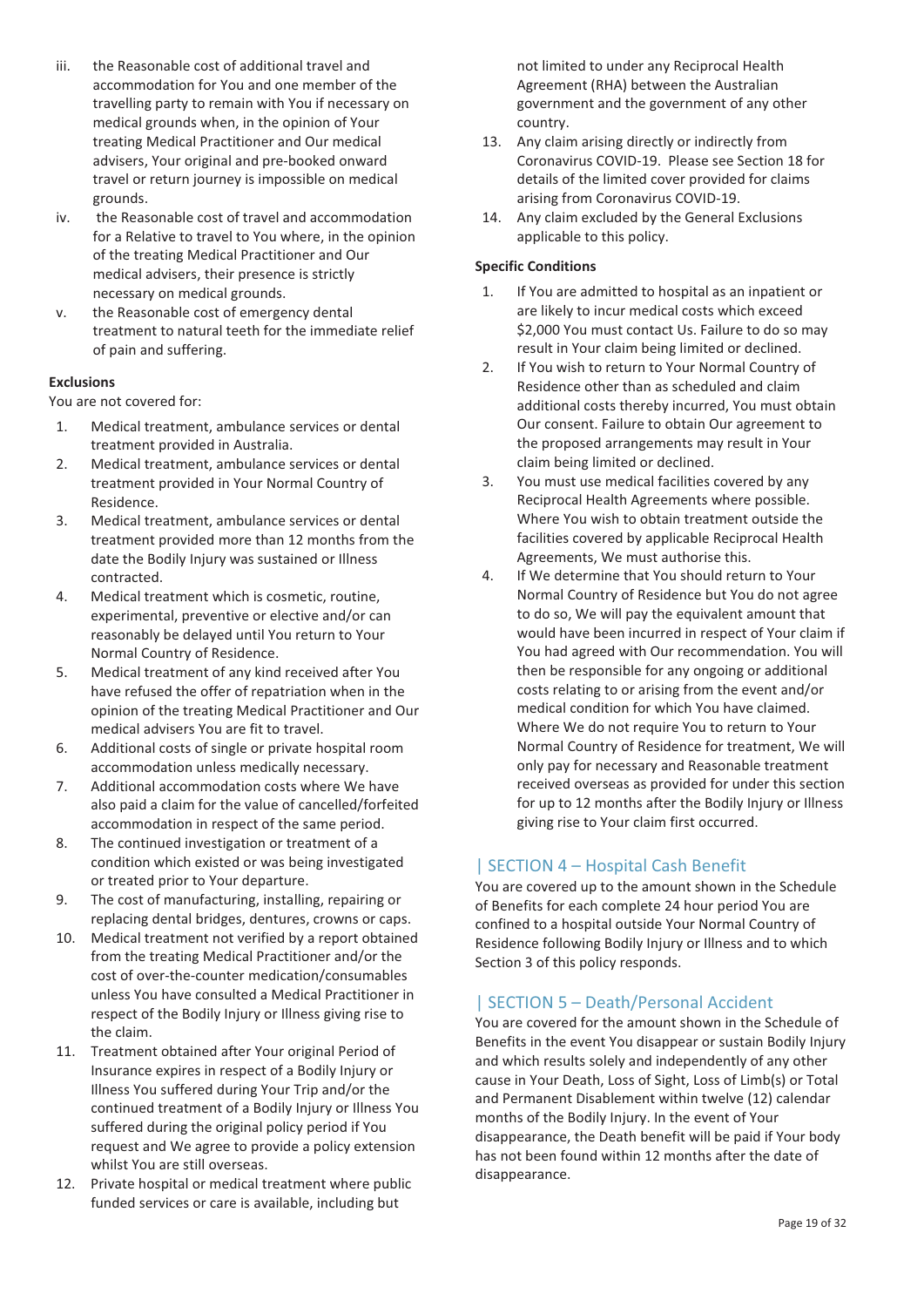### **Exclusions**

You are not covered for:

- 1. Any claim arising out of disease, natural causes, Illness or self injury.
- 2. Any claim arising out of surgery unless as a direct result of the Accident giving rise to the claim.
- 3. Any claim for Total and Permanent Disablement unless at the time of the Accident You were engaged in full time and permanent employment.
- 4. Any claim excluded by the General Exclusions applicable to this policy.

### **Specific Conditions**

- 1. The benefit payable for death is reduced to \$2,000 if the Insured Person is aged under 16 years of age at the time of the Accident.
- 2. The total compensation in respect of this section shall be limited to the amount shown in the Schedule of Benefits.

### | SECTION 6 – Mugging

You are covered for the amount shown in the Schedule of Benefits if You are admitted as an inpatient to a hospital outside Your Normal Country of Residence due to a mugging attack. For this section to respond You must report the incident to the police within 12 hours or as soon as reasonably practical and obtain a written police report in relation to the incident.

### **Exclusions**

You are not covered for:

1. Any claim excluded by the General Exclusions applicable to this policy.

### | SECTION 7 – Personal Property

You are covered up to the amount shown in the Schedule of Benefits for permanent loss, theft or damage to Your Personal Property, Electronic Equipment and Valuables.

We will at Our option pay

- 1. the value of the claimed item at the date of loss, theft or damage (ie the item's market/used value);
- 2. the original cost price of the claimed item from which We will deduct an amount for wear and tear/loss of value;
- 3. the cost of repairing the claimed item; or
- 4. the applicable sub-limit.

The maximum benefit for any single item, pair or set of items is \$250 (Go Basic); \$500 (Go Plus); or \$750 (Go Elite). The maximum benefit for each item of Electronic Equipment is \$500 (Go Basic); \$2,000 (Go Plus); or \$3,000 (Go Elite). The maximum amount payable for all Electronic Equipment and Valuables is \$1,500 (Go Basic); \$4,000 (Go Plus); or \$6,000 (Go Elite).

You must be able to prove ownership and value of claimed items. The maximum benefit in respect of any single item (or set of items) for which an original receipt, proof of purchase or insurance valuation which pre-dates the loss

is not supplied is \$100 subject to a maximum of \$250 for all such items.

### **Exclusions**

You are not covered for:

- 1. Loss, theft or damage to:
	- i. contact or corneal lenses, dentures, false body parts or prostheses.
	- ii. passports, household goods, furniture or perishable items.
	- iii. bicycles and associated equipment, vehicles and vehicle accessories, unmanned aerial devices and drones.
	- iv. general sports clothing and sporting equipment whilst in use.
	- v. Business Equipment, professional goods or samples unless You selected the optional Business cover and paid the appropriate premium at the time of policy purchase.
	- vi. Water Sports Equipment unless You selected the optional Water Sports cover and paid the appropriate premium at the time of policy purchase.
	- vii. Snow Sports Equipment unless You selected the optional Snow Sports cover and paid the appropriate premium at the time of policy purchase.
	- viii. Golf Equipment unless You selected the optional Golf cover and paid the appropriate premium at the time of policy purchase.
- 2. Breakage of fragile item/s unless caused by fire or an Accident to the aircraft, ship, train or vehicle in which the item/s are being carried.
- 3. Loss, theft or damage to item/s belonging to another person, hired or loaned to You.
- 4. Item/s confiscated by police, customs or other relevant authority.
- 5. Damage due to atmospheric or weather conditions, mould, fungus, insects, birds, moth, vermin, rust, corrosion, wear and tear or gradual deterioration.
- 6. Damage due to leakage of liquid or powder from containers carried in Your luggage.
- 7. Loss or damage caused by any form of cleaning, repair, restoration or alteration.
- 8. Mechanical or electrical breakdown or derangement.
- 9. Loss, theft or damage to Personal Property whilst in the custody of a Travel Service Provider unless reported to the relevant company and a written report is obtained.
- 10. Loss, theft or damage to Electronic Equipment and/ or Valuables which have been checked-in or transported in the cargo hold of any aircraft, bus, train, ship, ferry or similar transport.
- 11. Loss, theft or damage to Personal Property, Electronic Equipment and/or Valuables sent by post, freight or other form of unaccompanied transit.
- 12. Any claim resulting from loss, theft or damage to Your Electronic Equipment, Valuables and/or any item valued over \$100 unless You provide a police report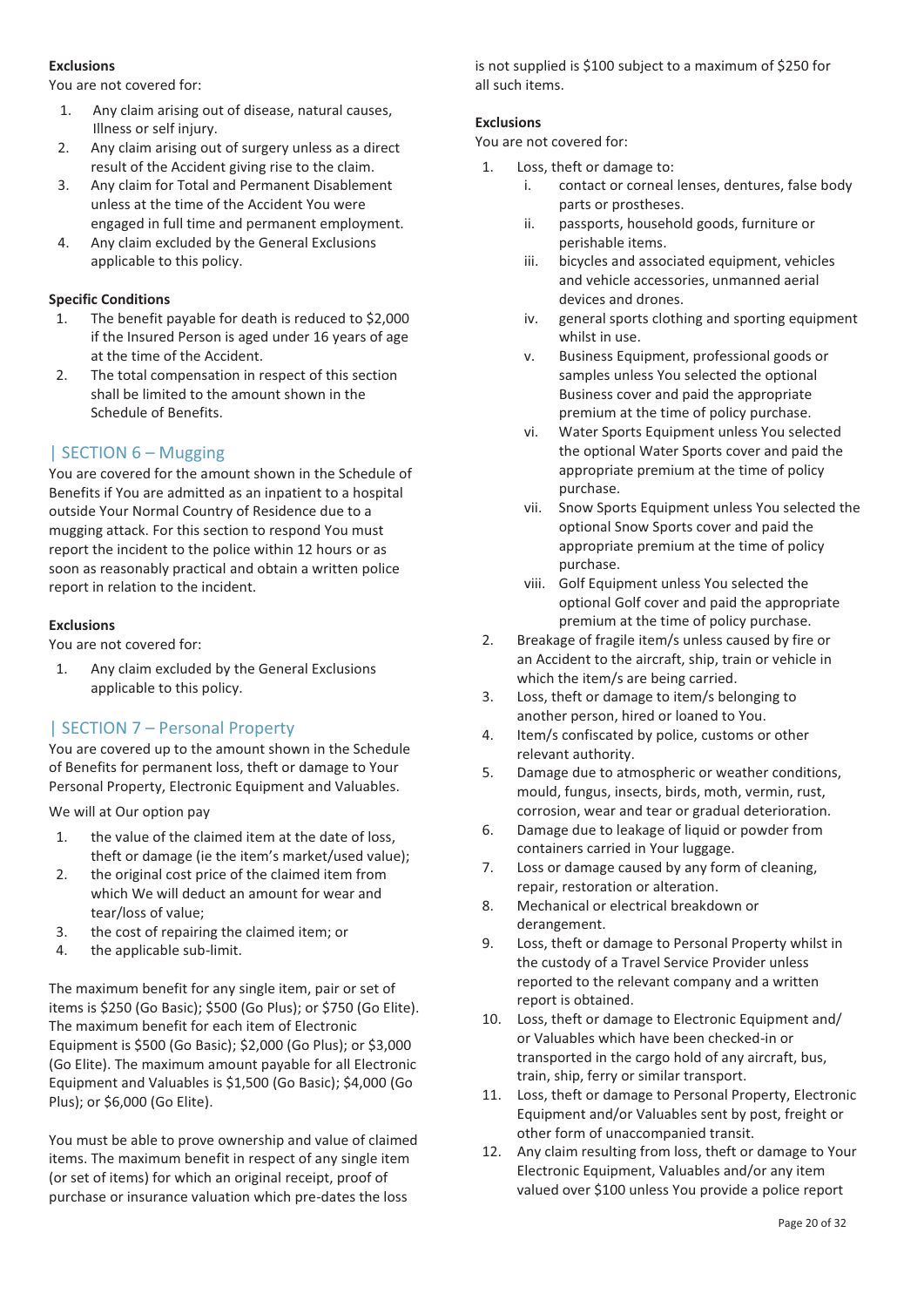or similar obtained within 24 hours of discovering the loss, theft or damage and original documentation to evidence ownership and value of the claimed item/s.

- 13. Any claim for loss, theft or damage to Your Electronic Equipment and/or Valuables from a tent, an unattended motor vehicle or where they have been Left Behind or Unattended in a Public Place.
- 14. More than \$250 for all items of Personal Property left in a tent, an unattended motor vehicle, Left Behind or Unattended in a Public Place at any time.
- 15. Any claim resulting from loss, theft or damage to Your Electronic Equipment and/or Valuables where they are outside Your immediate control and supervision unless in a locked safe, locked hotel room or locked private accommodation.
- 16. Costs incurred to re-take photographs, video footage and/ or restore data records of any kind.
- 17. Costs incurred following unauthorised use of mobile telephones or mobile broadband devices.
- 18. More than the value of the part of a pair or set that is stolen, lost or destroyed.
- 19. Loss, theft or damage occasioned by persons you have invited into your private accommodation or hire car.
- 20. Any claim excluded by the General Exclusions applicable to this policy.

### | SECTION 8 – Delayed Luggage/Emergency Purchases

You are covered up to the amount shown in the Schedule of Benefits for the purchase of immediate necessities (eg clothing and toiletries) if Your checked-in luggage is misdirected, misplaced or delayed by Your carrier for at least 24 hours on an outward leg of Your Trip. Any payment made under this section will be deducted from any settlement made under Section 7 if Your luggage is permanently lost by the carrier.

### **Exclusions**

You are not covered for:

1. Any claim excluded by the General Exclusions applicable to this policy.

### **Specific Conditions**

- 1. If You are entitled to compensation from the carrier, We will only pay the difference between the amount of Your expenses and the amount of compensation received from the carrier up to the limit of Your policy.
- 2. You must provide the original Property Irregularity Report (PIR) issued by the carrier and original receipts for all claimed expenses.
- 3. You must provide evidence of when Your luggage was returned to You by the carrier.
- 4. This section does not operate if Your luggage is misdirected, misplaced or delayed on the return or final sector of Your Trip.

### | SECTION 9 – Personal Money and Loss of Passport

You are covered up to the amount shown in the Schedule of Benefits for:

- i. theft of Your Personal Money
- ii. Reasonable and receipted additional travel, accommodation and administration expenses necessarily incurred whilst overseas to obtain an emergency replacement passport and/or visas following accidental loss of or damage to Your passport and/or visas.
- iii. the value (based on the current replacement cost) of the period left on Your passport at the time it is lost, stolen or destroyed.

### **Exclusions**

You are not covered for:

- 1. Loss, theft or damage to Personal Money and/or Your passport which have been checked-in or transported in the cargo hold of any aircraft, bus, train, ship, ferry or similar transport.
- 2. Any claim resulting from loss, theft or damage to Your Personal Money and/or passport from a tent, an unattended motor vehicle or where they have been Left Behind or Unattended in a Public Place.
- 3. Any claim resulting from loss, theft or damage to Your Personal Money and/or passport where they are outside Your immediate control and supervision unless in a locked safe, locked hotel room or locked private accommodation.
- 4. Any claim where You do not provide a police report or similar to support the loss; evidence of the amount of Personal Money stolen; evidence of the remaining validity of Your passport; and/or original receipts for all additional expenses for which You claim compensation.
- 5. Any loss resulting from money handlers, banks or automatic teller machines failing to issue the correct amount of cash.
- 6. Unauthorised use of travellers cheques, credit cards, debit cards, money orders or telephone cards.
- 7. Loss of bonds or securities.
- 8. Loss, theft or damage occasioned by persons you have invited into your private accommodation or hire car.
- 9. Any claim excluded by the General Exclusions applicable to this policy.

### | SECTION 10 – Disruption to Scheduled Travel Plans

You are covered up to the amount shown in the Schedule of Benefits if the departure of the Public Transport on which You are scheduled to travel is delayed by at least 12 hours from the departure time specified in the pre-booked itinerary.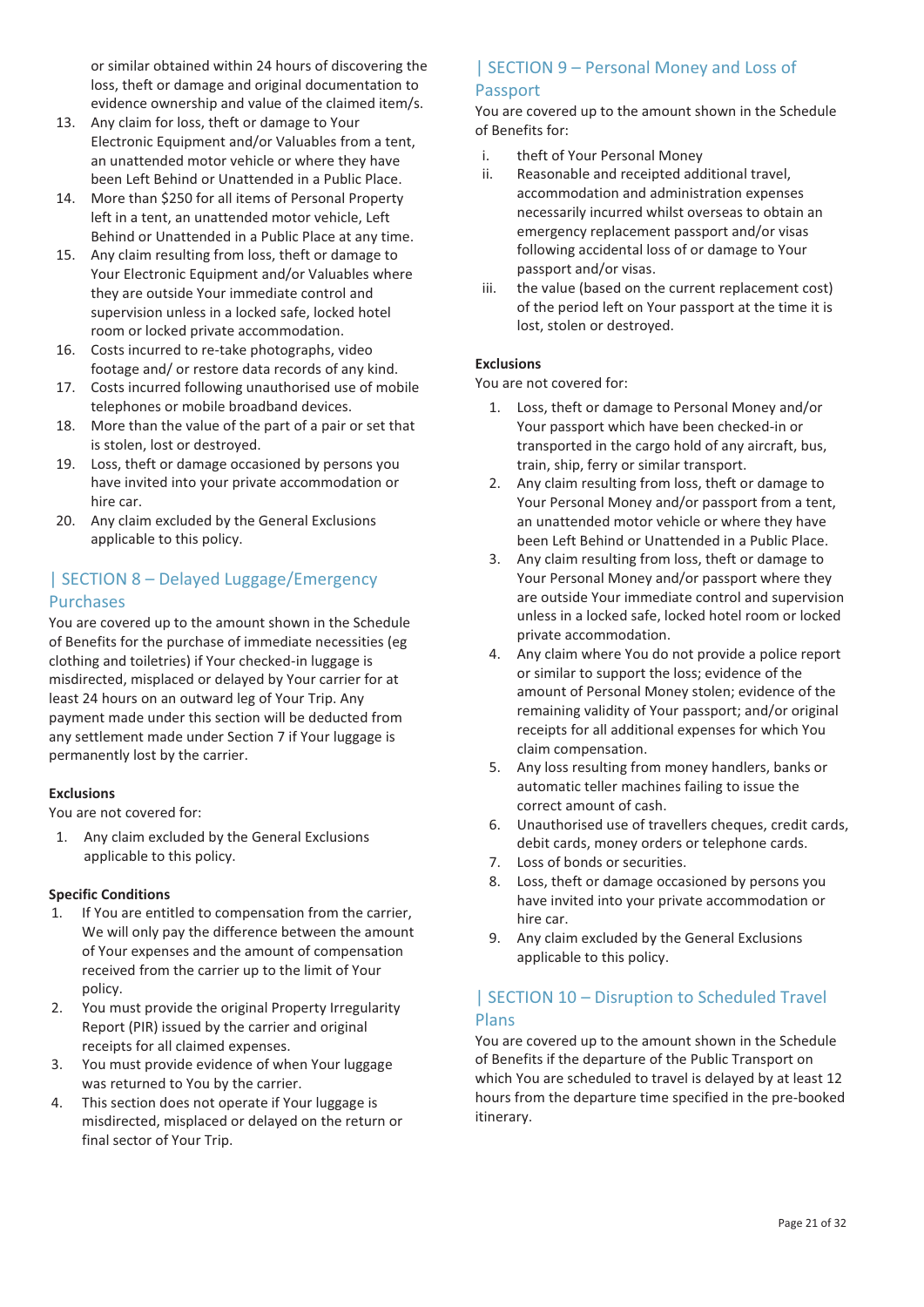### **BASIS OF SETTLEMENT**

### We will either:

- i. reimburse You for Reasonable additional accommodation expenses together with a proportionate refund of Reasonable additional meal expenses; or
- ii. pay You 20% of the amount shown in the Schedule of Benefits for the first complete 12 hour period of disruption You experience and 10% of the amount shown in the Schedule of Benefits for each complete and subsequent 12 hour period of disruption up to the applicable sub-limit.

We retain the sole right to decide which of the above options will be exercised in settling Your claim.

### **Exclusions**

You are not covered for:

- 1. Any claim caused by an event or occurrence if it had started or been announced before You purchased Your policy or booked Your Trip.
- 2. Withdrawal from service (temporary or otherwise) of an aircraft or sea vessel on the recommendation of the Civil Aviation Authority, Port Authority or any similar body in any country.
- 3. Any claim where You have claimed under Section 1 or Section 12 in respect of the same cause.
- 4. Any claim excluded by the General Exclusions applicable to this policy.

### | SECTION 11 – Hijack

You are covered up to the amount shown in the Schedule of Benefits for each complete 24 hour period that You are detained due to the unlawful seizure or wrongful exercise of control of an aircraft or the crew thereof in which You are travelling.

### **Exclusions**

You are not covered for:

1. Any claim excluded by the General Exclusions applicable to this policy.

### | SECTION 12 – Special Events

You are covered up to the amount shown in the Schedule of Benefits for the Reasonable cost of alternative transport if You miss or are going to miss Your connecting transport to attend a pre-arranged special event and which cannot be delayed. Special events include weddings, funerals, conferences, major concerts or major sporting events.

### **Exclusions**

You are not covered for:

- 1. Any claim where Your inability to attend the special event is due to circumstances within Your control.
- 2. Any claim where You are not able to provide evidence of the time and date of the special event and Your pre-booked arrangements to attend.
- 3. Any claim where You have claimed under Section 1 or Section 10 in respect of the same cause.
- 4. Any claim excluded by the General Exclusions applicable to this policy.

### | SECTION 13 – Insolvency of Travel Service Provider

You are covered up to the amount shown in the Schedule of Benefits if You must cancel or amend Your Trip due to the Financial Default of a Travel Service Provider.

In the event Your Trip is cancelled, You are covered for:

- i. the irrecoverable cost of travel, accommodation, car hire and excursions paid or contracted to be paid by You to organisations unrelated to the failed Travel Service Provider in respect of the Trip; or
- ii. the Reasonable cost of alternative arrangements for You to reach Your destination.

We retain the sole right to decide which of the above options will be exercised in settling Your claim.

In the event Your Trip is curtailed, You are covered for the Reasonable cost of alternative arrangements for You to reach Your pre-booked destination or return to Your Normal Country of Residence.

### **Exclusions**

You are not covered for:

- 1. Financial Default of any travel agent, tour wholesaler, tour operator or booking agent.
- 2. Financial Default of a Travel Service Provider if at the time of booking Your Trip and/or purchasing Your policy, the Financial Default had already occurred or a reasonable person would expect to occur.
- 3. Any claim excluded by the General Exclusions applicable to this policy.

### | SECTION 14 – Domestic Pets

You are covered up to the amount shown in the Schedule of Benefits for Reasonable additional boarding fees for Your domestic pets if Your return home is delayed due to circumstances outside Your control.

### **Exclusions**

You are not covered for:

- 1. Any cost incurred for boarding of any nondomesticated animal or any domestic animal which belongs to another person.
- 2. Any cost incurred where Your delayed return is not due to circumstances outside Your control.
- 3. Any claim excluded by the General Exclusions applicable to this policy.

### **Specific Conditions**

1. You must provide evidence from the boarding facility to demonstrate the original cost and any additional cost incurred due to Your delayed return.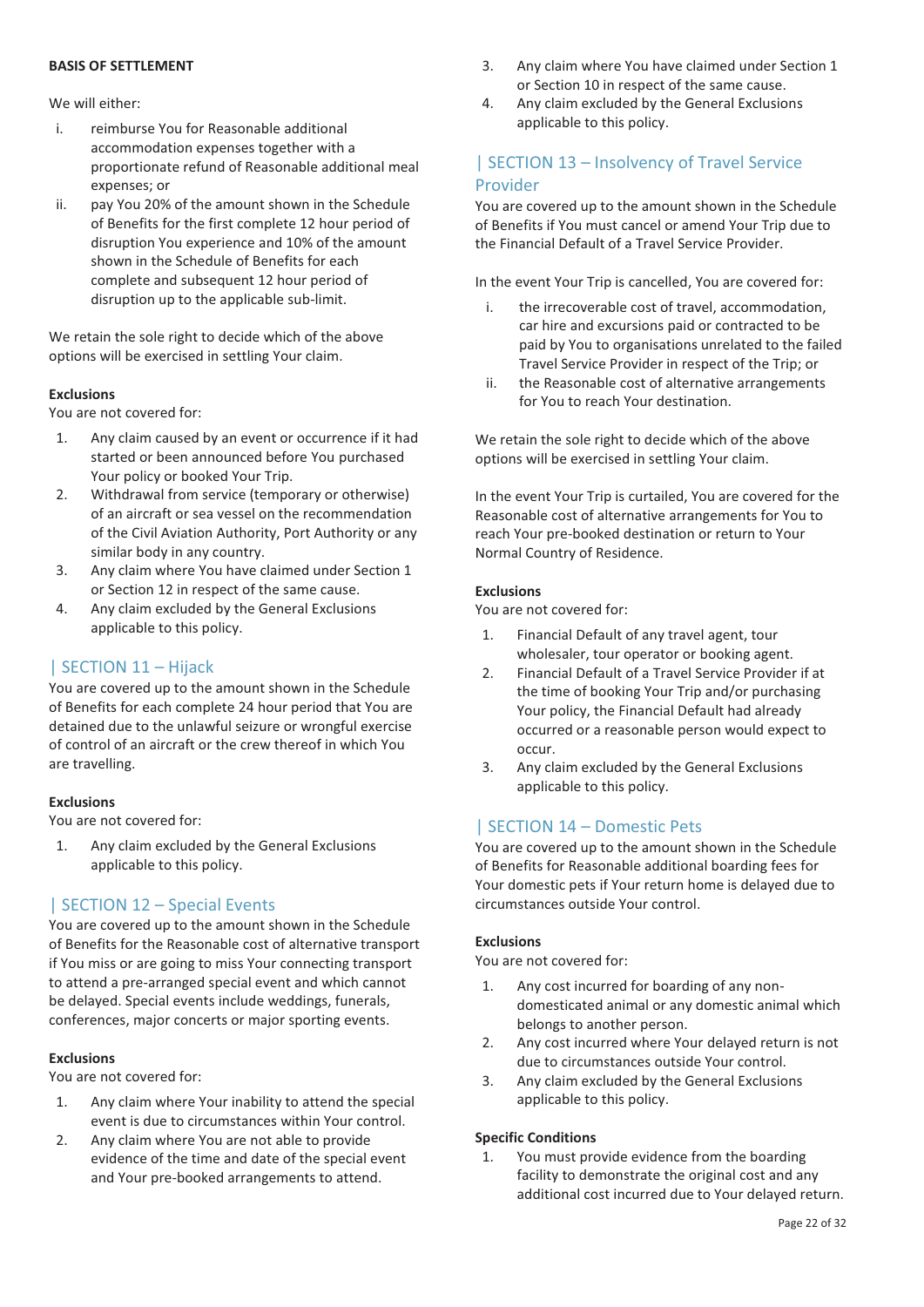### | SECTION 15 – Personal Liability

You are covered up to the amount shown in the Schedule of Benefits for all costs You are held legally liable to pay in respect of:

- i. Accidental Bodily Injury to or death of another person;
- ii. Accidental loss or damage to another person's property, including Your temporary holiday accommodation and its contents.

This benefit is inclusive of all legal costs You incur and which arise solely as a result of the event giving rise to the claim.

### **Exclusions**

You are not covered for:

- 1. Any liability which has been assumed by You under agreement unless the liability would have attached in the absence of such agreement.
- 2. Any claim which arises from the pursuit of any business, trade, profession, occupation or supply of goods and services.
- 3. Any claim arising from ownership, possession or use of vehicles, aircraft or watercraft (other than surfboards or manually propelled craft).
- 4. Any claim arising from ownership or occupation of land or buildings (other than occupation of any rented holiday accommodation).
- 5. Any claim resulting from a wilful or malicious act.
- 6. Any claim resulting from the ownership or use of any firearm or weapon.
- 7. Any claim resulting from animals belonging to You or in Your care or custody.
- 8. Any claim for Bodily Injury, Illness, disease or death of; or damage to property owned by You, Your Travelling Companion, Your Relative, Your employees or members of Your household.
- 9. Any claim excluded by the General Exclusions applicable to this policy.

### **Specific Conditions**

- 1. You must give Us written notice as soon as possible of any incident which may give rise to a claim.
- 2. You must forward every letter, writ, summons and process to Us as soon as You receive it.
- 3. You must not admit any liability or pay, offer to pay, promise to pay or negotiate any claim without Our written consent.
- 4. We retain the right to assume conduct of any defence or negotiate settlement.
- 5. You must obtain Our written agreement to any legal costs You wish to claim before they are incurred.

### | SECTION 16 – Legal Expenses

You are covered up to the amount shown in the Schedule of Benefits for legal costs and expenses incurred to claim compensation or damages if You suffer Bodily Injury or You die during Your Trip.

### **Exclusions**

You are not covered for:

- 1. Costs incurred in pursuit of any claim against Us, Our agents, tour operator/s or travel agent/s.
- 2. Costs incurred without Our written consent having been obtained prior to such costs having been incurred.
- 3. Any claim where We consider a reasonable settlement is unlikely or where the cost of the action could be more than the settlement.
- 4. Any increased costs, court fines and/or penalties arising from any delay or default by You which in Our opinion or that of Our legal advisers affects the conduct of Your claim.
- 5. Any cost for bringing a legal action in more than one country in respect of the same event.
- 6. Any costs incurred to pursue a claim against any member of Your family, Travelling Companion(s) or business associates.
- 7. Any costs incurred to enforce a judgement or file an appeal
- 8. Travel and accommodation costs incurred in pursuit of a legal action.
- 9. Any claim excluded by the General Exclusions applicable to this policy.

### **Specific Conditions**

- 1. You or Your personal representatives must obtain as much information as possible including but not limited to police reports and witness details and contact Us as soon as possible.
- 2. We will have complete control over the appointment of any solicitor(s) to act on Your behalf and of any legal proceedings.
- 3. In the event that You are awarded compensation (by judgement or settlement) We shall be entitled to recover from You any sums paid or due to be paid to You or Your legal representatives under any section of this policy on account of the same incident for which compensation is received.

### | SECTION 17 – Car Hire Excess

You are covered up to the amount shown in the Schedule of Benefits for reimbursement of car rental insurance excess or the cost of repairing the car, whichever is the lesser, if a car You have rented from a licensed rental company is involved in a Motor Vehicle Accident while You are driving or is stolen while in Your custody.

We will also pay up to the amount shown in the Schedule of Benefits for the cost of returning Your rental car to the nearest depot, if Your attending Medical Practitioner certifies in writing that You are unfit to do so during Your Trip.

### **Exclusions**

You are not covered for:

1. Any claim which arises from You operating or using the rental car in violation of the rental agreement.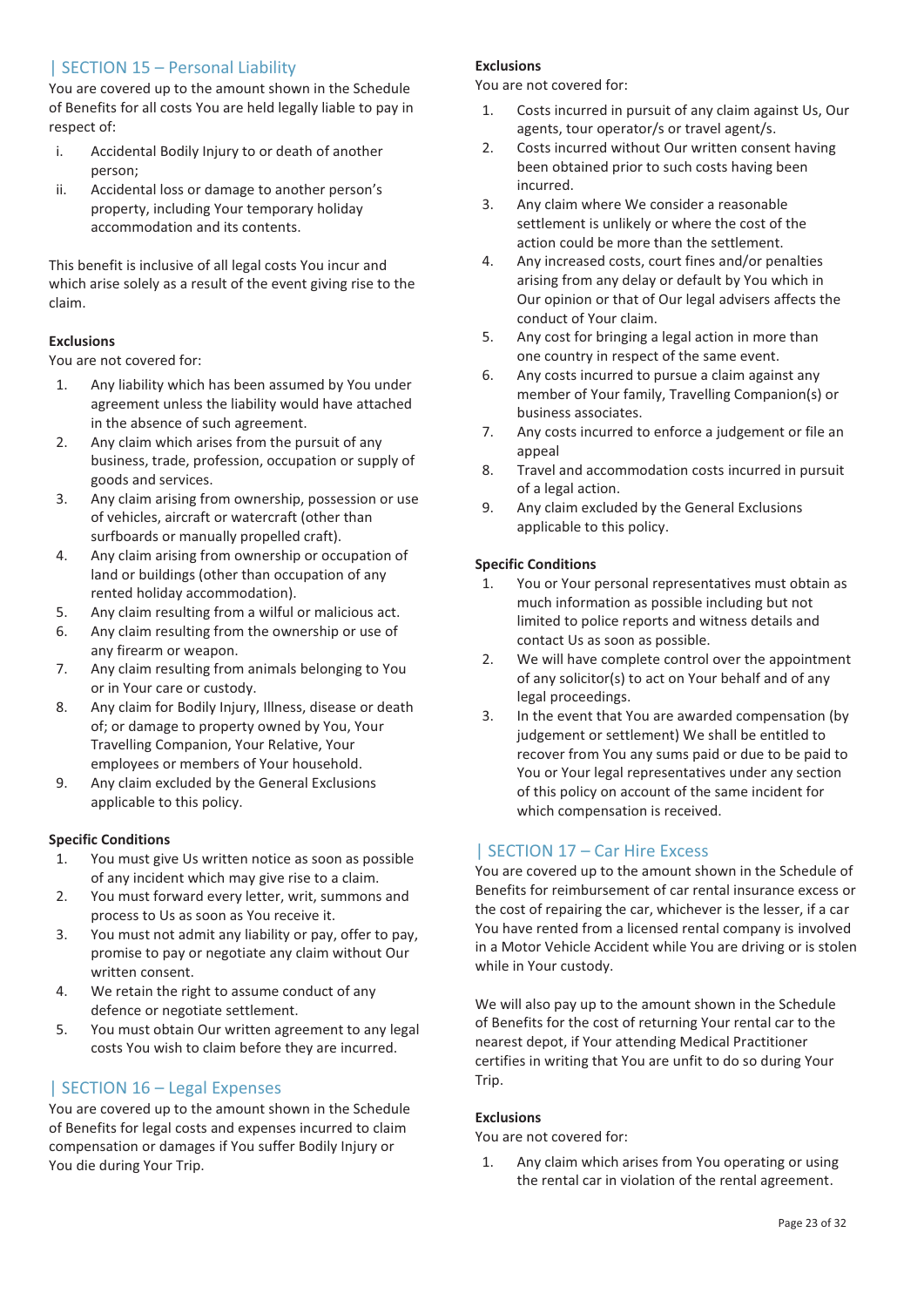- 2. Any claim arising directly or indirectly from wear, tear, gradual deterioration, insects, vermin, wilful damage by You, latent defects or damage.
- 3. Any claim arising from or in connection with the hire of a motorcycle, scooter, or waterborne craft.
- 4. Any claim relating solely to damage sustained to windows, windscreen and/or tyres.
- 5. Any claim excluded by the General Exclusions applicable to this policy.

### | SECTION 18 – Coronavirus COVID-19

**Cover under this policy is extended to include claims arising from Coronavirus COVID-19 under Section 1 (Cancellation and Curtailment) and Section 3 (Overseas Medical Expenses) as noted below.** 

Except as amended by this section, cover for claims arising from Coronavirus COVID-19 are subject to the same conditions and exclusions as Section 1 (Cancellation and Curtailment) and Section 3 (Overseas Medical Expenses) in addition to the conditions and exclusions noted in this section.

### **Section 1 – Cancellation and Curtailment**

You are covered up to the amount shown in the Schedule of Benefits in the event Your Trip is necessarily and unavoidably cancelled prior to commencement or curtailed prior to completion because:

- i) After You purchase this insurance, You or Your Travelling Companion contract Coronavirus COVID-19 in Australia and a Medical Practitioner certifies that You or Your Travelling Companion is medically unfit to undertake the pre-booked Trip.
- ii) You or Your Travelling Companion are ordered by the Australian government or a state health authority into mandatory quarantine or self-isolation because contact tracing indicates You or Your Travelling Companion may have been exposed to Coronavirus COVID-19. This order must be made after You booked Your Trip or purchased Your policy (whichever is the later) and within the 14 days preceding the pre-booked commencement of Your Trip.
- iii) Your Relative or Business Partner contracts Coronavirus COVID-19 in Australia and a Medical Practitioner certifies in writing that the level of infection is life threatening.
- iv) You or Your Travelling Companion are ordered into mandatory quarantine by the government or public health authority of a foreign country because You or Your Travelling Companion have contracted Coronavirus COVID-19 or contact tracing indicates You or Your Travelling Companion may have been exposed to Coronavirus COVID-19.
- v) You or Your Travelling Companion are denied boarding of Public Transport due to the detection of possible Coronavirus COVID-19 symptoms.

### **Exclusions**

You are not covered for:

- 1. Any claim which is excluded by Section 1 and/or the General Exclusions applicable to this policy.
- 2. Any claim arising from You deciding to cancel Your Trip because of potential exposure to Coronavirus COVID-19 or similar contagious disease.
- 3. Any claim where You, Your Travelling Companion, Relative or Business Partner are not able to provide a documented positive Coronavirus COVID-19 diagnosis from a Medical Practitioner, evidence of You being subject to enforced government or public health authority quarantine/self-isolation orders or evidence of having been denied boarding by the carrier with which You were pre-booked to travel on the grounds of Coronavirus COVID-19 symptom identification (as applicable).
- 4. Any claim arising from mandatory self-isolation or quarantine requirements which apply to travellers wishing to enter, travel through or cross over any area, border, region or country.
- 5. Any claim arising from travel to a country, area, territory or region where the Australian Department of Foreign Affairs and Trade (DFAT) had in force a *Do not travel* or *Reconsider your need to travel* warning on the smartraveller website www.smartraveller.gov.au) specifically advising against travel due to incidence of Coronavirus COVID-19 or threat thereof.
- 6. Any claim arising from You neglecting to observe government, public health authority and/or World Health Organisation preventative and precautionary measures including vaccination, hygiene or social distancing guidelines.
- 7. For cancellation or curtailment of pre-booked travel within Australia if a state or territory government or relevant local authority imposes border restrictions and/or closes state or regional borders so that You are prevented from travelling as planned due to actual or perceived threat of Coronavirus COVID-19 transmission within the community of that state or region.
- 8. For cancellation or curtailment of an international Trip if the government of the country You wish to enter imposes border restrictions or closes its borders so that You are prevented from entering the country due to the actual or perceived threat of Coronavirus COVID-19 transmission.

### **Section 3 – Overseas Medical Expenses**

This section is extended to include cover if You are diagnosed with Coronavirus COVID-19 by a Medical Practitioner whilst travelling overseas during the Period of Insurance.

You are also covered for the Reasonable cost of additional accommodation if, whilst travelling overseas during the Period of Insurance;

i) You are ordered into mandatory quarantine because You or Your Travelling Companion have contracted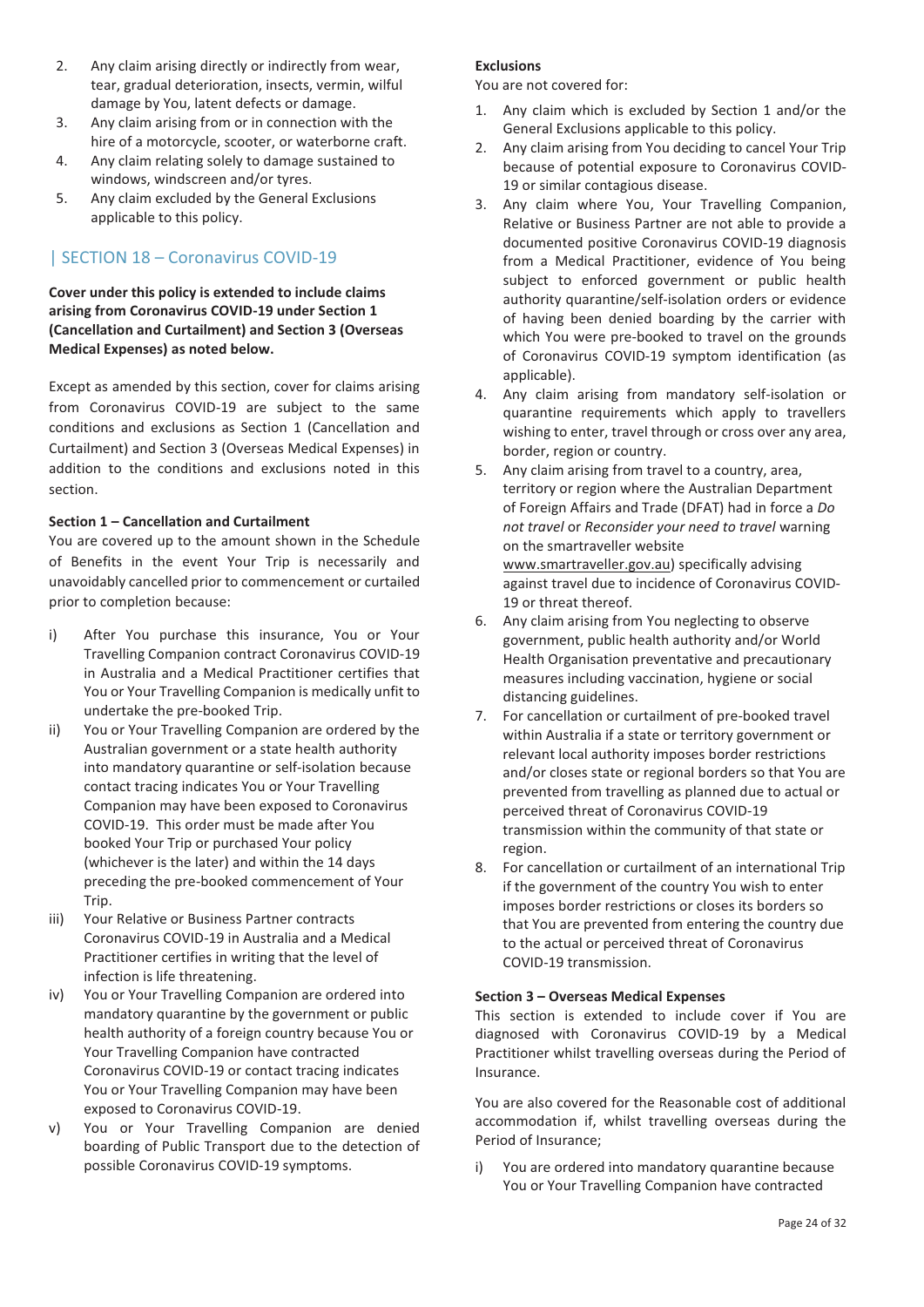Coronavirus COVID-19 or contact tracing indicates You or Your Travelling Companion may have been exposed to Coronavirus COVID-19.

ii) You or Your Travelling Companion are denied boarding of Public Transport due to the detection of possible Coronavirus COVID-19 symptoms.

### **Exclusions**

You are not covered for:

- 1. Any claim which is excluded by Section 3 and/or the General Exclusions applicable to this policy.
- 2. Any claim for treatment which is self-administered and/or taken without medical direction/supervision.
- 3. Any claim arising from travel to a country, area, territory or region where, at the time of entry, the Australian Department of Foreign Affairs and Trade (DFAT) had issued a *Do not travel* or *Reconsider your need to travel* warning on the smartraveller website (www.smartraveller.gov.au) specifically advising against travel due to Coronavirus COVID-19 or threat thereof.
- 4. Accommodation costs which would have been incurred regardless of any government or public health authority requirement for You to self-isolate or enter compulsory quarantine.
- 5. Accommodation costs arising from Your decision to self-isolate as a precautionary measure or where there is no official government or public health authority requirement for You to self-isolate.
- 6. Any claim for accommodation costs incurred because a foreign government or public health authority requires travellers to enter mandatory quarantine or selfisolation prior to entering, travelling through or crossing over any area, border, region or country. For the avoidance of doubt, if mandatory quarantine or self-isolation is required regardless of You having contracted, been exposed to or suspected of having Coronavirus COVID-19, this exclusion applies.

### | Snow Sports (optional cover)

(Applicable if selected and noted on the Certificate of Insurance)

You must select this optional extension if you require cover under Section 3 (Overseas Medical Expenses) for medical expenses incurred as a result of Bodily Injury being sustained whilst participating in Snow Sports.

### **Snow Sports Equipment**

You are covered up to the amount shown in the Schedule of Benefits for:

- a. loss, theft or breakage of Your Snow Sports Equipment.
- b. loss, theft or breakage of Snow Sports Equipment hired to You and in Your custody and control.

This Section is subject to the same Conditions and Exclusions as Section 7 with the exception of Exclusion  $1(vii)$ .

#### **Snow Sports Equipment Hire**

You are covered up to the amount shown in the Schedule of Benefits for the Reasonable cost incurred to hire Snow Sports Equipment following:

- a. loss, theft or breakage of Your Snow Sports Equipment.
- b. misdirection or delay in transit of Your Snow Sports Equipment for a period of at least 12 hours whilst en route to the destination where You intend to participate in snow sports.

### **Ski Passes and Lessons**

You are covered up to the amount shown in the Schedule of Benefits in respect of the proportionate value of any ski/snowboard pass, hire or tuition fee necessarily unused due to:

- a. any reason covered under Section 1 of this policy.
- b. loss or theft of Your ski pass.

You must provide proof of prepaid fees and in the event of Illness or Bodily Injury, You must provide a medical certificate from an attending Medical Practitioner to confirm the reason and period You were unable to participate in snow sports.

### **Piste Closure/Avalanche**

You are covered up to the amount shown in the Schedule of Benefits for each 24 hour period that it is not possible to ski/snowboard for Reasonable additional travel and accommodation expenses necessarily incurred to reach an alternative resort due to a lack of snow, piste closure or avalanche at Your pre-booked resort and which causes the closure of snow sport facilities.

#### **Exclusions**

You are not covered for:

- 1. Any claim which is excluded by Section 1, Section 7 and/or the General Exclusions applicable to this policy.
- 2. Loss, theft or damage to Snow Sports Equipment aged over 5 years or whilst being carried on a vehicle roof rack.
- 3. Deliberate damage, gross misuse of or damage sustained to Snow Sports Equipment whilst in use.
- 4. Any claim for piste closure outside the months that constitute the local regular ski season.
- 5. Any claim where You do not adhere to the International Ski Federation code or the resort regulations.
- 6. Any claim arising out of snow sports if Snow Sports cover has not been selected.
- 7. Any claim arising out of snow sports unless the event giving rise to the claim occurs during the period of time for which You requested Snow Sports cover at the time of policy purchase.
- 8. Any claim where You have also claimed under Section 1 in respect of the same cause.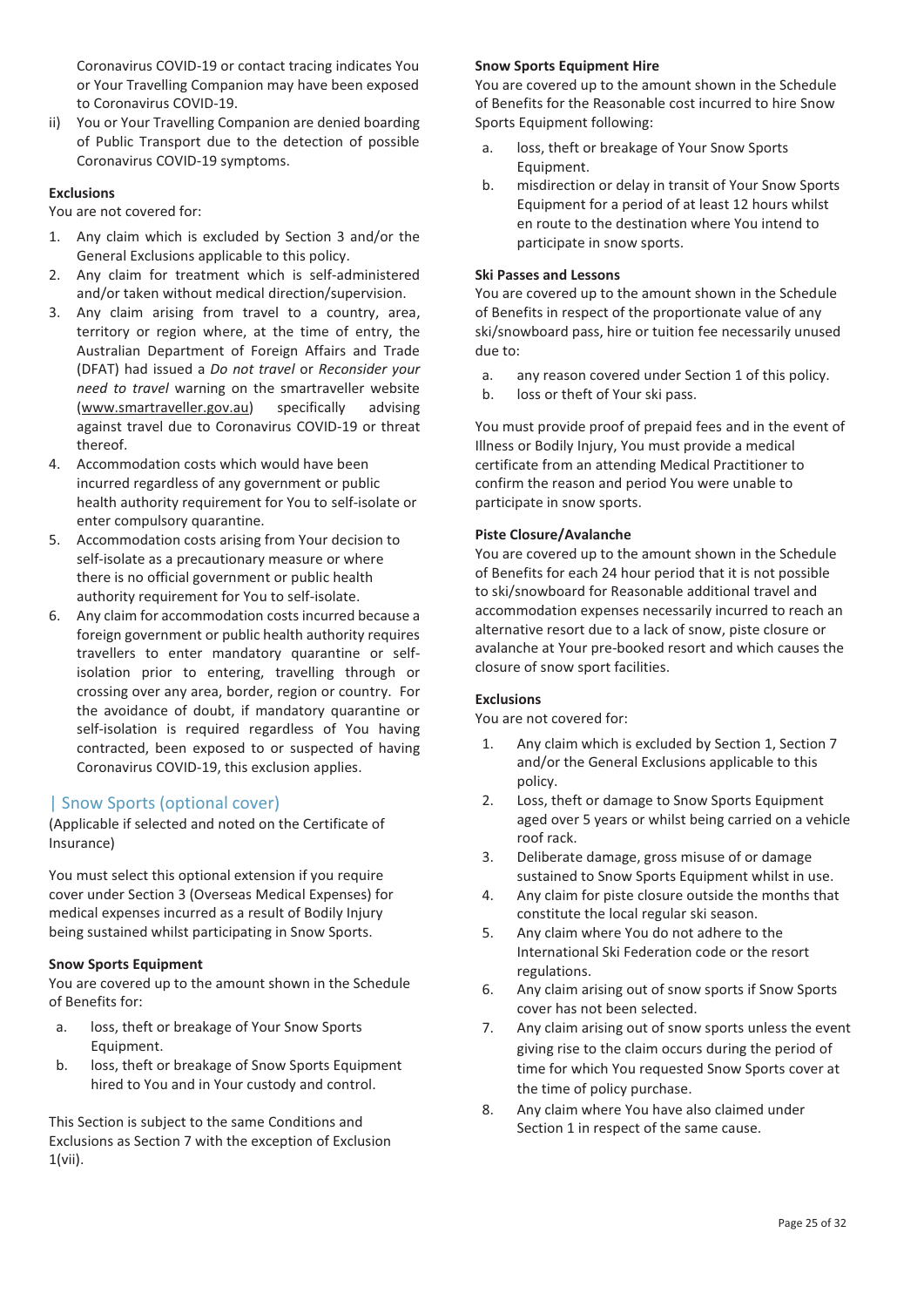### | Golf (optional cover)

(Applicable if selected and noted on the Certificate of Insurance)

### **Golf Equipment**

You are covered up to the amount shown in the Schedule of Benefits for loss, theft or damage to Your own or hired Golf Equipment.

This Section is subject to the same Conditions and Exclusions as Section 7 with the exception of Exclusion 1 (viii).

### **Golf Equipment Hire**

You are covered up to the amount shown in the Schedule of Benefits for the Reasonable cost of hiring Golf Equipment from a recognised supplier during Your Trip and until Your own Golf Equipment is returned to You if:

- a. Your Golf Equipment is lost, stolen or damaged; or
- b. Your Golf Equipment is delayed for more than 12 hours whilst en route to the destination where You have arranged to play golf.

### **Unused Green Fees**

You are covered up to the amount shown in the Schedule of Benefits in respect of the proportionate value of any green or club fees necessarily unused due to You having to cancel or curtail Your Trip for a reason covered under Section 1 of this policy. You must provide proof of prepaid fees and in the event of Illness or Bodily Injury, You must provide a medical certificate from an attending Medical Practitioner to confirm the reason and period You were unable play golf.

### **Exclusions**

You are not covered for:

- 1. Any claim which is excluded by Section 1, Section 7 and/or the General Exclusions applicable to this policy.
- 2. Deliberate damage, gross misuse of or damage sustained to Golf Equipment whilst in use.
- 3. Loss, theft or damage to Golf Equipment whilst being carried on a vehicle roof rack.
- 4. Any claim where You have also claimed under Section 1 in respect of the same cause.

### | Water Sports (optional cover)

(Applicable if selected and noted on the Certificate of Insurance)

### **Unused Boat Hire Fees**

You are covered up to the amount shown in the Schedule of Benefits for each 24 hour period that it is not possible to use a pre-booked hire boat due to Your Bodily Injury/Illness or inclement weather conditions.

### **Water Sports Equipment**

You are covered up to the amount shown in the Schedule of Benefits for:

a. loss, theft or breakage to Your Water Sports Equipment.

b. loss, theft or breakage to Water Sports Equipment hired to You and in Your custody and control.

This Section is subject to the same Conditions and Exclusions as Section 7 with the exception of Exclusion 1 (vi).

### **Water Sports Equipment Hire**

You are covered up to the amount shown in the Schedule of Benefits for the cost incurred to hire Water Sports Equipment following:

- a. loss, theft or breakage of Your Water Sports Equipment.
- b. misdirection or delay in transit of Your Water Sports Equipment for a period of at least 12 hours whilst en route to the destination where You intend to participate in water sports.

### **Water Sports Passes, Lessons and Excursions**

You are covered up to the amount shown in the Schedule of Benefits in respect of the proportionate value of any water sports pass, excursion, hire or tuition fee necessarily unused due to:

- a. any reason covered under Section 1 of this policy.
- b. loss or theft of Your pass/voucher.
- c. cancellation of pre-booked Water Sports activities due to inclement weather.

### **Exclusions**

You are not covered for:

- 1. Any claim which is excluded by Section 1, Section 7 and/or the General Exclusions applicable to this policy.
- 2. Loss, theft or damage to Water Sports Equipment aged over 5 years or whilst being carried on a vehicle roof rack.
- 3. Loss, theft or damage to Water Sports Equipment whilst in use.
- 4. Any claim where You have also claimed under Section 1 in respect of the same cause.

### | Business (optional cover)

(Applicable if selected and noted on the Certificate of Insurance)

### **Business Equipment**

You are covered up to the amount shown in the Schedule of Benefits for accidental loss, theft of or damage to Your Business Equipment. You are also covered up to the amount shown in the Schedule of Benefits for emergency hire of Business Equipment which is essential to Your intended business itinerary following such accidental loss, theft or damage.

The maximum benefit in respect of any single item (or set of items) for which an original receipt, proof of purchase or insurance valuation which pre-dates the loss is not supplied is \$250 subject to a maximum of \$500 for all such items.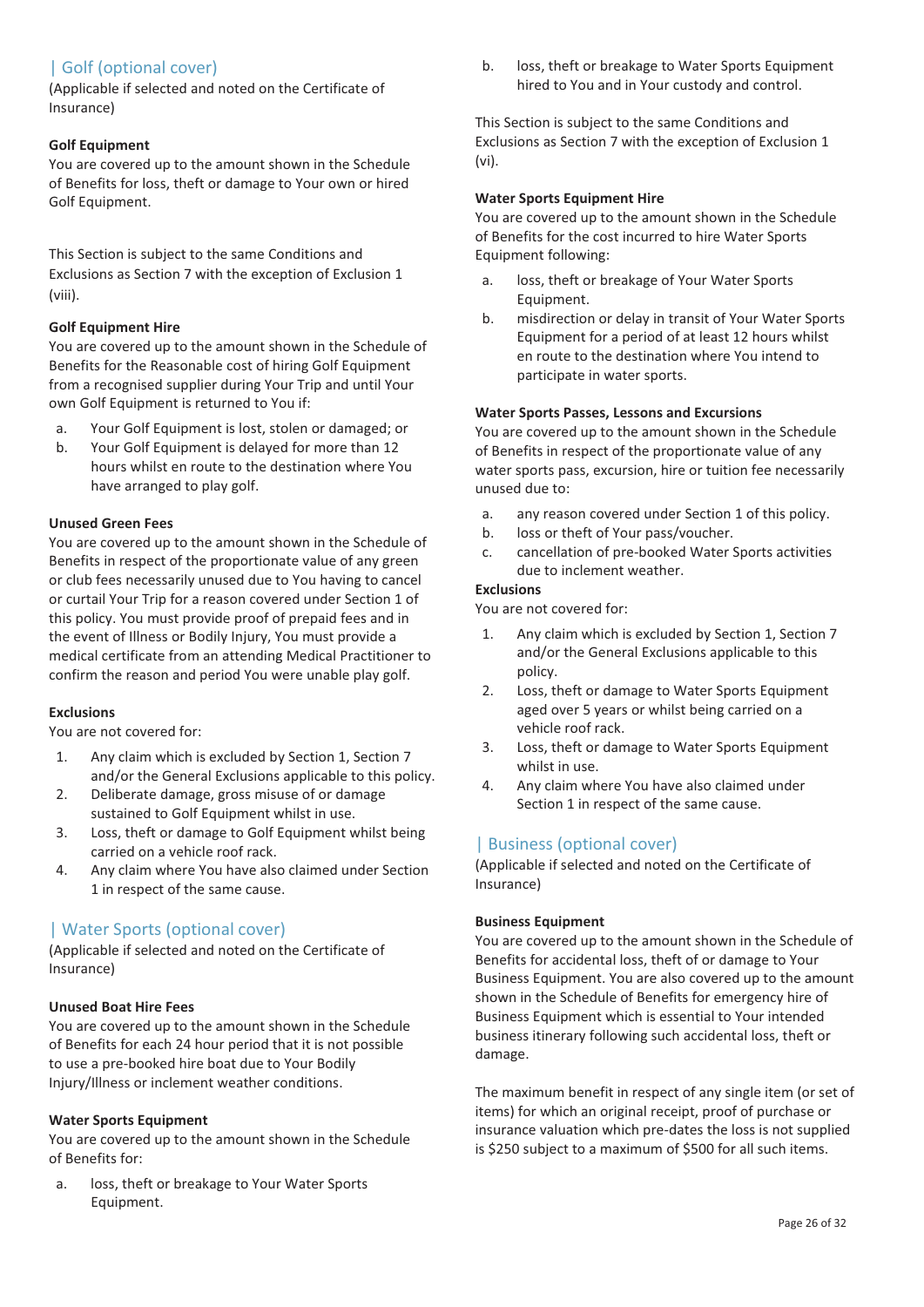This Section is subject to the same Conditions and Exclusions as Section 7 with the exception of Exclusions 1 (v) and 15.

### **Re-creation of Documents**

You are covered up to the amount shown in the Schedule of Benefits for the cost to re-create or replace Your business documents following their accidental loss, theft or damage provided that these documents are essential to Your intended business itinerary and/or the purpose of Your Trip.

### **Business Money**

You are covered up to the amount shown in the Schedule of Benefits for theft of Business Money whilst being carried on Your person or placed in a locked safety deposit box, locked safe or similar locked and fixed receptacle.

This benefit is subject to the same Conditions and Exclusions as Section 9.

### **Replacement Employee**

You are covered up to the amount shown in the Schedule of Benefits for Reasonable additional accommodation and travelling expenses incurred by You in sending a substitute person to complete the Trip following Your death, Bodily Injury, Illness or Total and Permanent Disablement.

### **Exclusions**

You are not covered for:

- 1. Any claim which is excluded by Sections 1, 7 and 9 and/or the General Exclusions applicable to this policy.
- 2. Any claim not supported by documentary evidence.
- 3. Additional travel and accommodation expenses for a replacement employee where We have also paid a claim for the value of Your cancelled/forfeited travel and accommodation expenses in respect of the same period.

### | Cruise (Optional Cover)

(Applicable if selected and noted on the Certificate of Insurance)

#### **Pre-paid excursions**

You are covered up to the amount shown in the Schedule of Benefits for the irrecoverable value of excursions booked and paid for prior to Your Trip which are unable to be used due to:

- i) Death, Accidental serious Injury or Illness of You or Your Travelling Companion.
- ii) Adverse Weather Conditions.

This benefit is not available if you have claimed under Section 1 of the standard policy or the missed shore visit benefit in respect of the same cause.

### **Missed shore visit**

You are covered up to the amount shown in the Schedule of Benefits for cancellation of scheduled port visits due to Adverse Weather or cruise timetable restrictions. You must provide written confirmation from the cruise operator to confirm the reason for the missed shore visit/s. The most We will pay is \$100 per missed shore visit and \$500 in total for all missed shore visits.

This benefit is not available if you have claimed under Section 1 of the standard policy or the pre-paid excursion benefit in respect of the same cause.

### **Missed port connection**

You are covered up to the amount shown in the Schedule of Benefits for Reasonable and receipted additional travel and accommodation expenses incurred to re-join the cruise following:

- i) Accidental Bodily Injury or Illness to You or Your Travelling Companion whilst You are ashore and which requires hospital treatment.
- ii) Accidental loss, theft or damage to Your passport whilst ashore and which prevents You from boarding the cruise prior to it leaving port as scheduled.
- iii) Your late arrival at port due to failure of Public Transport on which You are travelling or a Motor Vehicle Accident or Vehicle Breakdown delaying the vehicle in which You are travelling to the port where You will reboard the cruise.

This benefit is subject to the same conditions and exclusions applicable to Section 9 (Personal Money and Loss of Passport).

### **Cabin confinement**

You are covered up to the amount shown in the Schedule of Benefits for each complete 24 hour period You are subject to quarantine and / or confined to Your cabin on the orders of the ship's doctor. The most We will pay is \$75 per day up to a maximum of \$2,500.

### **Emergency formal attire**

If your formal attire is lost, stolen or damaged during Your Trip, You are covered up to the amount shown in the Schedule of Benefits for:

- i) the necessary additional cost to hire formal attire;
- ii) the necessary cost to purchase replacement formal attire; or
- iii) the necessary cost of cleaning and / or repair.

We retain the sole right to decide which of the above options will be exercised in settling Your claim.

### **Exclusions**

You are not covered for:

- 1. Any exclusions applicable to the standard policy wording (except as amended by this Cruise extension).
- 2. Any amount which is recoverable from any tour operator or Travel Service Provider.
- 3. Any costs which would have been incurred irrespective of the event giving rise to Your claim.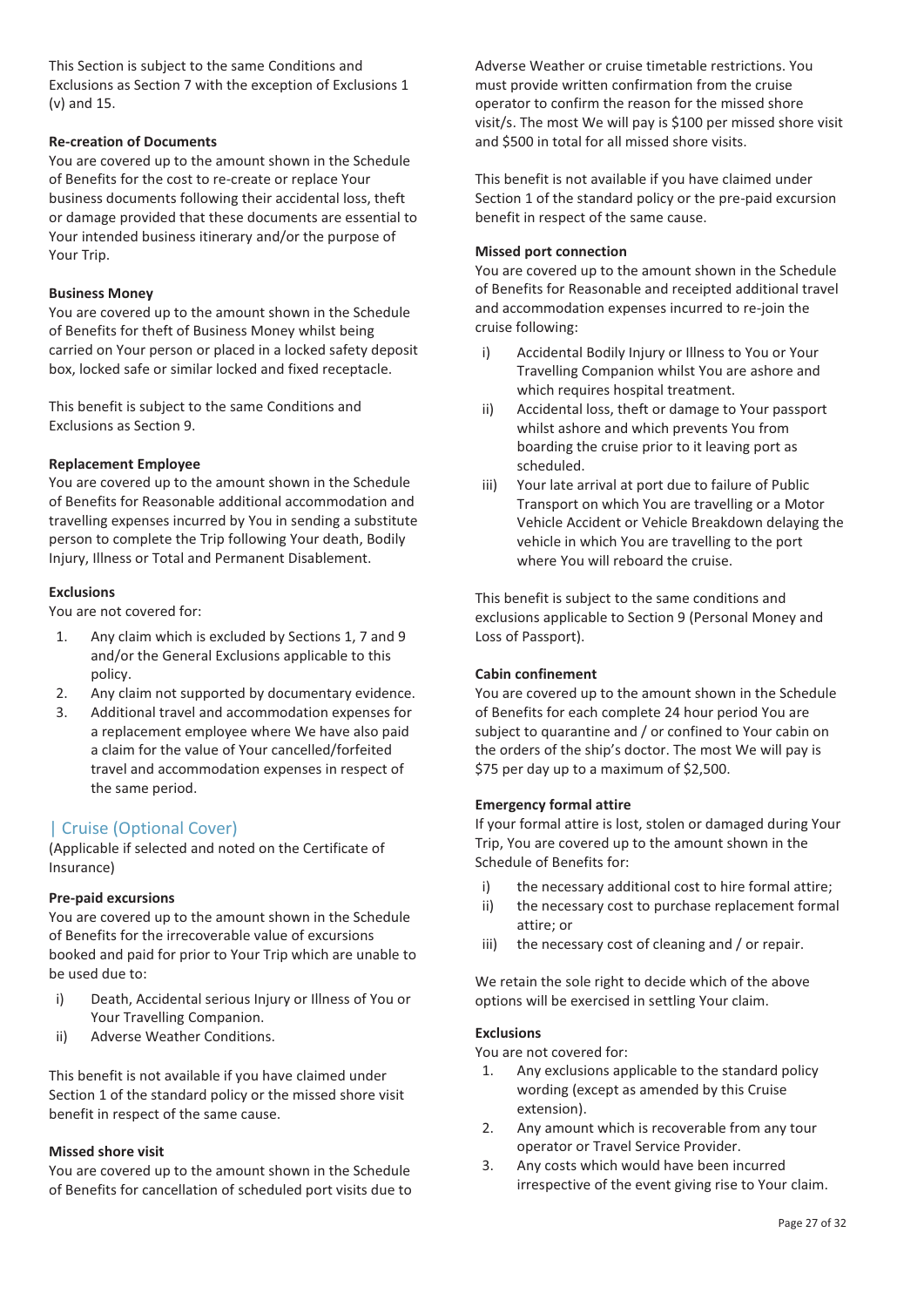## | GENERAL EXCLUSIONS

**You are not covered under any section for claims in respect of or that result directly or indirectly from:** 

- 1. Any incident that does not occur during the Period of Insurance.
- 2. Loss or damage directly or indirectly occasioned by, happening through or in consequence of war, invasion, acts of foreign enemies, hostilities (whether war be declared or not), civil war, rebellion, revolution, insurrection, military or usurped power or confiscation or nationalisation or requisition or destruction of or damage to property by or under the order of any government or public or local authority.
- 3. Terrorism with the exception of claims against Section 1 or 3 unless caused by nuclear, chemical or biological attack or the Terrorism/terrorist activity was already taking place prior to Your Trip or You have caused or contributed to the loss.
- 4. a. loss or destruction of or damage to any property whatsoever or any loss or expense whatsoever resulting or
	- b. arising therefrom or any consequential loss any legal liability of whatsoever nature directly or indirectly caused by or contributed to by or arising from
		- i. ionising radiations or contamination by radioactivity from any nuclear fuel or from any nuclear waste from the combustion of nuclear fuel
		- ii. the radioactive, toxic, explosive or other hazardous properties of any explosive nuclear assembly or nuclear component thereof.
- 5. Dispersal, application or release of pathogenic or poisonous biological or chemical materials.
- 6. Loss, destruction or damage occasioned by pressure waves caused by aircraft or other aerial devices travelling at sonic or supersonic speeds.
- 7. The failure, fear of failure or inability of any equipment or any computer software to recognise, correctly interpret or process any date as its true calendar date or to continue functioning past that date.
- 8. Loss, theft or damage to property, or death, Illness or Bodily Injury if You fail to exercise Reasonable Care.
- 9. Any unlawful or dishonest act committed by You or other person insured under this policy including any loss because of Your legal detention or the legal confiscation or destruction of Your property.
- 10. Breach of any government prohibition or regulation including the failure to obtain and/or maintain a visa, work permit, passport or other relevant travel documents when You are required to do so.
- 11. Self-exposure to needless danger (other than in an attempt to save human life), intentional self-injury, suicide or attempted suicide.
- 12. Errors or omissions in Your booking arrangements, Your failure to obtain vaccinations/inoculations or prevention of access by the government of a

country into which You wish to enter (other than as provided for under this insurance).

- 13. Failure of any travel agent, tour operator, accommodation provider, hire company or travel carrier to provide advertised services and/or facilities.
- 14. Any advice given, services provided or any acts or omissions of any third party service provider (other than as provided for under this insurance) including but not limited to medical providers, transport, security or legal services.
- 15. Acquired Immune Deficiency Syndrome (AIDS), AIDS Related Complex (ARC), Human Immunodeficiency Virus (HIV) or any sexually transmitted disease.
- 16. The influence of alcohol (which exceeds a Blood Alcohol Content of 0.05% and would render the Insured Person unfit to drive regardless of whether they are driving or not), drugs, solvents or chemicals. This exclusion will not apply where drugs are taken under medical supervision, but not for the treatment of drug addiction.
- 17. Any cost which You would have incurred during Your Trip if no claim had arisen.
- 18. You undertaking any manual or hazardous work whether paid or unpaid during Your Trip unless specifically agreed by Us.
- 19. Circumstances manifesting themselves between the date of booking Your Trip and the date when You purchased this insurance.
- 20. Any expenses for which You cannot provide original receipts or invoices or for any loss which You cannot prove.
- 21. An event which occurs in a country or area that is not within the Region of Travel specified in Your Certificate of Insurance.
- 22. Use of a two-wheeled or three-wheeled motor vehicle (including but not limited to; Motorcycles, Mopeds and Scooters) unless;
	- a. if You are the driver
		- i. You are wearing appropriate protective clothing and a helmet on Your head (this is irrespective of the law in the country You are in);
		- ii. You hold a current Australian motorcycle license valid for the same class of bike (if riding a Motorcycle);
		- iii. You hold a current Australian driver's license (if riding a Scooter or Moped);
		- iv. You hold a valid license for the country that You are riding in; and
		- v. the engine capacity is no greater than 250cc (if You are riding a Motorcycle) and no greater than 100cc if You are riding a Scooter or Moped.
	- b. if You are the passenger
		- i. You are wearing appropriate protective clothing and a helmet on Your head (this is irrespective of the law in the country You are in);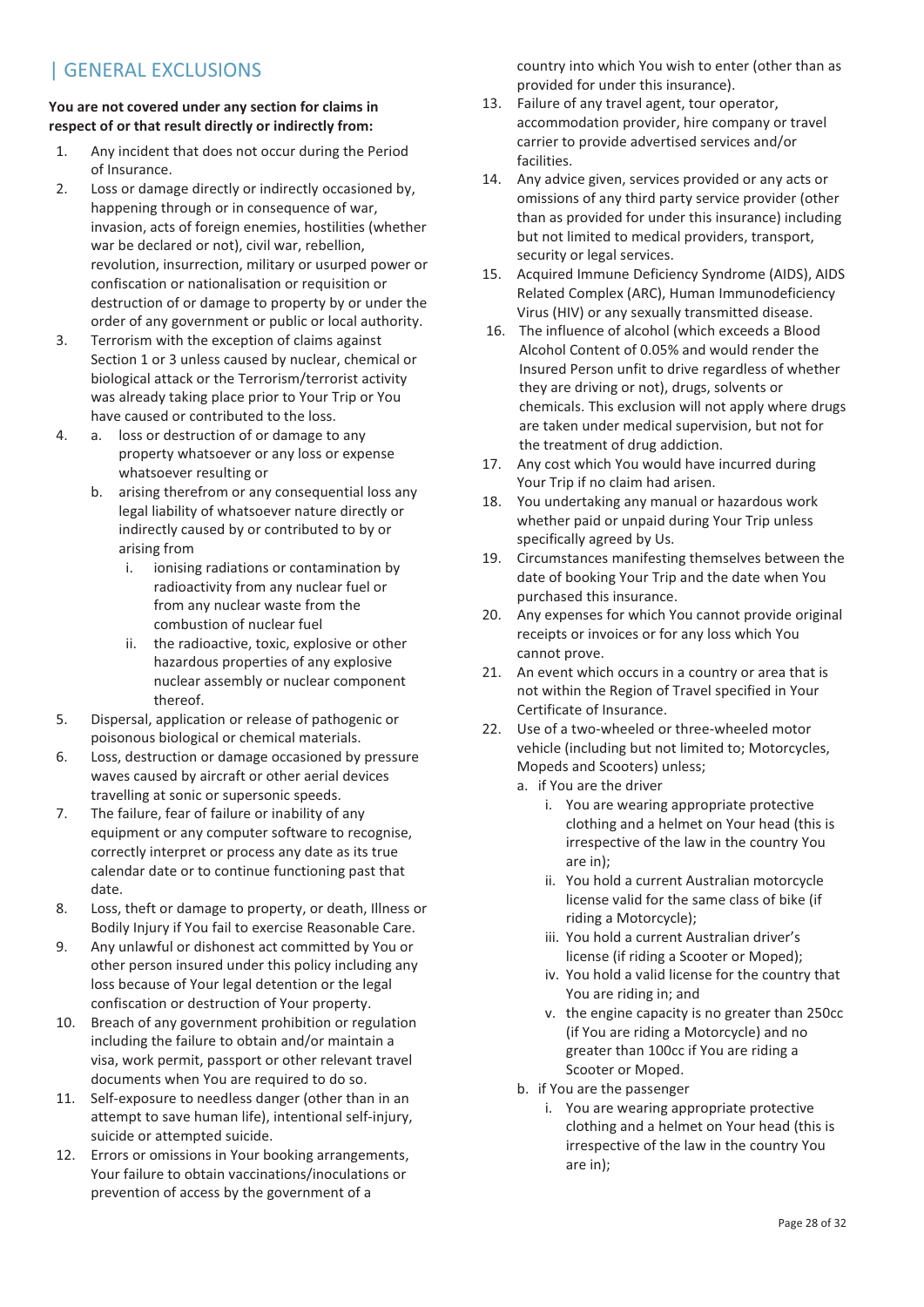- ii. the driver holds a current motorcycle license valid for the same class of bike (if riding a Motorcycle);
- iii. the driver holds a current driver's license (if riding a Scooter or Moped);
- iv. the driver holds a valid license for the country that You are riding in; and the engine capacity is no greater than 250cc (if You are riding a Motorcycle) and no greater than 100cc if You are riding a Scooter or Moped.
- 23. Your participation in sport and leisure activities not automatically covered by this policy. All sport and leisure activities must be on an amateur and recreational basis and/ or limited to participation in school, club or college fixtures/ competitions. At no time is cover in place for professional participation in sport and leisure activities or amateur participation in international and national representative sports/ activities unless declared to and accepted by Us.
- 24. Snow sports (except recreational ice skating, curling or tobogganing) unless You selected Snow Sports cover and paid the applicable premium.
- 25. Consequential loss of any kind including loss of enjoyment or any financial loss (other than financial losses for which benefits are provided under this policy).
- 26. Any loss which is recoverable under another scheme such as a private health fund, workers compensation scheme, travel compensation fund or accident compensation scheme.
- 27. You travelling in an aircraft other than as a fare paying passenger in a fully licensed passenger carrying aircraft.
- 28. Pre-existing Medical Conditions of You, Your Travelling Companion, Relative or any other person on whose state of health Your Trip depends (unless automatically covered by this insurance and/or declared to and accepted by Us prior to policy inception).
- 29. You or Your Travelling Companion travelling against medical advice or for the purpose of obtaining medical advice or treatment or if a terminal prognosis was given before You purchased this insurance.
- 30. Diving underwater if You are:
	- i. not qualified for the dive undertaken or not diving under licensed instruction;
	- ii. diving alone;
	- iv. diving in caves or ice diving; and/or
	- iv. diving to a depth greater than 30 metres.
- 31. Racing of any kind (other than on foot) or Your participation in civil commotions or riots of any kind.
- 32. Your participation in ocean yachting (ie 12 nautical miles/21.6km or more from land).
- 33. Your pregnancy:
	- i. after the 20th week of gestation for a single pregnancy, or 16 weeks in respect of a multiple pregnancy provided no complications exist with this or any previous pregnancy;
- ii. if it is the result of medically assisted reproductive programs, including but not limited to IVF and GIFT;
- iii. for medical treatment and investigation that is normally conducted in respect of pregnancy or which is not for an unexpected, serious medical complication;
- iv. for the cost of childbirth (regardless of the proximate cause and irrespective of what stage of gestation the child is born); or
- v. for the cost of medical treatment for a newborn child.
- 34. Your participation in contact sports other than those automatically covered, motor sports, hunting, pot-holing or caving, rodeo, hang gliding, paraponting/parapenting, microlight flying, BASE jumping, high diving, mountaineering or rock climbing necessitating the use of ropes and climbing equipment.
- 35. Your participation in ski, snowboard, snow blade or skibob racing, ski jumping, the use of skeletons and bobsleighs, speed skating, ice hockey, heli-skiing, luging, ski acrobatics, ski flying, ski stunting, snow cat skiing, ski touring, ski radonee, snow mobiling or any snowsport which occurs off-piste, outside designated commercial ski areas or in areas which have been closed for any reason.
- 36. With the exception of cover provided under Section 1 Cancellation and Curtailment item xi, travel to any destination (including travel through any destination) for which a travel advisory warning of "Do not travel" or "Reconsider your need to travel" has been issued by the Australian Government Department of Foreign Affairs and Trade and published on their website (www.smartraveller.gov.au) on or before the date of Your scheduled travel.
- 37. With the exception of cover provided under Section 18, any claim caused by or resulting from:
	- a) Coronavirus disease (Coronavirus COVID-19);
	- b) Any mutation of variation of Coronavirus COVID-19;
	- c) Severe acute respiratory syndrome coronavirus 2 (SARS-CoV-2);
	- d) Any mutation or variations of SARS-CoV-2;
	- e) Any Epidemic, Pandemic or mass outbreak of infectious disease;
	- f) Any fear or threat of a), b), c), d) or e) above.
- 38. Travel to Cuba, Iran or North Korea.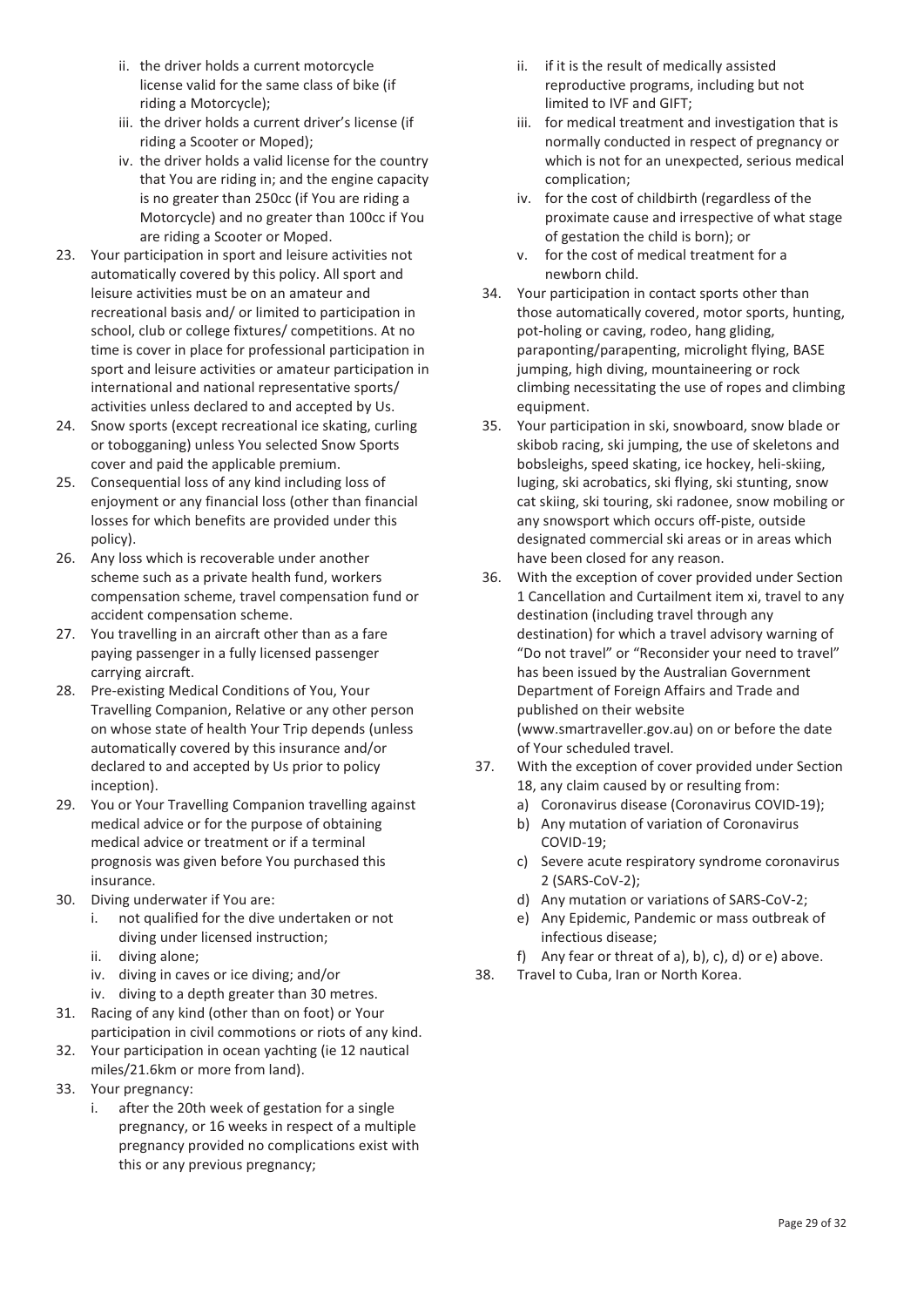### | GENERAL CONDITIONS

- 1. You must advise Us of any possible claim within one (1) calendar month of Your return to Your Normal Country of Residence.
- 2. All certificates, information and evidence required by Us will be provided at Your expense. You will as often as required by Us submit to medical examination/s at Our expense. In the event of death, We will be entitled to have a post-mortem examination undertaken at Our expense.
- 3. Any items which become the subject of a claim for loss or damage must be retained for Our inspection and forwarded to Us at Your expense. All such items will become Our property following acceptance and settlement of Your claim.
- 4. You must take and cause to be taken all reasonable precautions to avoid injury, illness or disease; take all practicable steps to minimise Your loss / claim; safeguard Your property from loss, theft or damage; and to recover property that has been lost or stolen.
- 5. This insurance is non-transferrable. If the Trip is cancelled prior to departure for any reason other than those to which Section 1 responds, then the policy cover terminates and the premium paid is neither apportionable nor refundable.
- 6. We are entitled at Our own expense to issue proceedings in Your name to recover compensation or secure an indemnity from any third party in respect of any loss or damage for which We have indemnified You under this policy. You must assist Us to obtain or pursue a recovery or contribution from a third party or insurers by providing all information and documentation We reasonably and necessarily require.
- 7. This policy becomes void and premium paid will be forfeited if any fraudulent claim is made or if fraudulent means or devices are used to obtain any benefit or compensation.
- 8. We may at Our option discharge any liability under this policy by replacing or repairing any article/s which have been lost or damaged or by issuing a credit voucher.
- 9. If at the time of any incident which results in a claim under this policy, there is another insurance policy covering the same loss, damage, expense or liability, You must give us details. If You make a claim under one insurance and You are paid the full amount of Your claim, You cannot make a claim under the other insurance. If You make a claim under any other insurance and You are not paid the full amount of Your claim, We will pay the difference, up to the amount this policy covers You for, provided Your claim is covered by this policy. We may seek contribution to amounts We have paid, or must pay, from Your other insurer. You must give us any information We reasonably ask for to help Us make a claim from Your other insurer.
- 10. You must comply with all terms, provisions, conditions and endorsements applicable to this insurance. Failure to do so may result in Your claim being declined or limited.
- 11. You must refund any amounts that We have paid to You or on Your behalf that are not covered by this insurance within one calendar month of Our request.
- 12. If an insured Trip is curtailed for any reason covered by this insurance and You do not hold a ticket for onward travel to Your nominated final destination in the case of One-Way travel or a ticket for return travel to Your Normal Country of Residence in the case of a return Trip, the cost of a one-way ticket to the final destination or Your Normal Country of Residence will be deducted from any settlement effected under this insurance. This deduction will be assessed as the published fare(s) available for purchase on the date of Your early return to Your Normal Country of Residence and of comparable standard to Your pre-booked to travel arrangements.
- 13. You must prove Your claim. This means You must provide independent documentary evidence of the event giving rise to Your claim. You must also provide evidence to verify the losses You sustained and / or costs You incurred.
- 14. No (re)insurer shall be deemed to provide cover and no (re) insurer shall be liable to pay any claim or provide any benefit hereunder to the extent that the provision of such cover, payment of such claim or provision of such benefit would expose that (re)insurer to any sanction, prohibition or restriction under United Nations resolutions or the trade or economic sanctions, laws or regulations of the European Union, Australia, United Kingdom or United States of America.
- 15. Except for Cancellation & Curtailment cover (only), We will pay for any otherwise covered loss, damage, liability, cost or expense caused by a Cyber Act or Cyber Incident, subject always to the policy's full terms and conditions.
- 16. Any reference to an Act, legislation or legislative instrument in this document also refers to that Act, legislation or legislative instrument as amended and may be in force from time to time.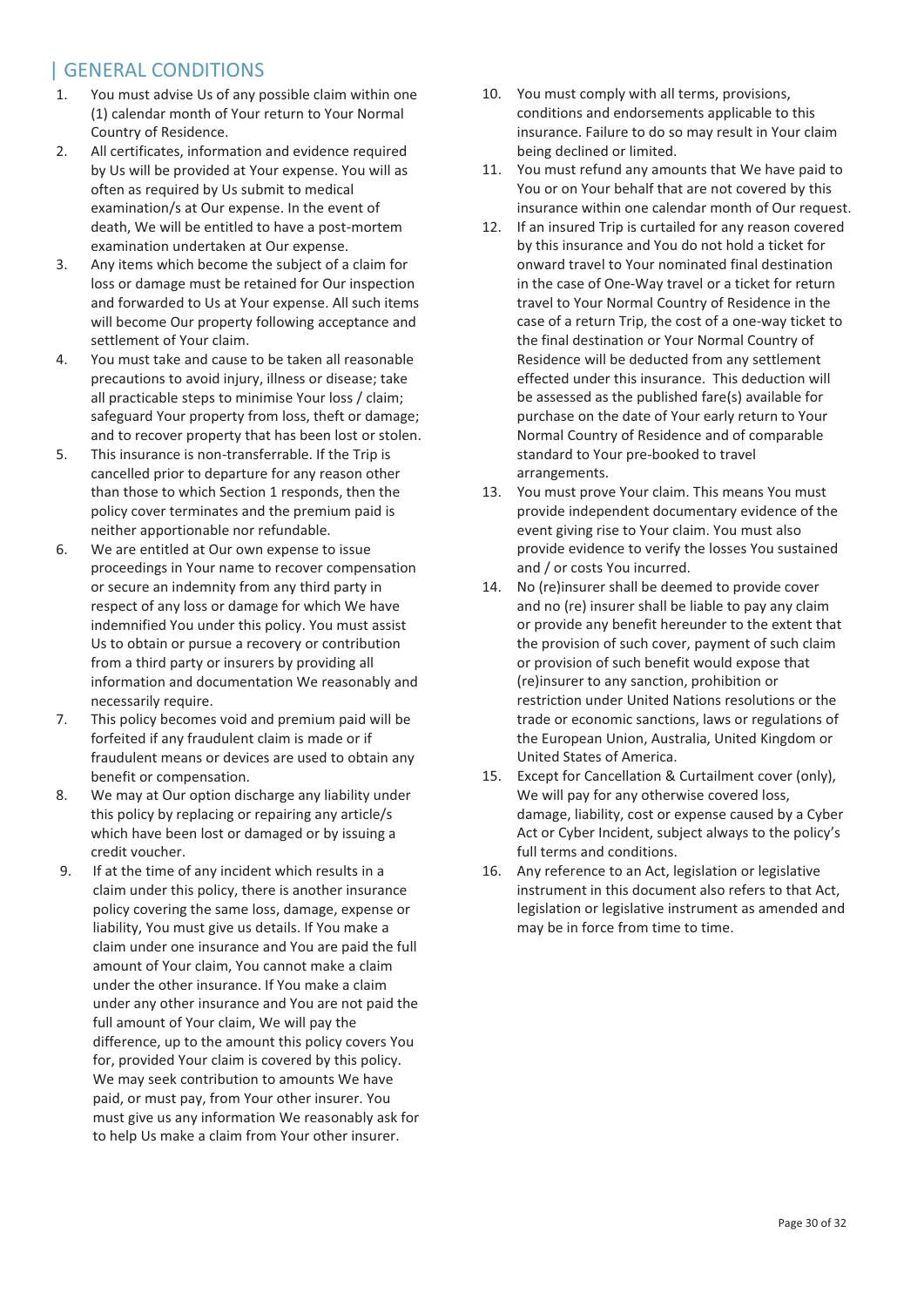# **OTHER** INFORMATION YOU NEED TO KNOW

### | CLAIMS PROCEDURE

### **Emergency Claims**

In case of emergencies, Go Insurance has a team of medical, insurance and travel specialists to help You 24 hours a day, seven days a week. Our dedicated team is multi-lingual and has a wealth of resources available to them to help You when you need it most.

Subject to Your claim being accepted by Us, Our team can assist with the following:

- - Liaising with doctors and hospitals to ensure You obtain necessary medical treatment.
- - Attending to payment of hospital and treatment costs on Your behalf.
- - Co-ordinating Your return home if you are injured or fall ill and cannot continue Your Trip.
- - Providing assistance with lost or damaged passports and travel documents.
- -Providing You with emergency funds if necessary.
- - Passing urgent messages to Your family or travel agent.
- - Helping to reschedule Your arrangements following an emergency if Your agent is unable to do so.

You must notify Us as soon as practical of any serious illness or injury sustained whilst overseas which necessitates admission to a hospital as an inpatient or where You anticipate Your medical expenses will exceed \$2,000. This notification must occur before any arrangements are made for repatriation.

Our emergency contact details are noted below.

| Telephone | + 61 (0) 7 3481 9880   |
|-----------|------------------------|
| Email     | sos@goinsurance.com.au |

Please have Your Certificate Number available when contacting Us in an emergency.

### **All Other Claims**

You must give us notice of Your claim as soon as possible. You must complete a claim form and submit it to Us with original supporting documentation. Please ensure you take a copy of your documentation before sending Your submission to Us. When completing the claim form, please provide as much information about Your claim as possible. This will assist Us in processing Your claim quickly.

All certificates, information and evidence required for the assessment of Your claim shall be provided at Your expense. You must prove Your loss and no claim will be

admitted where You are unable to do so. As a minimum, all claims must be accompanied by the following:

- 1. in the case of loss or damage by the carrier a Property Irregularity Report. In the event of permanent loss, evidence of any compensation provided to You by the carrier.
- 2. in the case of Personal Property, Personal Money and loss of passport claims, a written report from the police or other relevant authority.
- 3. repair report/quotation from a reputable repairer if a claimed item has been damaged.
- 4. proof of ownership/value for claimed items.
- 5. in the case of medical expenses claims, a report from the attending Medical Practitioner detailing the condition together with invoices or receipts for costs incurred.
- 6. proof of expenses incurred as a direct result of the event giving rise to the claim.
- 7. any other documentation or information We reasonably and necessarily require to assess Your claim.

All claims should be addressed to:

Go Insurance Claims Department PO Box 5964 Brendale Qld 4500 Australia

| Telephone | + 61 (0) 7 3481 9888      |
|-----------|---------------------------|
|           | or 1300 819 888           |
| Facsimile | + 61 (0) 7 3481 9899      |
| Email     | claims@goinsurance.com.au |

YourCover Pty Ltd ABN 35 169 038 466 T/as Go Insurance (Go) is an Australian Financial Services Licensee (no. 461299) authorised by ASIC to deal in and provide general advice on insurance products.

This insurance is underwritten by Certain Underwriters at Lloyd's. These underwriters have authorised Go to act on their behalf to arrange, issue, vary and cancel insurance products.